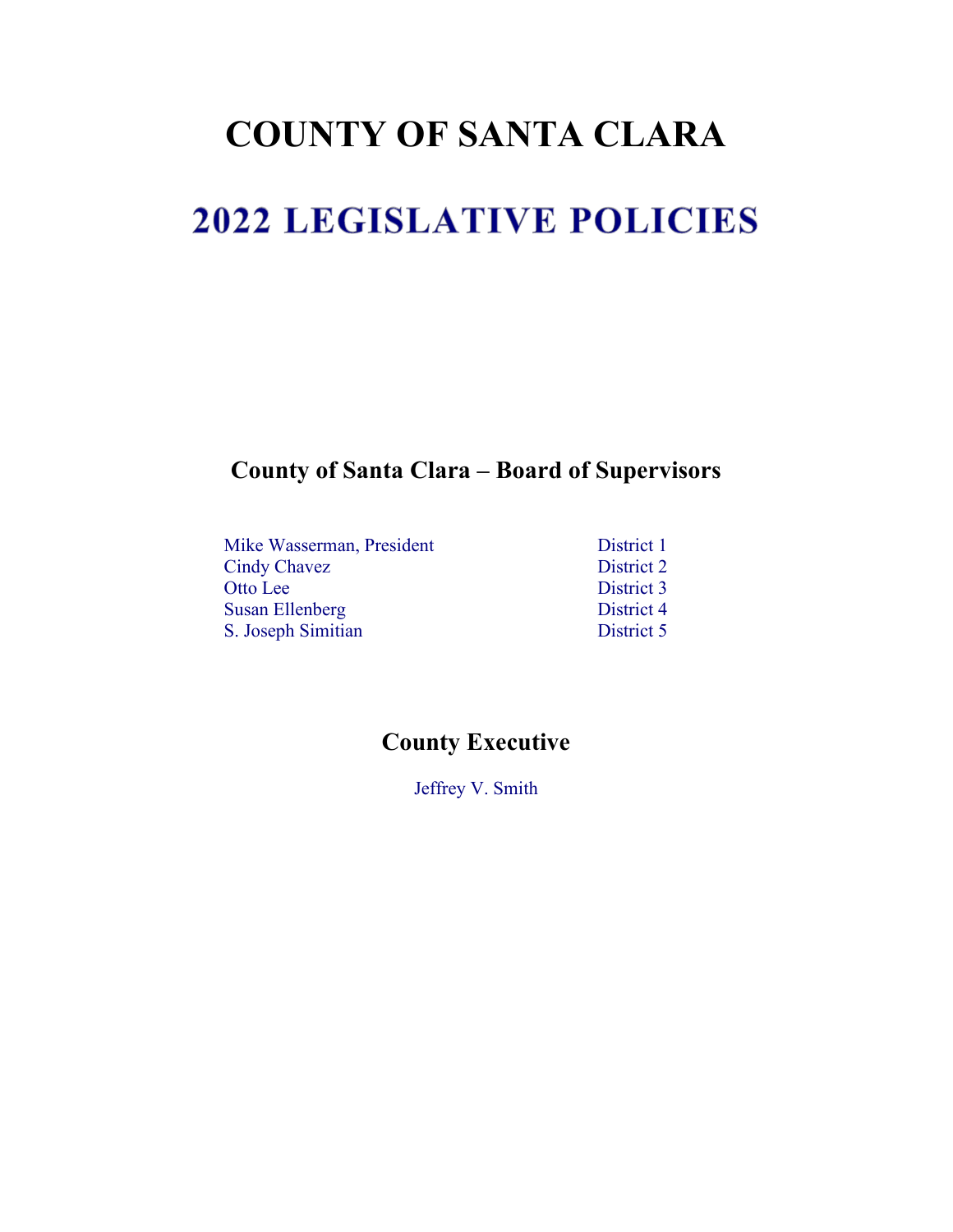**Office of the County Executive Intergovernmental Relations**

Danielle Christian Legislative Manager Michael Rattigan Sacramento Representative Erin Graefe, Prime Policy Group Washington, D.C. Representative

Steve Preminger Director, Office of Strategic and Intergovernmental Affairs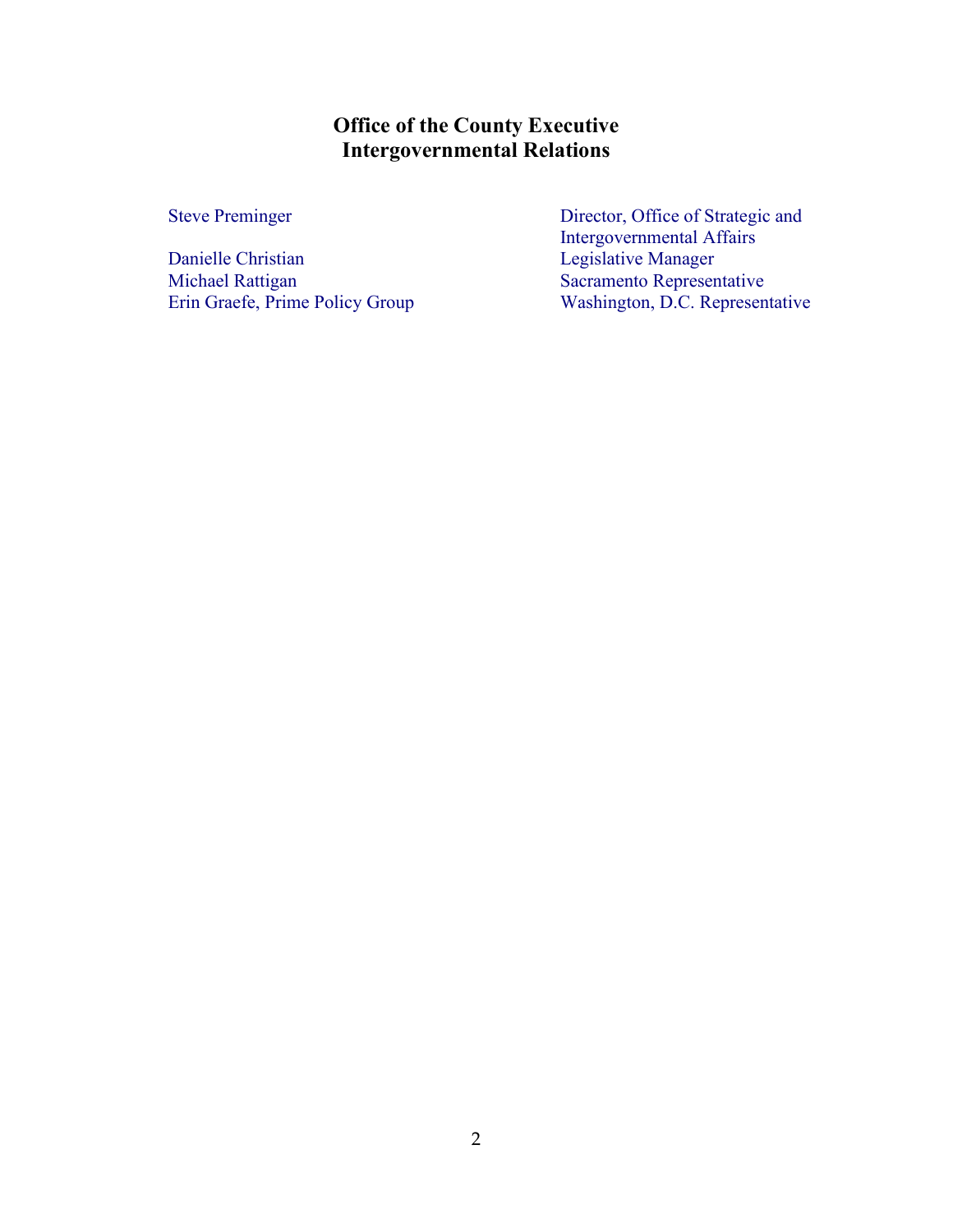## **Table of Contents**

| Finance/Employee Services Agency/Assessor/Registrar of Voters/County<br>Library/Office of Emergency Management/General Government/Technology,<br>Privacy, and Surveillance/Energy/Climate Change/Sustainability/Risk<br>Management                                                                                               |
|----------------------------------------------------------------------------------------------------------------------------------------------------------------------------------------------------------------------------------------------------------------------------------------------------------------------------------|
| .20<br>Public Health/Access to Health Care Coverage/Health Care Financing/Santa<br>Clara Valley Medical Center Hospitals and Clinics/Valley Health<br>Plan/Behavioral Health/All Hazards Planning/Emergency Medical Services<br>(EMS) and Trauma/Information Technology/ General Health<br>Concerns/Health Care Workforce Issues |
| CalWORKs and Other Benefits/Childcare /Family and Children's Services/<br>Aging and Adult Services/Immigrants and Refugees/Equity and Social<br>Justice/Child Support/Veterans Issues                                                                                                                                            |
| General Public Safety Issues/Public Safety Funding/Capital Needs/Probation<br>Department/Department of Correction/Public Defender/District Attorney/<br>Sheriff/Firearm Safety                                                                                                                                                   |
| Housing/Planning, Land Use, and Development/CEQA<br>Reform/Environmental Protection/Parks and Recreation/Agriculture, Weights<br>and Measures, Animal Control and Clean Water/Environmental<br>Health/Vector Control/Recycling and Waste Reduction/Food Systems/Fire                                                             |

*Protection/Transportation*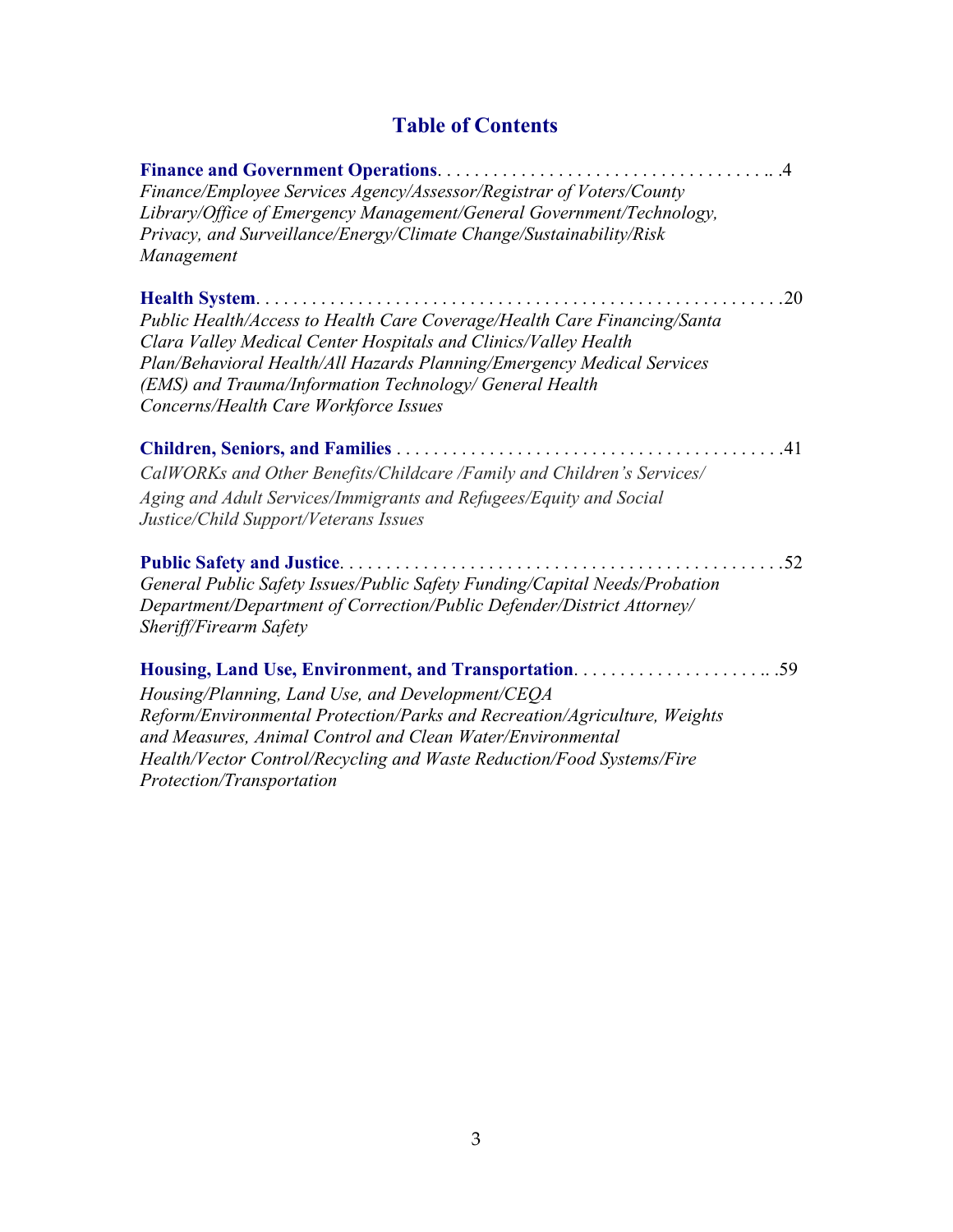# FINANCE AND GOVERNMENT OPERATIONS

#### **FINANCE**

The County of Santa Clara's legislative policies include:

- 1) **Flexibility** in the use of federal coronavirus response funds to support recovery in the County and ensure that responsivity continues.
- 2) With regard to the **dissolution of redevelopment agencies**, the County:
	- a) Supports the continued implementation of the **redevelopment reforms** contained in the Fiscal Year 2012 State Budget;
	- b) Supports the development of new mechanisms for economic development, redevelopment, sustainability, or affordable housing that **rely on new funding sources**; the diversion of funds from one agency to fund another public agency and/or purpose will be opposed; and
	- c) Supports the **distribution of former redevelopment agencies' assets to local agencies**, with each entity receiving the maximum benefit possible.
- 3) With regard to legislation related to the creation of **infrastructure financing districts** or related entities, the County:
	- a) Supports the **inclusion of an "opt-in" provision** for local jurisdictions;
	- b) Supports a **public vote requirement** in order to create such an entity*;* and
	- c) Supports requiring **representation on the governing structure for county government** that is proportionate to the amount of money contributed by a county or counties.
- 4) The County must be **reimbursed for all mandates** and other responsibilities imposed by the federal and state governments. Additionally, the process for determining mandate repayment at the state level should be streamlined to ensure timely payments.
- 5) The County also opposes **new regulatory initiatives** that create new County responsibilities and ultimately result in increased operational, capital, or other costs, or that undermine local government decision making.
- 6) Support for the **preservation of existing revenues,** including those impacted by Proposition 1A, and **revenue authority** and expanded opportunities to generate local revenues.
- 7) Support for a State Constitutional Amendment to **lower the vote threshold** for locallyimposed special taxes and general obligation bonds, from two-thirds to fifty-five percent.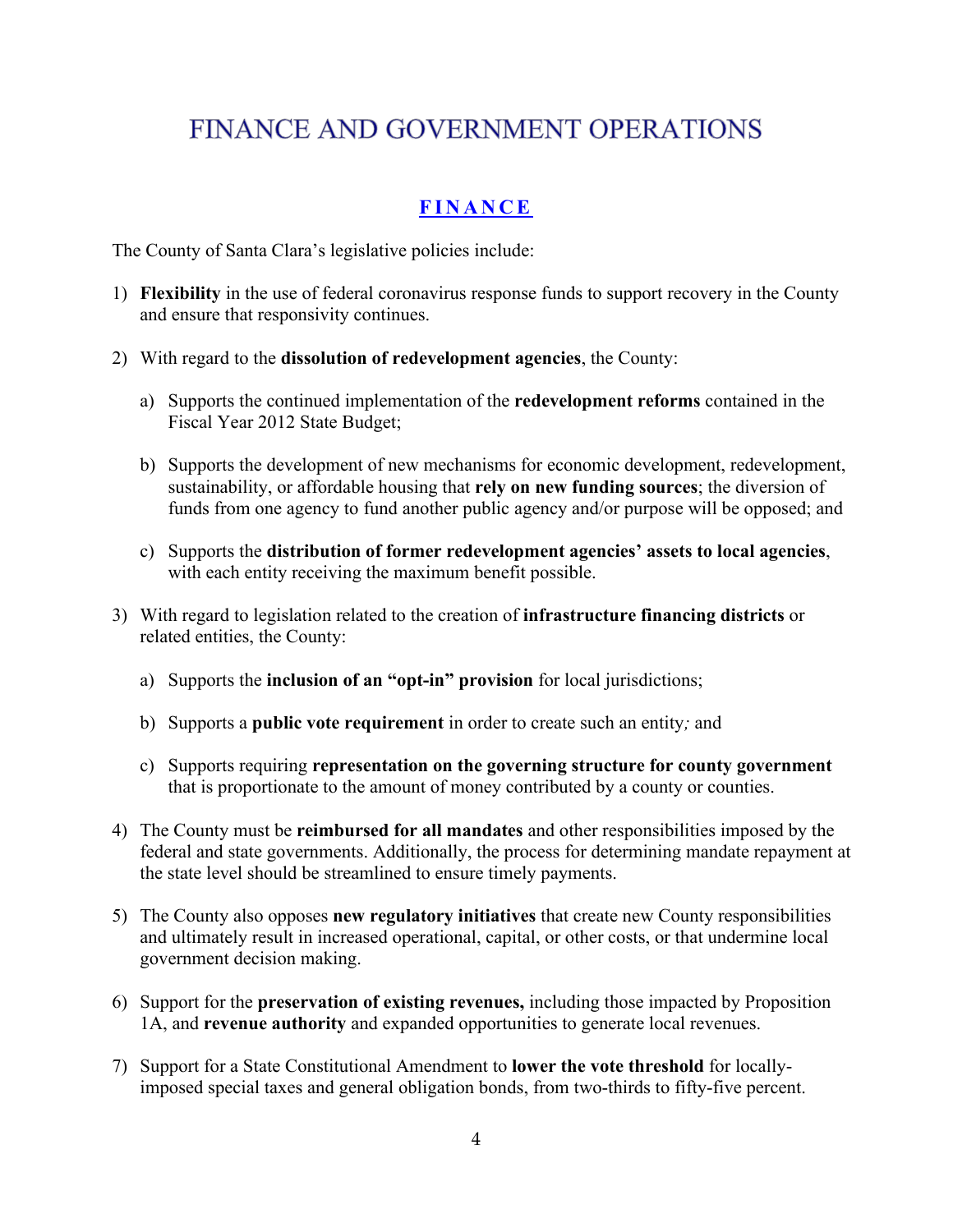- 8) Support for **equitable funding structures and formulas** that reflect county responsibilities, demographics, cost of living, and caseloads.
- 9) Careful review of restructuring efforts to ensure that **adequate revenues** flow to counties with any new responsibilities. Revenue should include growth projected to match anticipated caseload growth.
- 10) Development of formulas to **redistribute local sales tax revenues** that better reflect the population and service demands of counties.
- 11) Support for implementation of the **Federal Streamlined Sales Tax Agreement** to allow for equitable e-commerce taxation including the fair and equitable collection of the sales and use tax whether through remote or "brick and mortar" sales.
- 12) The County **opposes efforts to expand Maintenance of Effort (MOE) requirements** on existing funding sources.
- 13) Increased state and federal funding for counties' **infrastructure needs** and flexibility in their use.
- 14) Increased administrative flexibility to **allow counties to develop more cost-effective ways to operate programs**. This would include increased coordination with other branches of government in order to share resources and eliminate duplication of work including expanded authority for counties to contract-out services when the contract provides a more efficient or economical way of producing the service.
- 15) **Exemption** of purchases by local government agencies **from sales tax**.
- 16) Efforts to create a **timely reimbursement process from the state and federal government**.
- 17) **Continued State funding for the administration of the property tax system** that recognizes the fiscal authority of the Board of Supervisors.
- 18) Sustained ability to impose a **special fee for credit card or debit card payments**.
- 19) The **ability for a collection agency** that is working on behalf of the County to place calls to a debtor's cellular phone number.
- 20) Requiring CalPERS to prepare **annual valuation reports** that separate assets and liabilities for counties and the courtsand requiring the trial courts to have their own plans with CalPERS.
- 21) Allowing counties to **recover property tax administration costs incurred by counties from all non-school entities** (including counties) based on the proportionate share of taxes allocated to non-school entities.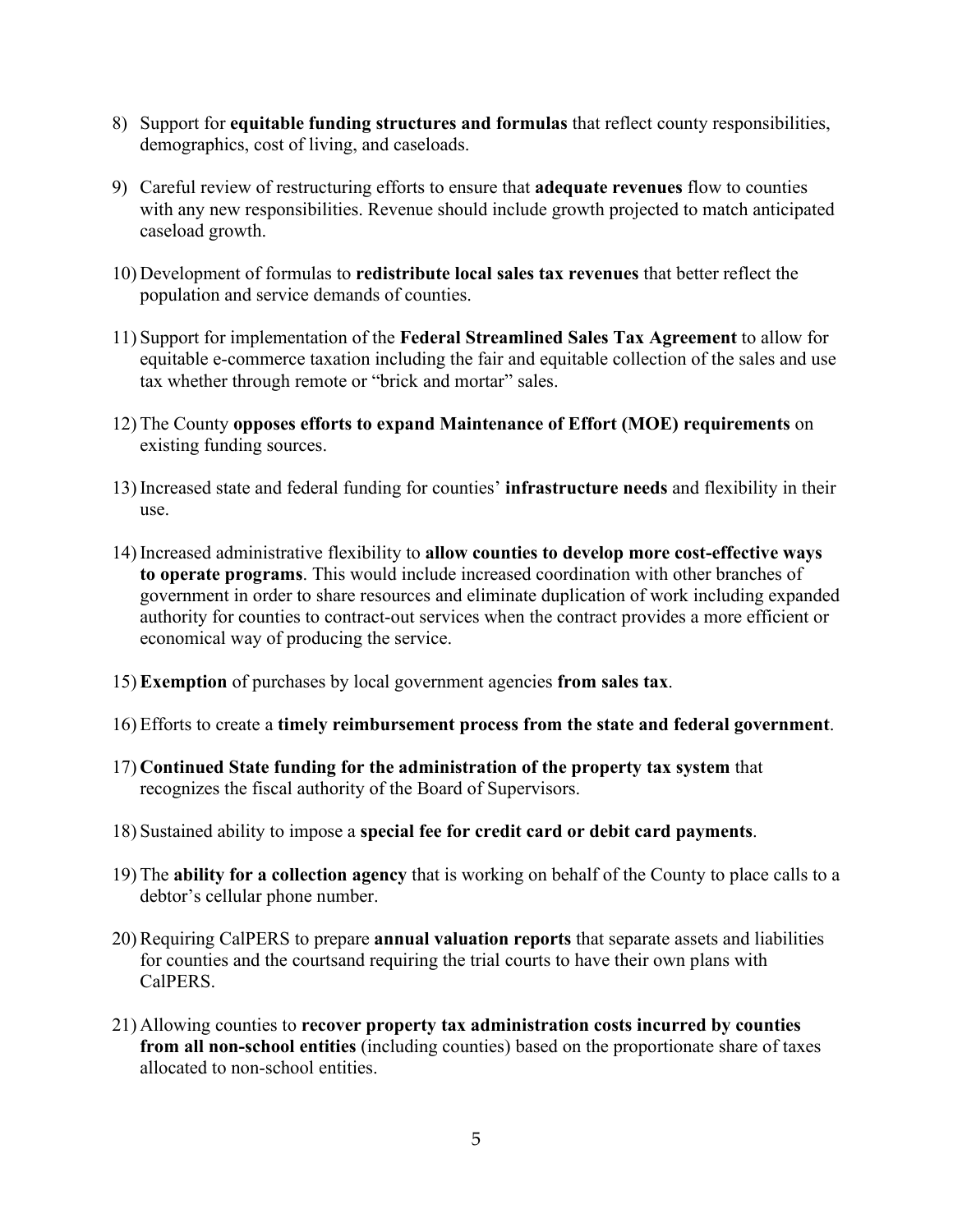22) With regard to **eminent domain**, the County supports maintaining flexibility in its use for important public purposes.

The County opposes:

- 1) Efforts to modify or reduce **excess Educational Revenue Augmentation Fund (ERAF)** calculations and other property tax formula changes that would reduce or divert the County's share of property tax revenues.
- 2) Efforts to use **alternative inflation measures**, such as the Chained Consumer Price Index or similar measures, that would harm low-income County residents and reduce eligibility for public benefits and services.

#### **EMPLOYEE SERVICES AGENCY**

- 1) Establishing a **maximum rate of temporary disability (TD) benefits** to which inmates would be entitled if injured during the course of work duties while incarcerated.
- 2) Efforts that **align the Family and Medical Leave Act** (FMLA) with the California Family Rights Act (CFRA).
- 3) Efforts to expand reimbursement for the work of all public employees serving in their capacity as **Disaster Service Workers**.
- 4) The creation and implementation of **education, training, internship, recruitment, and retention programs for public sector workers**. Such efforts could include school loan assistance, housing assistance, and various types of tax forgiveness.
- 5) The partnership that administers the In-Home Supportive Services (IHSS) program, in which the County is the employer of record **solely for the purpose of collective bargaining**.
- 6) **Visas and regulatory changes** to allow properly trained immigrants to work in the United States. The County opposes efforts to reduce access to needed professionals, such as changes to the H1-B visa program.
- 7) Reforms, such as national standards, that **address the barriers** to obtaining required credentials and licenses that health care workers from other countries or states need to work in California.
- 8) Additional grant opportunities to **fund human resources training and technology projects**.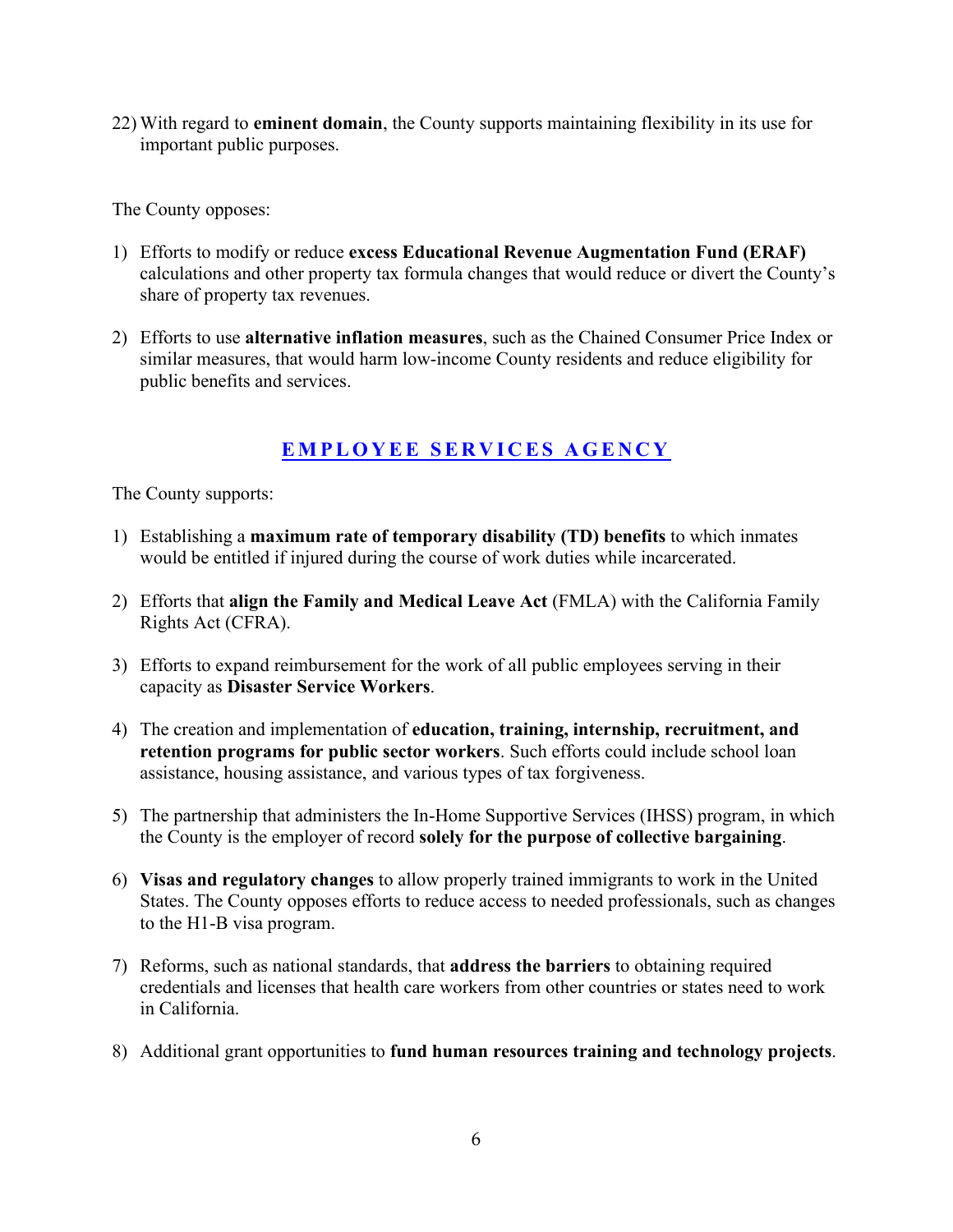- 9) Retention of **local control over collective bargaining**. The County opposes efforts to erode the State's Meyers-Milias-Brown collective bargaining act and supports an equalization of "meet and confer" requirements to apply equitably to both employers and employees. Currently, the requirements only apply to employers.
- 10) With regard to **public employee pensions**, the County strongly opposes efforts to eliminate defined benefit pensions, and, instead, supports these guiding principles:
	- a) Protection of local control and flexibility;
	- b) Reduction and/or **containment of costs**;
	- c) **Increased predictability** of costs and benefits for employee and employer;
	- d) Strengthened local ability to provide more **equitable sharing of costs and risks** between employee and employer and consideration of employees' self-funded benefits in order to ensure long-term sustainability of pension benefits;
	- e) **Elimination of abuse**; and
	- f) Increased pension system **accountability***.*
- 11) Funding for staff education and training to prevent **workplace violence**. (Recommended by Domestic Violence Council)

The County opposes CalPERS' efforts to shift liability for audit findings of reporting errors to member agencies in situations where member agencies cannot rely upon guidance on practices or procedures from CalPERS.

#### **ASSESSOR**

- 1) The County supports the **continued assessment of computer programs** where such programs are integral to taxable business property and are necessary for the proper functioning of that property for the purpose for which it was designed.
- 2) The County opposes **Trial de Novo**, which would promote unfair property values and cause assessments to be determined through compromise and settlement, which is inconsistent with fair property equalization. Trial de Novo undermines the constitutionally established local assessment appeals boards, significantly increases fiscal uncertainty to schools and local governments, and lengthens the time necessary to resolve local property assessment appeals.
- 3) The County opposes any effort to eliminate or limit the assessment of **business personal property**.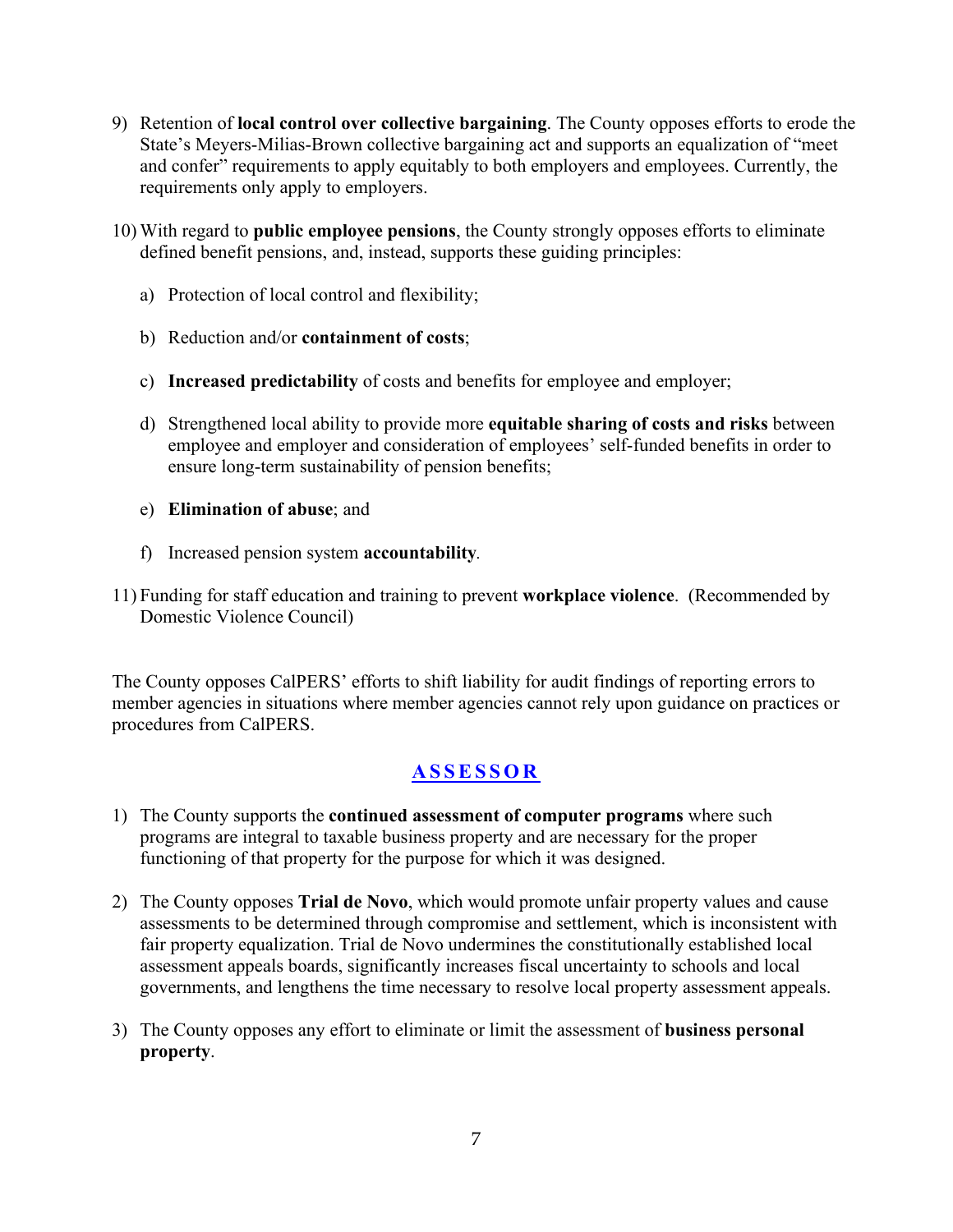- 4) With regard to the assessment of commercial aircraft, the County supports the utilization of a valuation methodology **consistent with other business personal property**.
- 5) The County supports legislation requiring governmental agencies to provide, where feasible in **electronic form, recorded contracts, permits and any other pertinent information**. To timely and accurately enroll equipment and property, assessors are reliant upon cities and the County for the timely discovery of new or recently closed businesses and changes in real property that may impact their assessed value. Examples include new construction, which may increase values and governmental restrictions (e.g., below market rate affordable housing) which may lower values.
- 6) The County supports legislation and Board of Equalization rules/advisory opinions etc. that support the **broad statutory authority of Assessor and the Assessment Appeals Board** to discover pertinent market information from taxpayers.

The County opposes legislation that expands the exemption for qualified nonprofit affordable housing beyond 80% of average medium income.

#### **REGISTRAR OF VOTERS**

- 1) The **right of all eligible individuals to register to vote, and meaningfully exercise their right to vote,** without interference.
- 2) Protection of the federal and California **Voting Rights Acts.**
- 3) Efforts to **prevent voter suppression**, including efforts to oppose voter ID laws and other laws that suppress the right to vote.
- 4) Efforts to support a **complete and accurate census count** and prevent undercounting of historically undercounted groups.
- 5) **Full and timely reimbursement** for state and federal mandates, including Secretary of State directives, regulations, and elections called by the State.
- 6) Greater flexibility to conduct **all-mail ballot elections.**
- 7) Legislation that enhances and improves **election administration** and the electoral process, including appropriation and allocation of state and federal funding and other resources.
- 8) Increased opportunities and incentives for individuals to serve at a vote center or polling place.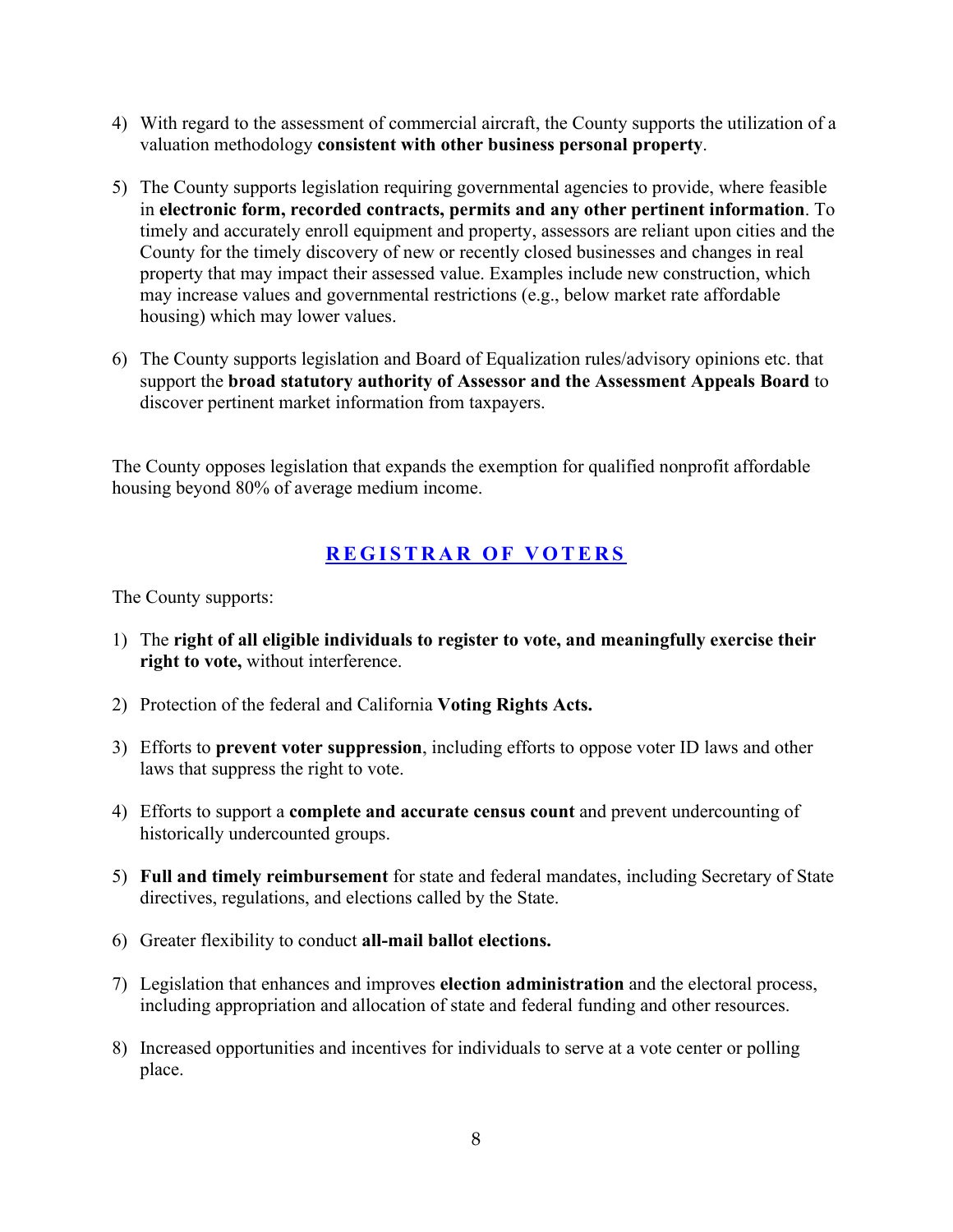- 9) Legislation that enhances and improves the availability of diverse **voting systems** and other election technology for increased availability and use.
- 10) Legislation that enhances and improves the administration and stability of **elections** under the California Voter's Choice Act
- 11) Legislation that enhances and increases the availability and incentives for the recruitment and use of **polling place and vote center locations**.
- 12) Legislation that **improves and enhances** the conduct of audits, recounts, post-election tallies, and the 1% manual tally to account for new technologies and voting models, including expanded use of electronic scanned ballot images.
- 13) **Funding** for the modernization of voting equipment and technology.
- 14) Legislation that enhances and improves the **consistency and administration** of the California Elections Code.
- 15) Legislation that **enhances the security of elections systems** from hacking or other attacks, and that provides funding for such prevention.
- 16) Legislation that solidifies the **challenge period for court matters** for Writs of Mandate related to all ballot information and Voter Information Guide materials.
- 17) Developing alternatives to provide **Conditional Voter Registration and Voting** to voters unable to go to voting locations during the 14-day period immediately before Election Day.

#### **COUNTY LIBRARY**

- 1) The County supports state funding of the California Library Services Act, including matching funds for literacy programs for all ages to increase literacy rates.
- 2) The County supports **legislation to reduce the passage of public library operating and bond measures** to the 55% level. Currently, a two-thirds vote is needed for passage.
- 3) The County supports reauthorization of the Institute for Library and Museum Services (IMLS) and **increased funding for the Federal Library Services and Technology Act**.
- 4) The County supports Intellectual Freedom, patron privacy, and open access consistent with current library policies, values, and the American Library Association Bill of Rights.
- 5) The County supports public access to information technology including every library having easy and affordable access to a high quality, high bandwidth telecommunications network*,*  including the e-rate program.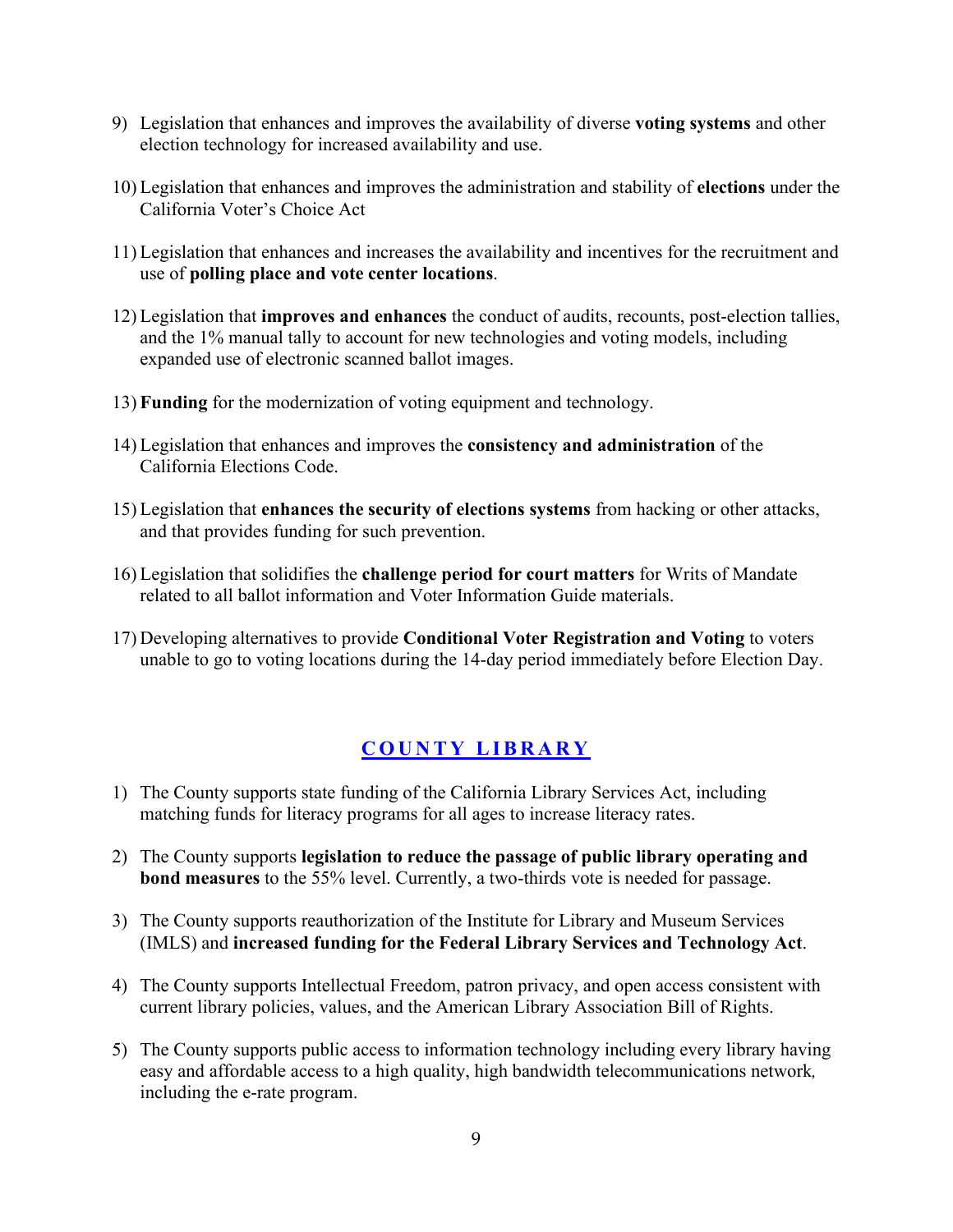- 6) The County supports state funding of high-speed broadband in California public libraries.
- 7) The County supports legislation to **mitigate the negative effect of Educational Revenue Augmentation Fund (ERAF) funding** on public libraries in California.
- 8) The County supports the **full inclusion and participation of public libraries** in the local consortia coordinating the implementation of AB 86 and enhanced organizational collaboration to better serve the educational needs of adults.
- 9) The County **supports the freedom to read and opposes embargoes** and other unfair and anti-competitive practices by publishers and others that limit libraries' ability to meet their users' reading and information needs.
- 10) The County **supports the principles of Net Neutrality**, allowing the library patron free and unbiased access to the internet content, which is a vital platform for free speech and intellectual expression for all.

#### **OFFICE OF EMERGENCY MANAGEMENT**

- 1) A formal definition of the **Operational Area responsibility**, which traditionally had roles and responsibilities in the response phase of emergency management, but increasingly has been used for preparedness activity coordination including training, exercising, planning, and information distribution.
- 2) Greater emphasis on proactive funding for **preventive activities**, rather than reactive funding after a disaster has occurred.
- 3) State and federal legislation that **promotes and supports resilient communities** before and after a disaster inclusive of funding and reimbursement.
- 4) Legislative updates to the California Disaster Assistance Act to include, but not limited to, **clarity of organizational models and jurisdictional responsibilities** between local, state, and federal agencies, and sufficient funding for agencies to fulfill their obligations.
- 5) Legislative updates to the **Standardized Emergency Management System (SEMS)** to include, but not limited to, clarity of organizational models and jurisdictional responsibilities between local, state, and federal agencies, including FEMA's National Incident Management System, and sufficient funding for agencies to fulfill their obligations.
- 6) Federal legislation that **updates the role and responsibilities of the American Red Cross during declared emergencies**, including its shelter management and care obligations, and which provides funding and resources necessary for the agency to fulfill its obligations.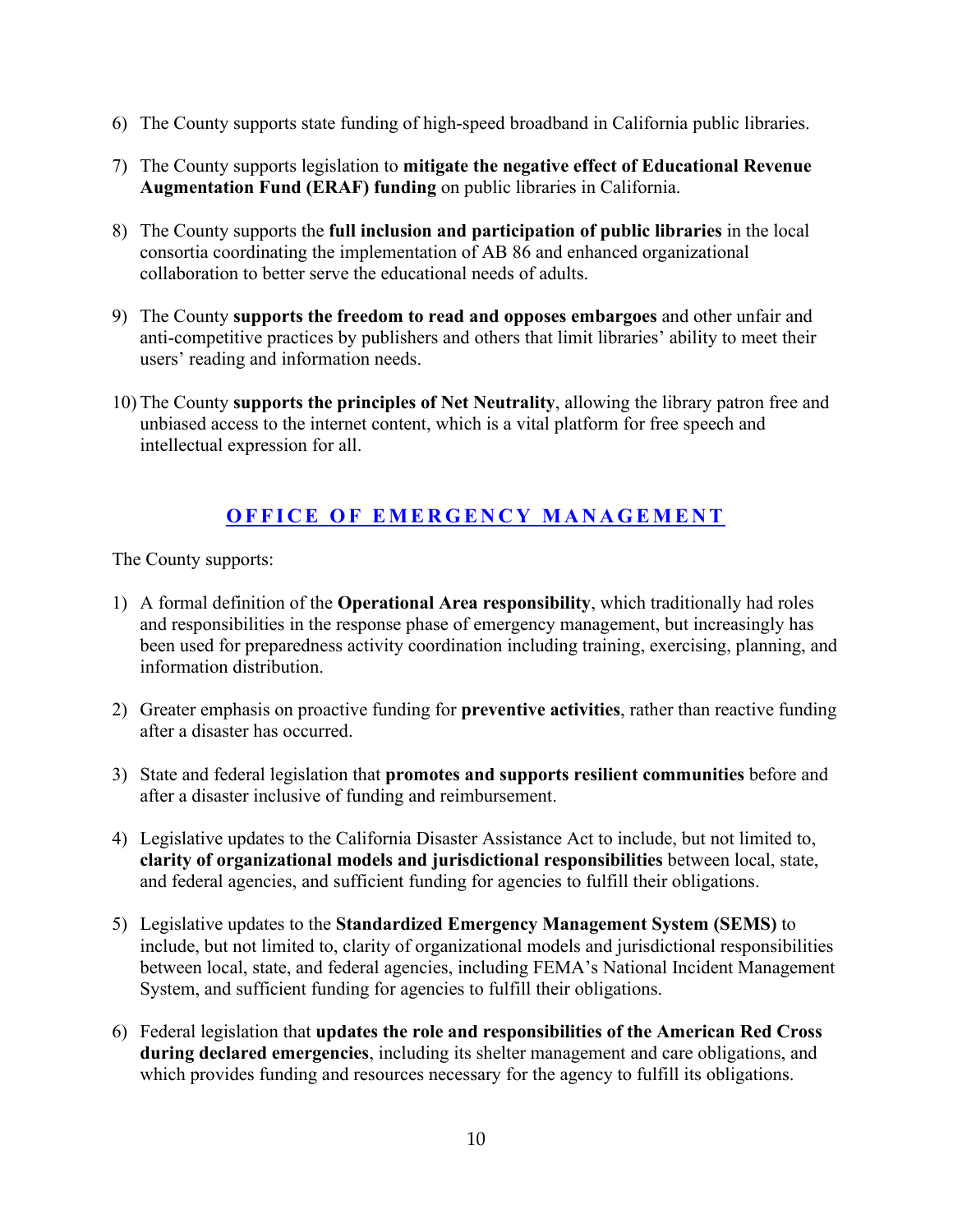- 7) Federal legislation that assures **full funding to local jurisdictions** during a declared emergency.
- 8) Legislation that authorizes **proactive wildland vegetation management activities** in rural and Wildland-Urban Interface areas inclusive of Community Wildland Protection Plans and funding.
- 9) Increased federal and state funding for **emergency preparedness** to plan, prepare, and respond to natural and man-made disasters to include temporary housing, consistency and coordination among the federal, state, and local emergency preparedness plans, and a unified command structure when multiple jurisdictions are involved in emergency response.
- 10) State and federal legislation that promotes and supports **community wildfire safety and resilience**.
- 11) State and federal legislation the promotes and supports **community alerting, warning, and notification**.
- 12) State and federal legislation the promotes and supports **Local Hazard Mitigation Planning**  inclusive of sufficient funding for agencies to fulfill local hazard mitigation planning.

#### **GENERAL GOVERNMENT**

- 1) The County supports **continued access to remote participation** for both elected and appointed officials and the public for public meetings.
- 2) The County supports changes that offer tools to local agencies to **maintain decorum and manage disruptive behavior during public meetings**, while ensuring open access and robust participation by the public.
- 3) The County supports efforts to **amend the Surplus Land Act** to further define transactions with a public purpose that would be exempt from the Surplus Land Act.
- 4) The County supports establishment of **fees for services** that promote full cost recovery and are based on actual costs to the County.
- 5) The County supports efforts to **protect all vital and official records against fraud**, while ensuring their availability to authorized users.
- 6) The County supports the use of **new security features for paper** used to print a vital record that offers equal or greater security protection than the features currently used.
- 7) The County supports **the use of electronic recording** for real property records that includes appropriate protections for consumers and homeowners against fraud.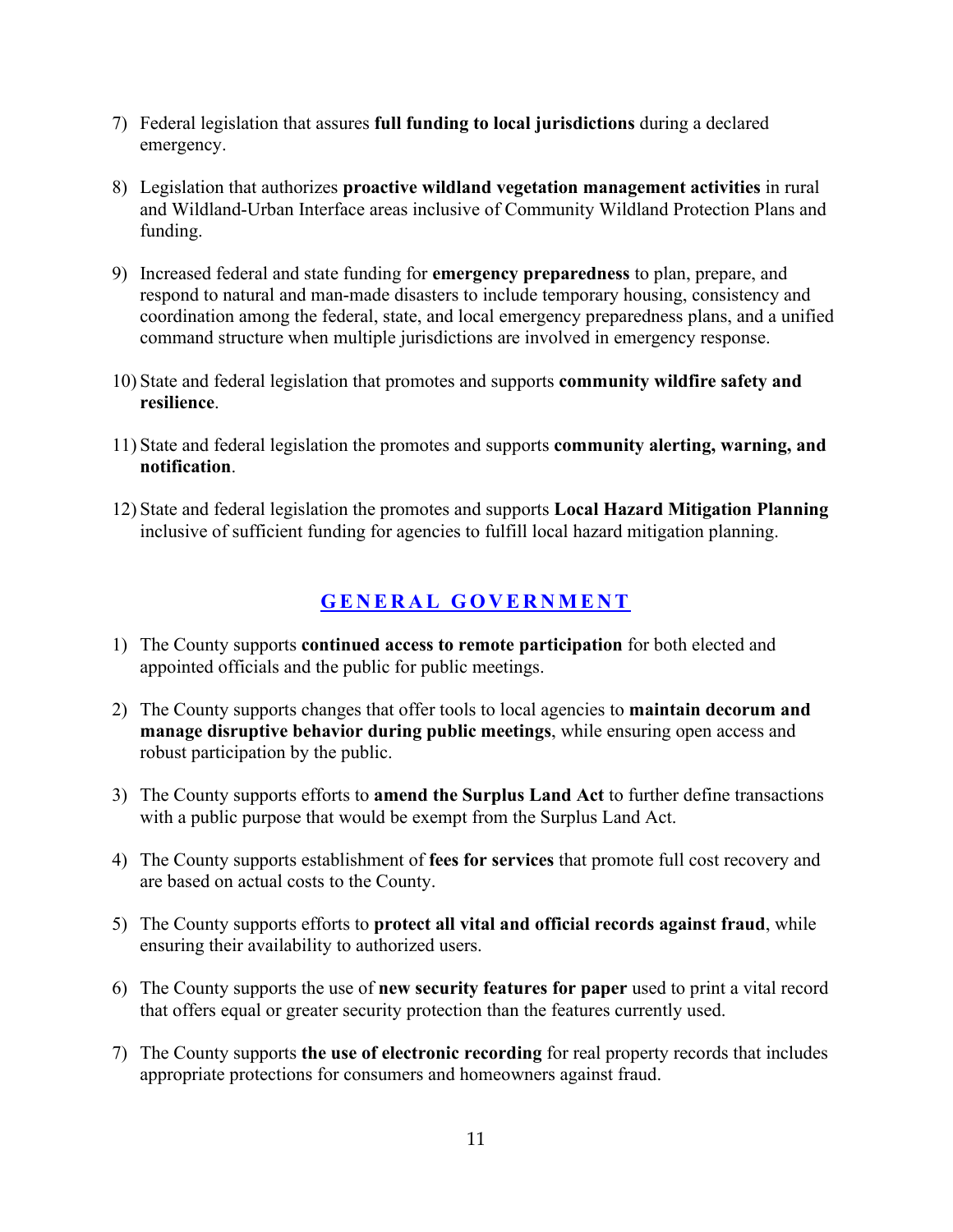- 8) The County supports providing flexibility to counties for the **physical and electronic storage** of records that are mandated to be retained in perpetuity.
- 9) The County supports submission of an **updated background check** at each time of filing or renewal when a criminal justice background check/Live Scan fingerprint submission is required for a license, registration, or permit.
- 10) The County supports **continued access to records** currently provided under the Public Records Act, while maintaining limited access to vital records and restricted access to truncated real estate records.
- 11) The County supports efforts that **preserve the integrity of public records**.
- 12) The County supports efforts that assist with the **redaction of unlawful language** on restrictive covenants.
- 13) The County supports continued **truncation of social security numbers** on documents to the earliest presence of social security in real estate records.
- 14) The County supports requiring foreclosing entities to **include certification in their Notice of Default recordings** that the statutorily required time period of 30 days has elapsed since due diligence contact was made or attempted to be made with the borrower.
- 15) The County opposes decreasing the definition of **"reasonable response**," currently defined as 10 days.
- 16) The County supports authorization for the County to obtain **full cost reimbursement for information** and services that are developed at public expense and used for commercial purposes.
- 17) The County supports efforts to obtain grant funding for the preservation and storage of **county archives** and other County historical records.
- 18) The County supports that regulations pertaining to property tax agents and property tax agent firms, including registration requirements, be **managed, maintained and enforced by the state**.
- 19) The County supports **changing federal program reimbursements** that currently create disincentives for the County to own facilities.
- 20) The County supports **immunity from liability** for dispatchers who provide standard prearrival medical instructions to 911 callers.
- 21) The County supports **state and federal funding for the arts and arts education** in order to contribute to the development of healthy individuals as well as to achieve a culturally and artistically vibrant community.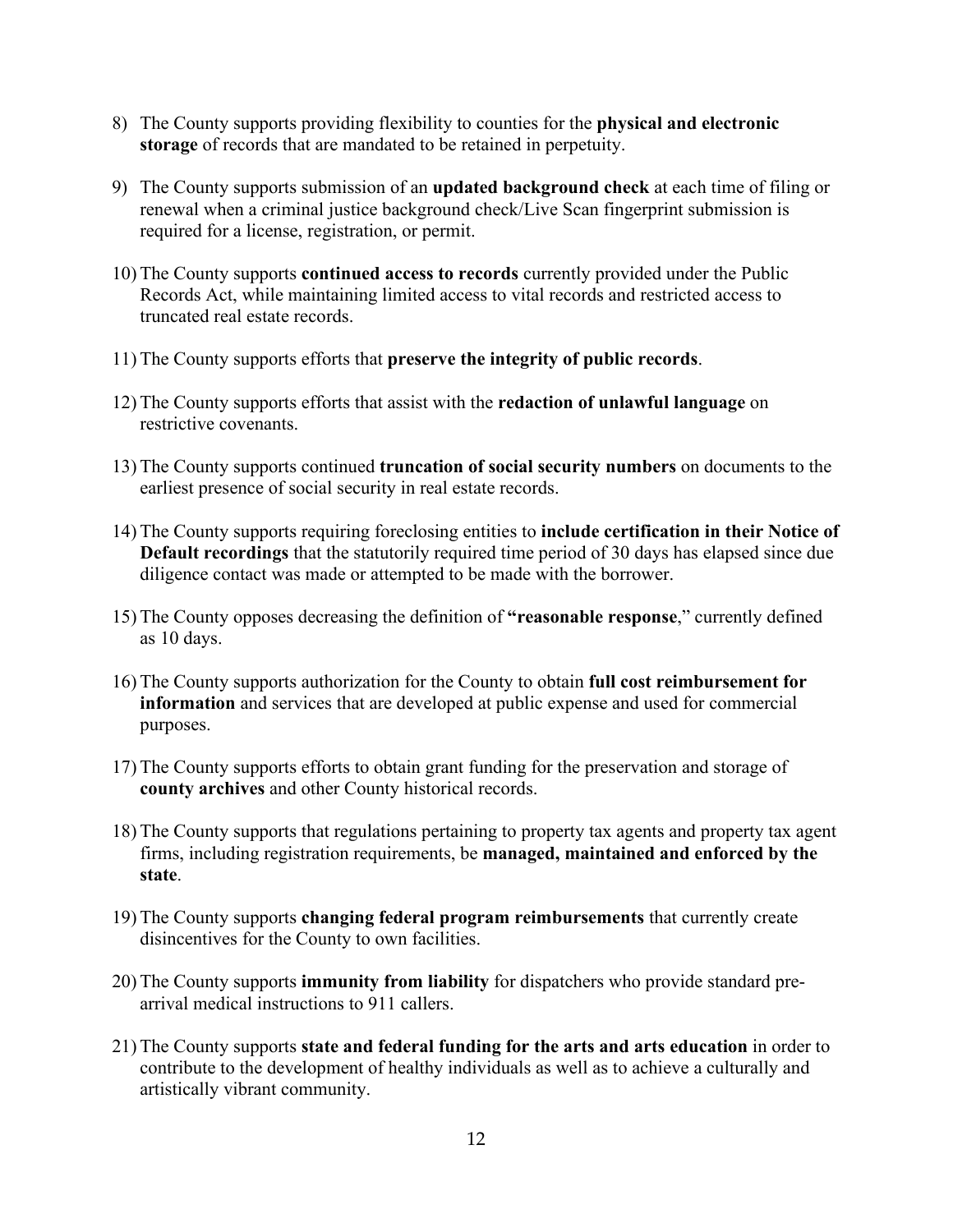- 22) The County supports increased protection and transparency for individuals seeking **loan modification services** and consumer debt settlement. (Recommended by Advisory Commission on Consumer Affairs)
- 23) The County supports increased protection for people facing **foreclosures** as a result of predatory lending. (Recommended by Advisory Commission on Consumer Affairs).
- 24) The County supports regulation of the **payday lending** industry, including imposition of a 36% interest rate cap. (Recommended by Advisory Commission on Consumer Affairs)
- 25) The County supports authority for county counsels to bring actions *and issue subpoenas*  under **Business & Professions Code section 17200** et seq. and similar laws providing for civil enforcement authority, including regarding environmental health issues.
- 26) The County supports efforts to combat discriminatory business practices by internet service providers and the preservation of **net neutrality** principles.
- 27) The County supports efforts to ensure that **broadband/wireless services** provided to first responders and public safety personnel are not blocked or slowed down ("throttled") at any time.
- 28) The County opposes efforts to link **federal funds** to compliance with any conditions inconsistent with these Legislative Policies.
- 29) The County opposes efforts to eliminate or render ineffective **federal regulatory agencies.**
- 30) The County supports an increase in the amount of the **purchasing authority** for goods and related services threshold, which is established in the State Government Code.
- 31) The County supports a change in the Public Contract Code to **increase the threshold amount of minor public works projects**.
- 32) The County supports the ability of state and local governments to **use federal supply schedules** for the purchase of goods and services.

#### **TECHNOLOGY, PRIVACY, AND SURVEILLANCE**

The County supports:

1) **Continued, reasonable regulation and oversight** governing the acquisition and implementation of surveillance technologies, including but not limited to drones with cameras or monitoring capabilities, automated license plate readers, closed-circuit cameras/televisions, cell-site simulators, International Mobile Subscriber Identity (IMSI trackers), Global Positioning System (GPS) technology, radio-frequency identification (RFID) technology, biometrics-identification technology, and facial recognition technology.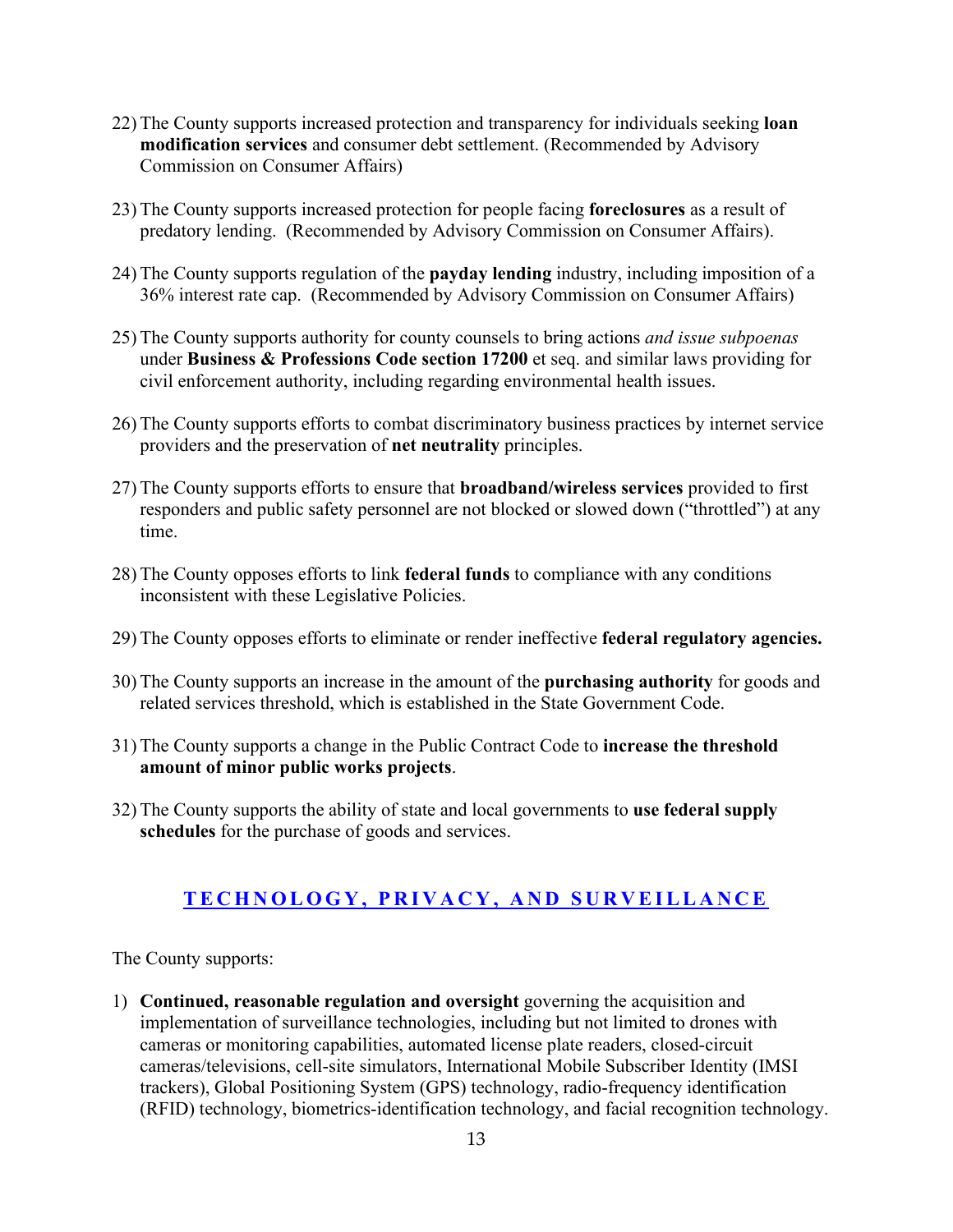- 2) The development of **robust data security and privacy policies and procedures protecting all information** gathered by the County, including but not limited to health data, criminal justice data, tax records, voting records, public benefits information, and child welfare records.
- 3) Financial and operational support of the ongoing acquisition of information technologies dedicated to **protecting the security of County systems and the integrity of County data**.

#### **ENERGY**

With regard to **funding and incentives**:

- 1) The County supports development of a statewide grant program to **fund energy conservation** and **energy management equipment** in local government facilities, including the electrification of such buildings.
- 2) The County supports **expansion of state-funded loan programs** for governmental operations and community programs.
- 3) The County supports utility bill discounts or other incentives for **conservation efforts,** such as reducing air conditioning and heating use.
- 4) The County supports funding, incentive programs, grants and loans to **increase energy efficiency for, local governments, businesses and homeowners**. Some examples might include:
	- vehicle emission reduction technologies;
	- purchase of hybrid, fuel cell, and electric, vehicles;
	- electric vehicle charging infrastructure;
	- energy demand management and storage solutions;
	- more efficient / sustainable back-up generators for essential facilities;
	- energy efficiency and renewable energy projects;
	- development and deployment of economically viable technologies for electrification of systems traditionally powered by fossil fuels, in transportation, space heating, and water heating;
	- use of sustainable and energy efficient building materials; and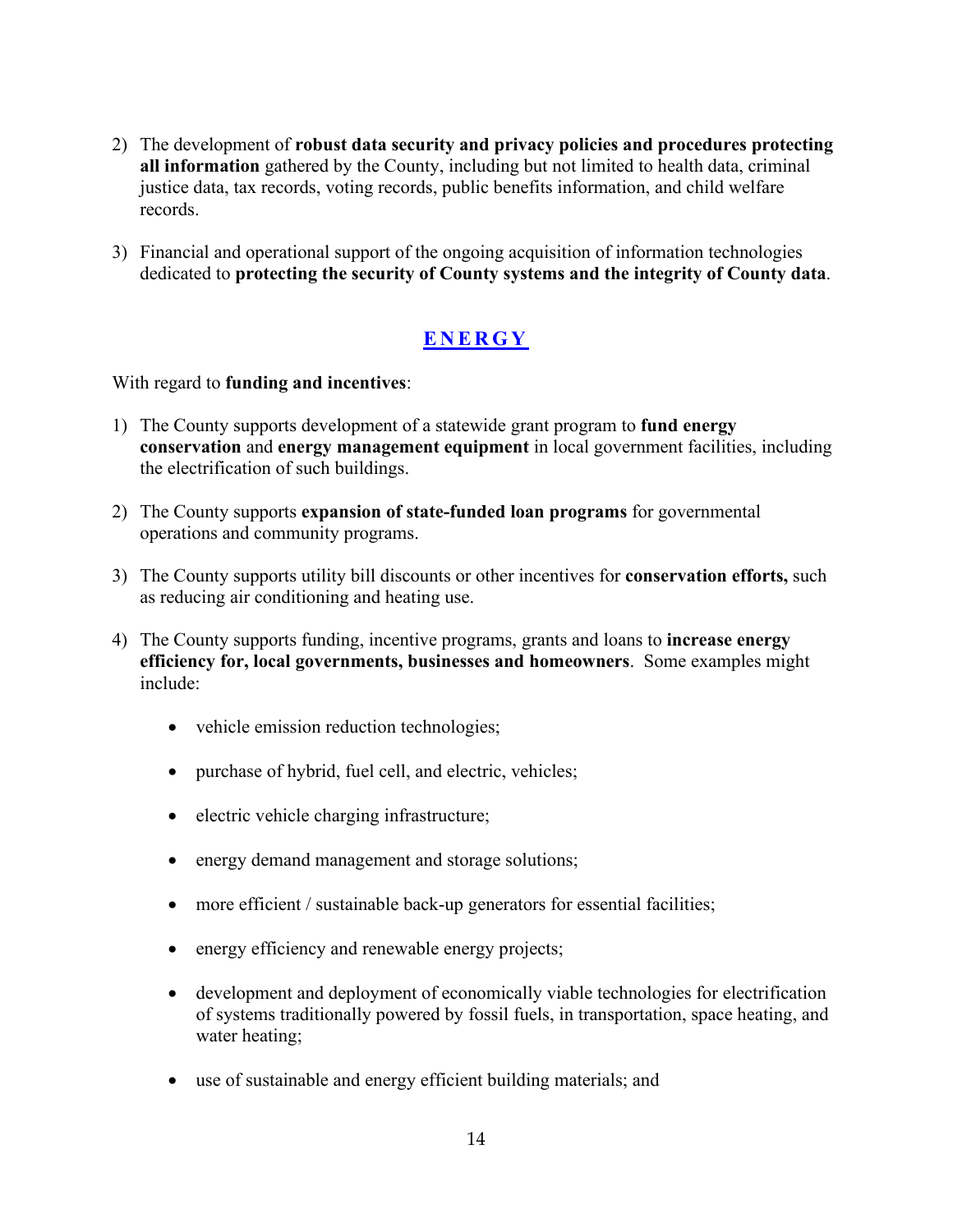- biogas and green hydrogen.
- 5) The CPUC should include **incentive provisions**, such as discounted rate structures, and financing mechanisms for public entities, non-residential and residential accounts where significant investments have been made in sustainable energy conservation and alternative energy generation.
- 6) The County supports **inclusion of local governments** in the allocation formula developed under the State's Cap-and-Trade program.
- 7) The County supports **reinstatement of the Public Goods Charge** (PGC) for energy efficiency programs.
- 8) The County supports **continuation of the Public Purpose Program** operated by the CPUC.
- 9) The County supports funding for projects that **capture and insert biomethane** from landfills, wastewater treatment plants, and livestock operations into the natural gas pipeline.
- 10) The County supports **funding** for projects that use renewable energy to create hydrogen and **incentives** for customers than utilize green hydrogen in onsite energy generation.
- 11) The County supports **funding for the expansion of retail stations** that offer green hydrogen for fuel cell vehicles.
- 12) The County supports the creation of programs **that incentivize,** create utility rate discounts and provide funding for microgrid retrofits of existing facilities.

#### With regard to **legislation and regulation**:

- 1) The County supports legislation and regulations that **increase energy efficiency and conservation**.
- 2) For solar PV systems that were operating or under contract prior to December 31, 2017, the County supports the **grandfathering of the solar rates***,* **time-of-use periods, seasonal definitions, and ratios of peak to off-peak differentials** that were in effect on December 31, 2017,
- 3) The County supports language in the California Public Utilities Commission's Proposed Decision for proceeding R.20-08-020 that will allow customers with upcoming solar projects to **qualify for Net Energy Metering 2.0 legacy rates for the lifetime of the systems** as long as an interconnection application is submitted within 120 days after the adoption of the decision (currently tentatively scheduled for late January or early February 2022).
- 4) The County supports **expansion of renewable energy markets and associated renewable energy development**, and a more viable market for Renewable Energy Certificates (RECs)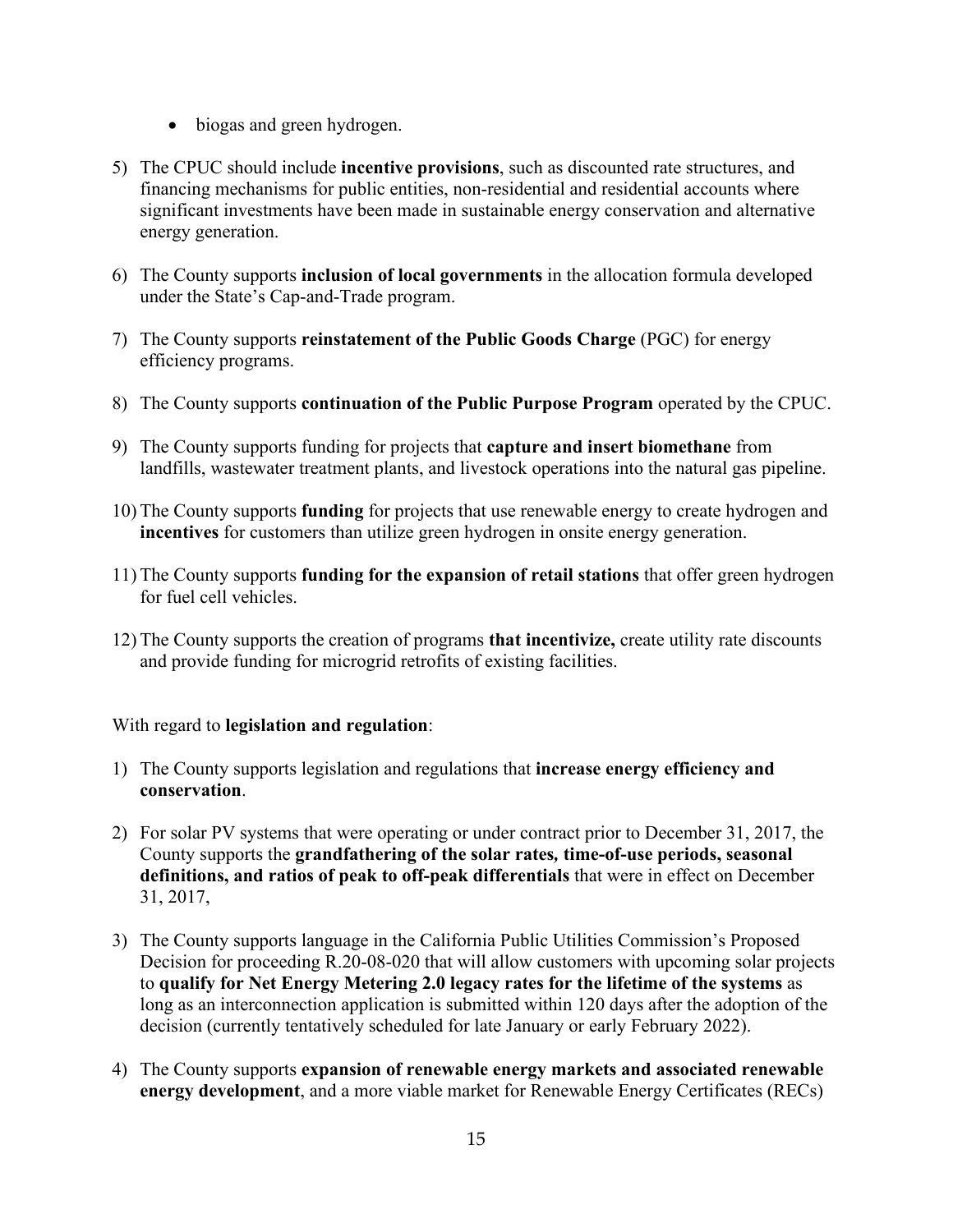in California through regionalization of the California Independent System Operator, and similar efforts.

- 5) The CPUC should **re-open the Direct Access Program**, subject to the requirement that all additional energy procured under Direct Access is from 100% renewable and carbon free resources.
- 6) The County supports **community solar, wind, biogas, or other renewable energy source programs** to expand consumer use of these programs.
- 7) The County supports **expedited permit processes** that encourage the rapid adoption and diffusion of photovoltaic systems and renewable energy technologies that are consistent with appropriate safety standards, and that incorporate energy storage to help reduce potential impacts associated with oversupply of energy to the grid during certain periods.
- 8) Legislative, California Public Utility Commission (CPUC), and State Board of Equalization (BOE) decisions concerning energy issues should include provisions **to avoid negative impacts on local governments and schools**, such as loss of property tax revenues or franchise fees.
- 9) The County supports **protecting those utility customers with fuel cells** from incurring demand charges as a result of the fuel cell not being able to generate electricity at full capacity quickly enough following an electrical outage.
- 10) The County supports **local control over energy procurement**, such as through Community Choice Energy (CCE) programs, along with the transparent development and fair application of regulatory costs to customers selecting CCEs, including, but not limited to the Power Charge Indifferences Adjustment (PCIA) and other legacy costs of the Investor-Owned Utilities.

With regard to protection from, and notification, of **power outages**:

- 1) Counties, as providers of essential services in the areas of public health and safety, should be **exempt whenever possible from rotating block outages**.
- 2) The County must be **provided adequate notice** regarding any planned rotating block outages.
- 3) The County supports appropriate regulation of public safety power shutoffs, urges limits to their use, and full cost recovery for affected governments, residents, and businesses.
- **4)** To reduce outages, the County supports having the Investor-Owned Utilities establish an **emergency load reduction program** for a minimum of ten contiguous years, with financing and discounted rate plans, to facilitate and incentivize load reduction projects by its customers.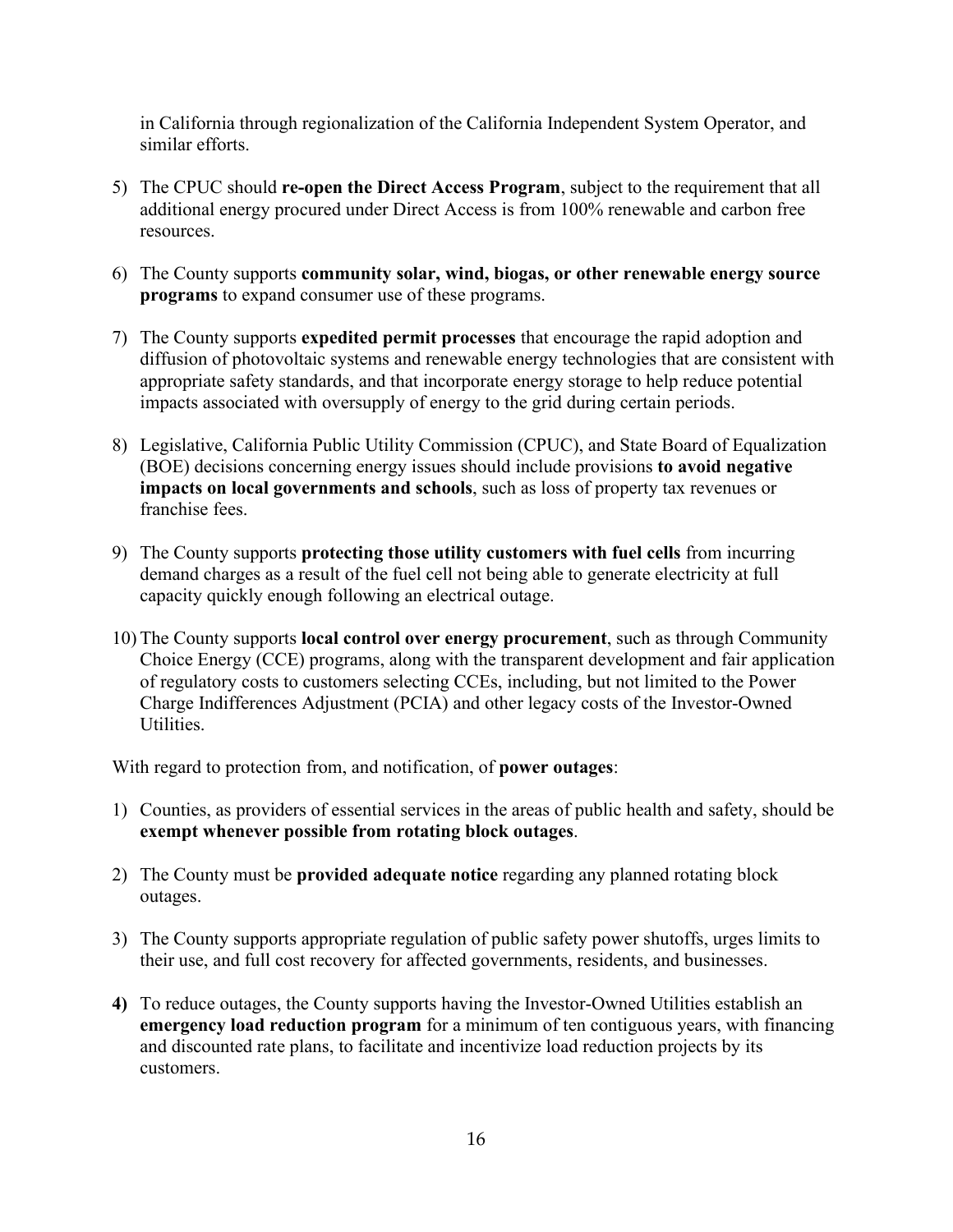### **CLIMATE CHANGE/SUSTAINABILITY**

- 1) Legislation and regulations to **reduce greenhouse gas emissions** and efforts to implement the requirements of AB 32, SB 32, SB 375, and SB 100.
- 2) Legislation and regulations that support **on-site nonportable water recycling systems** and efforts to implement the requirements of SB 966.
- 3) More stringent greenhouse gas emissions standards for **motor vehicles**.
- 4) The provision of funds, incentives, and/or revenue-raising authority to assist local governments for the costs of **climate change** (mitigation*,* planning, adaptation, and resilience) actions.
- 5) A simplified approach and standard methodology to greenhouse gas emission **inventory reporting**.
- 6) Legislation*,* regulation*,* and funding that supports **water audits, efficiency, conservation, drought relief and policies, local agencies' ability to manage and protect groundwater supplies,** and the increased use of **recycled** water, on-site **stormwater**, and **greywater** for non-potable water purposes.
- 7) Efforts that support and encourage **green job development**.
- 8) **Regional transportation and local planning efforts** that consider climate change and seek to reduce greenhouse gases, including efforts to encourage the use of walking*,* bicycles, develop urban forests, and eliminate urban heat islands.
- 9) Efforts that encourage federal, state*,* regional*,* and local planning*,* mitigation*,* adaptation*,*  and/or resilience strategies that **reduce the adverse impacts of climate change and global warming to communities** that will be particularly impacted and increase the communities' preparedness and resiliency.
- 10) Incentive programs and regulations that encourage **energy conservation, efficiency,** and **renewable energy solutions**, particularly those offering high value greenhouse gas reductions.
- 11)**Incentive programs that encourage** water conservation, efficiency, low impact development, recycled water infrastructure*,* and greywater installations for residential, commercial, and municipal applications.
- 12) Innovation grants for water to provide opportunities to try new technologies and develop alternative technologies for **stable sources of potable water**.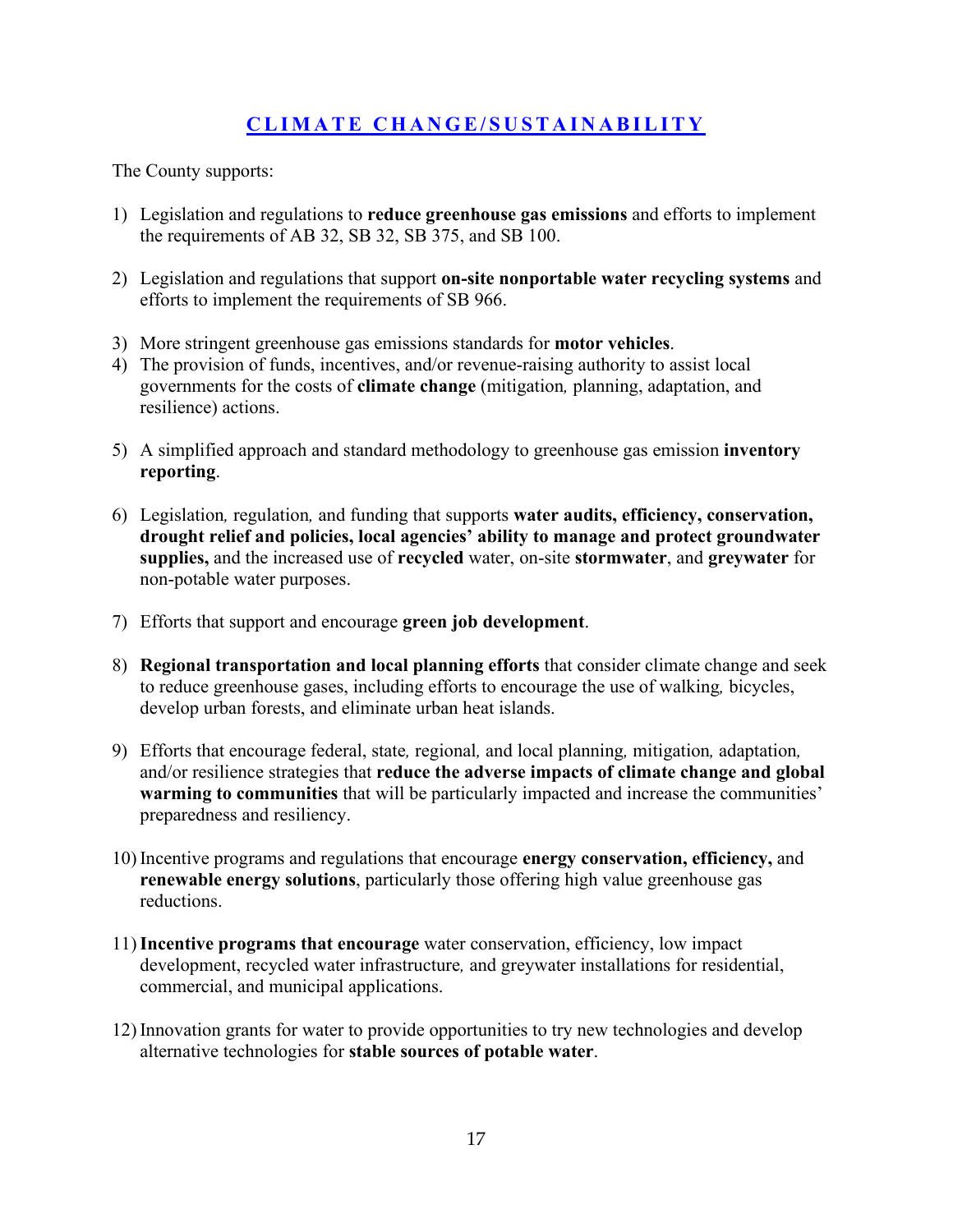- 13) Incentives and grants for the development and **strategic drought adaption of urban forests, tree inventories, and tree care**, that recognize the water needs of trees.
- 14) Incentives and grants that increase the ability of federal, state, regional, and local authorities and communities to **monitor and measure carbon dioxide and other greenhouse gas emissions and air pollutants**.
- 15) Incentives and grants that **support carbon neutrality solutions** and/or state, regional, and local efforts to achieve carbon neutrality.
- 16) Local governments **retaining marketable credits** for investments made in energy conservation and for reduced emissions from solid waste and vehicle fleet activities. The County recognizes the benefits to both economic competitiveness and environmental protection through investments in a clean, low carbon, energy economy.
- 17) Efforts that connect **climate change and environmental sustainability to public health**.
- 18) Development of statewide standards for **greywater and blackwater strategies** and technologies.
- 19) Aggregated, **multiagency pooling of grant and/or cap-and-trade funds** to support local governments integrated greenhouse gas emissions reduction programs and projects.
- 20) Efforts to revise the **definition of disadvantaged communities as it relates to cap-andtrade funding** to better align it with the Bay Area region's definition of "communities of concern."
- 21) Regulations that require consideration of the **social costs of carbon, methane, nitrous oxide, and ozone depleters** in regulatory cost-benefit analyses.
- 22) Regulations that support state, regional, and local efforts to **achieve carbon neutrality**.
- 23) **Right-to-repair rules** that require original equipment manufacturers (OEM) to provide consumers and independent repair businesses equal access to repair documentation, diagnostics, tools, service parts, and firmware to reduce waste that occurs because of OEM's high repair costs due to lack of competition.

#### **RISK MANAGEMENT**

1) The County supports allowing **county hospital liens to be asserted against settlements and compromises**, in addition to judgements, which would put county hospitals on equal footing with other lien holders when a personal injury case is resolved prior to judgement.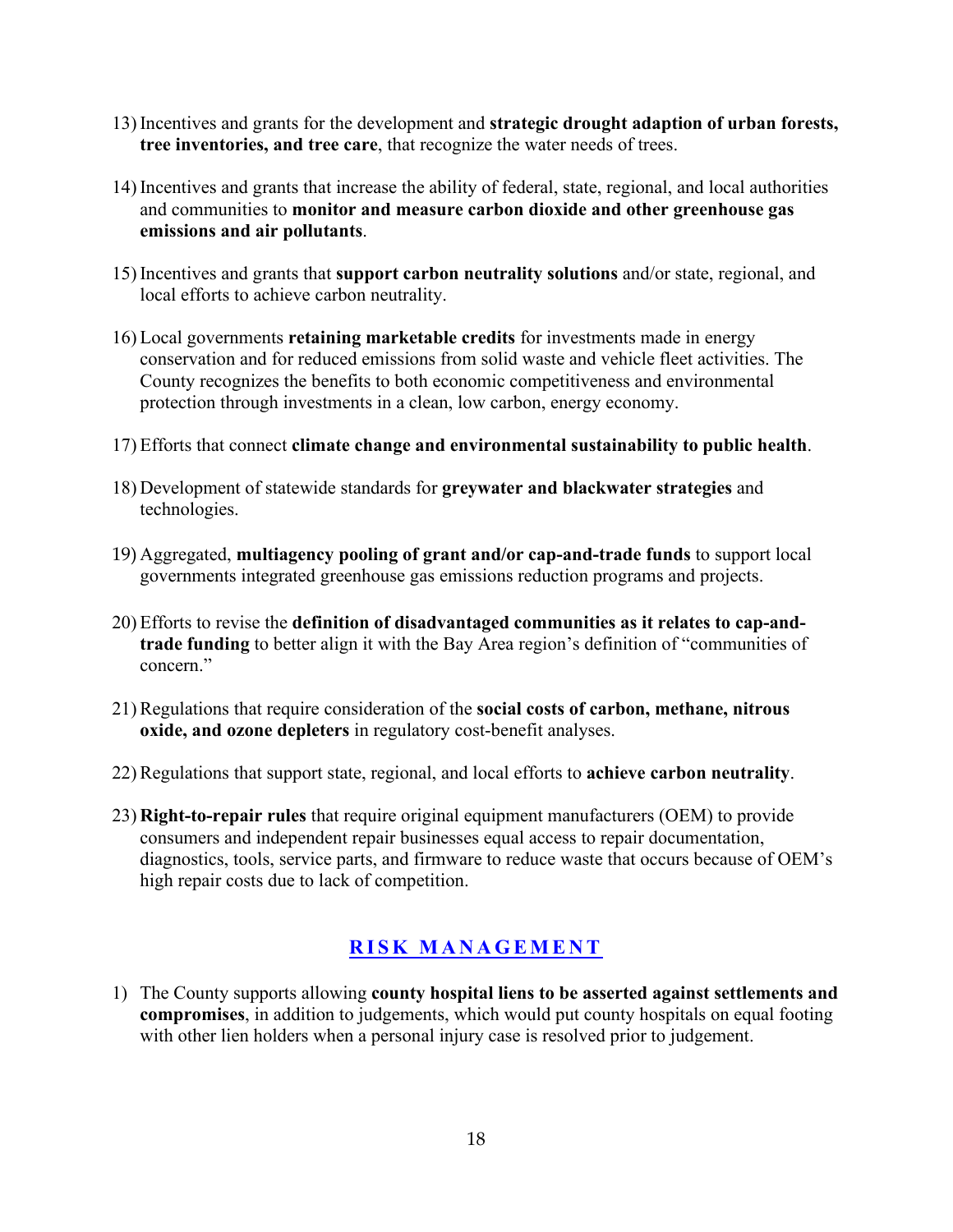- 2) The County supports efforts to **prevent unreasonable increases in Workers' Compensation costs** and changes that will mitigate increasing medical costs and provide fair and reasonable indemnity benefits including:
	- a) The prudent use of health care;
	- b) Improved accountability and administration;
	- c) Alignment of the public and private sectors;
	- d) Efforts to expand medical information that may be disclosed to employers by third-party administrators, insurers, and employees and agents specified by a self-insured employer to administer the employer's workers' compensation claims. Access to this information is necessary to effectively administer and operate a workers' compensation program;
	- e) Maintenance of the current maximum time limit of two years for payment of temporary disability benefits to employees for workers' compensation injuries, and
	- f) Maintenance of the current limitations on paid leaves of absence under California Labor Code section 4850.

The County **opposes federal modification of FEMA insurance requirements** that would mandate excessive and unattainable levels of earthquake insurance.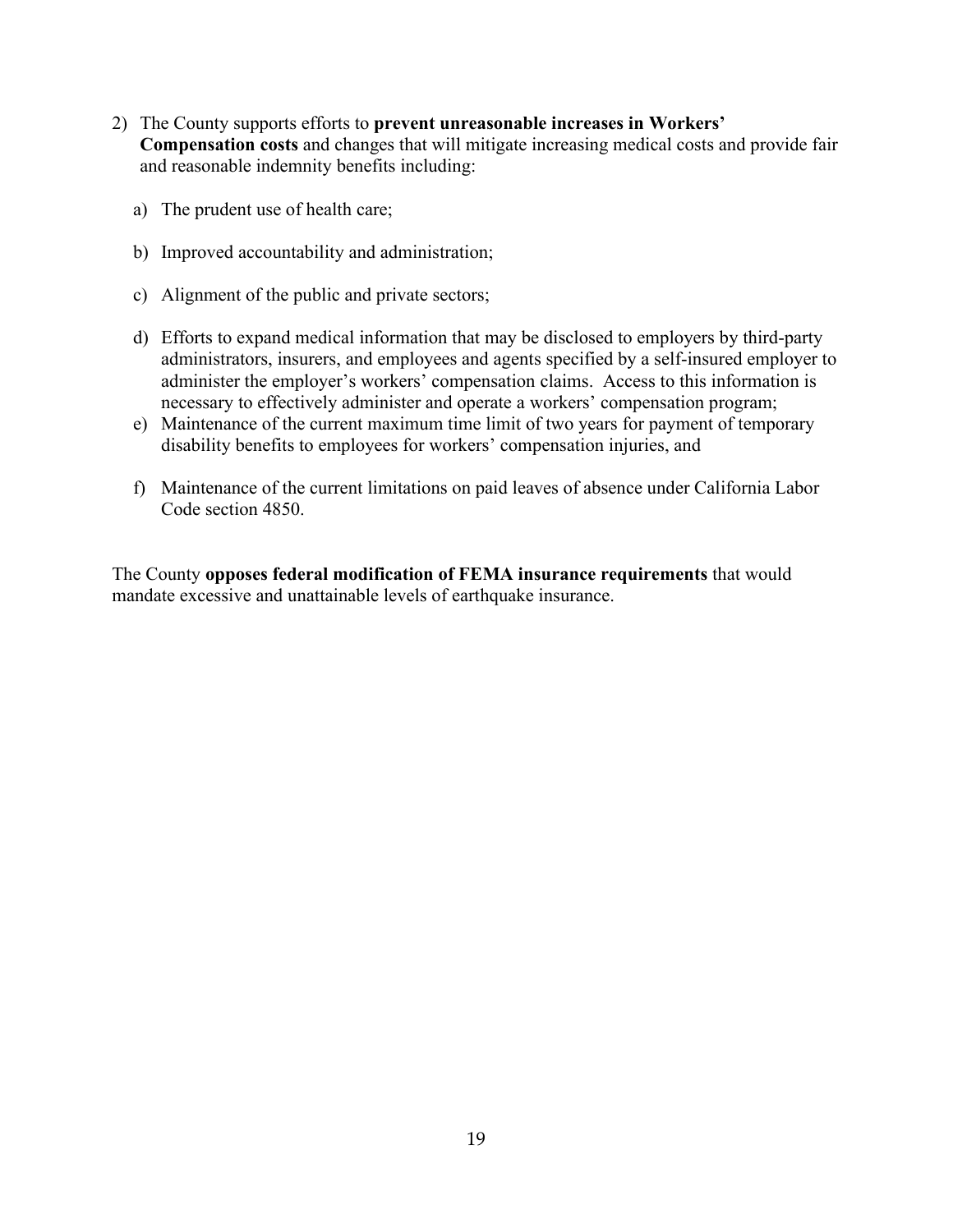# **HEALTH SYSTEM**

## **PUBLIC HEALTH**

- 1) **Investment of significant additional ongoing state and federal funding** to support local health departments to recover and build a modern workforce and infrastructure to **continue to address the current pandemic and** to prepare for the next pandemic and/or any other emerging critical threats to the health and wellbeing of County residents.
- 2) Existing **health officer authority** to take actions necessary to preserve and protect public health.
- 3) Efforts to address and **eliminate racial and health inequities** across populations, including:
	- a) Increased efforts to **address the root causes of structural inequities** that negatively impact vulnerable populations and minorities and to dismantle barriers to high quality, affordable health care. These include policies, programs, and practices that perpetuate or hold the status quo in place;
	- b) Policies, practices, programs and services that **address the socioeconomic factors** that influence health including employment, housing, education, health care, public safety, and food access; and
	- c) Increased resources and policies that invest in the built environment and mitigate the **social determinants of health** (e.g., housing, transportation, education, food, and adequate health services).
- 4) Efforts that **reduce violence and support violence prevention**, including:
	- a) Increased resources and policies that support **violence prevention**, including suicide prevention;
	- b) Programs, services, and research to **prevent and limit the effects of injury, violence, and abuse**, particularly for children;
	- c) **Promoting and advocating for gun safety to protect and prevent injury** to individuals. For example, advocating for research, new innovations, smart technologies, and gun owner screening.
- 5) Protecting and promoting the **Prevention and Public Health Fund (PPHF)**, as established in the Affordable Care Act (ACA).
- 6) Preservation and enhancement of funding and policies that support **chronic disease prevention programs and strategies**, including, but not limited to: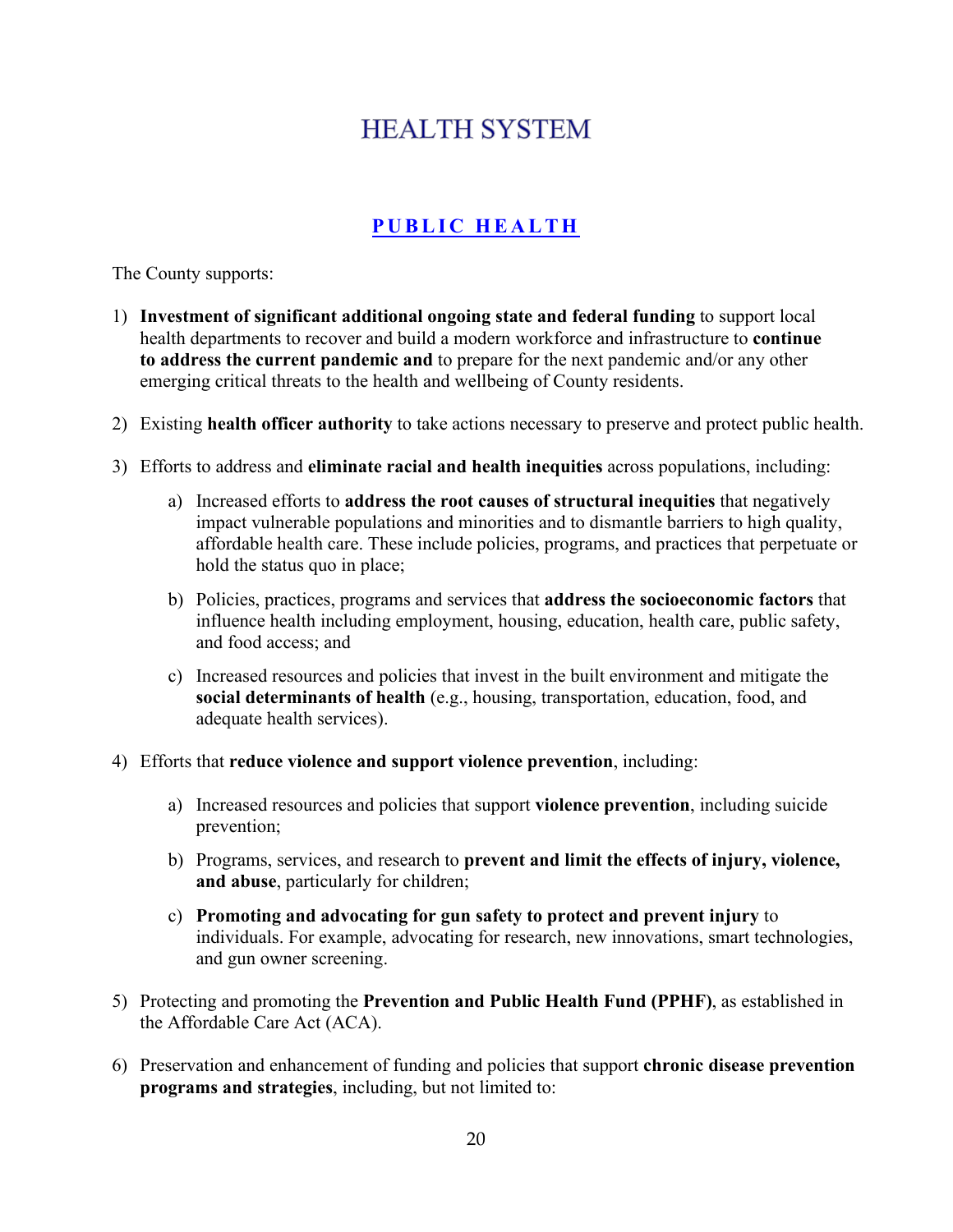- a) Prevention and early intervention programs and strategies to **address environmental influences** on health in the areas of chronic disease;
- b) Policies that **address the overconsumption of sugar, lack of food quality standards**, and requiring consumer warnings regarding poor nutritional content of food and/or beverages;
- c) Policy, systems changes, and organizational efforts **to address and prevent nutrition-related chronic diseases and food insecurity**;
- d) **Reversal of the pre-emption language** regarding local Menu-Labeling that is included in the ACA;
- e) **Increased taxes and regulatory control** on tobacco and sugar-sweetened beverages;
- f) **Prevention and regulation** of the use of tobacco, e-cigarettes, vaping*,* flavored tobacco, *alcohol* and cannabis by youth and young adults, including reducing access and exposure to marketing and sales*;*
- g) **Elimination of exposure to second- and third-hand smoke or aerosol**, including from cannabis and vaping products;
- h) **Elimination of disparities** among specific populations related to tobacco, ecigarettes, vaping, flavored tobacco, and cannabis;
- i) **Discontinuing the use of substances that adversely affect health** such as ecigarettes, vaping, flavored tobacco, cannabis, alcohol, and other substances with adverse effects;
- j) Policies that **increase regulatory control of virtual spaces** (e.g., TikTok, Snapchat, Instagram, etc.) to eliminate unlawful sales of tobacco, vaping products, cannabis, opioids, and other substances that are harmful to health of populations;
- k) Prevention and early intervention programs and strategies to **address environmental influences on health** in the areas of chronic disease, including promotion of equitable access to parks and outdoor experiences; and
- l) Programs and policies that **support safe active transportation** (e.g., biking, walking, and public transit) such as Safe Routes to Schools, Vision Zero, Safe Routes for Seniors, and Complete Streets.
- 7) Preservation and enhancement of funding and policies that support **infectious disease prevention and control programs and strategies**, including, but not limited to:
	- a) **Providing screening, diagnosis, and treatment for infectious diseases,** such as Hepatitis B, Hepatitis C, Chlamydia, and Influenza;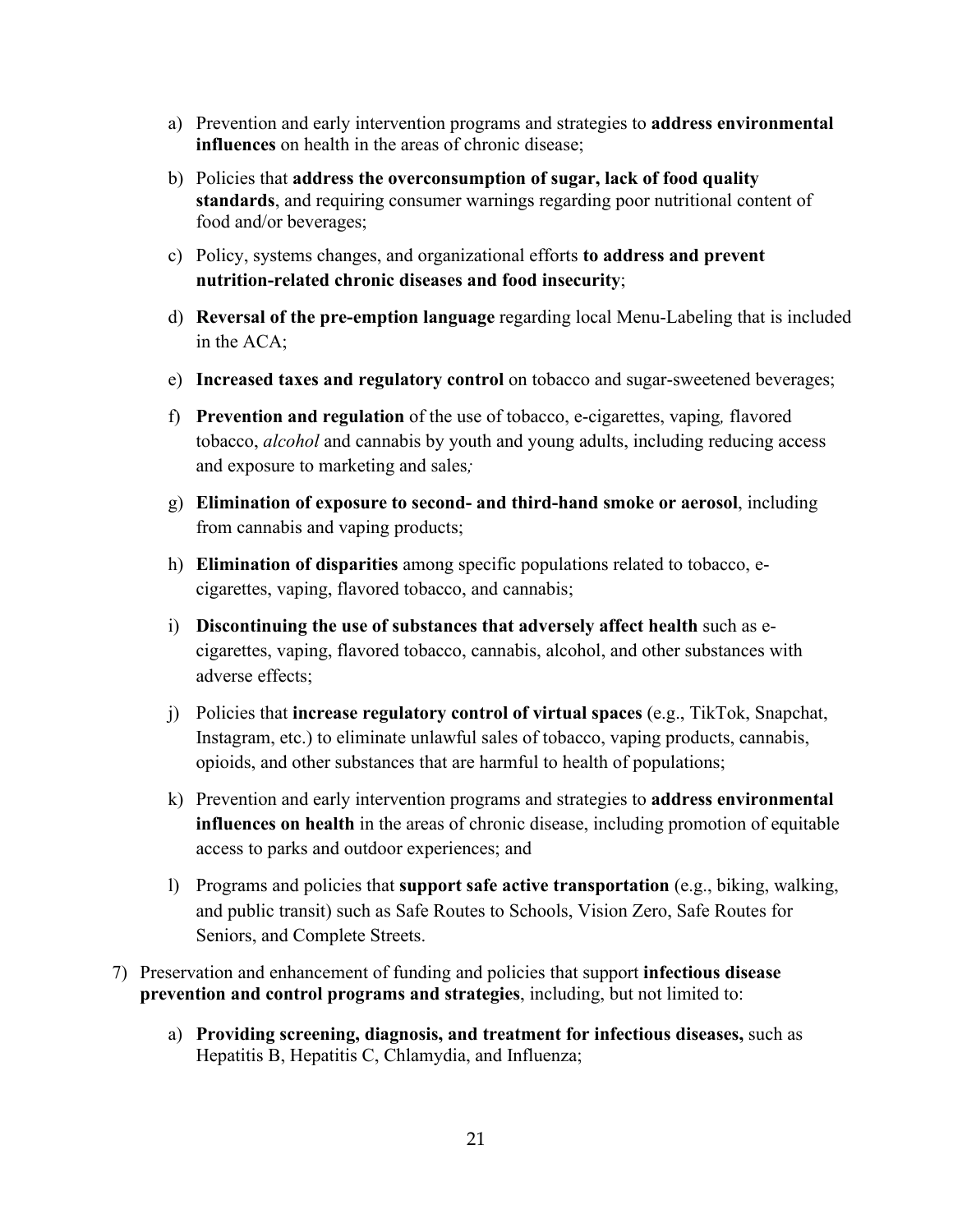- b) Increased federal and state **funding and policy changes for Tuberculosis (TB) prevention and treatment***,* to reflect and respond to the growing number of cases being treated in Santa Clara County. Santa Clara County has more TB cases than 35 states;
- c) Rules that **mandate insurance coverage** should include, as an essential service, the screening, lab work, and treatment of TB;
- d) The **strengthening and expansion of pro-vaccination policies**, including COVID-19, *(e.g.,* school and daycare requirements, flu vaccine mandate for healthcare workers, etc.);
- e) Funding for public health prevention related to rising levels of **sexually transmitted diseases** (STDs);
- f) Reauthorization of the **Ryan White Treatment Extension Act of 2009**, which funds treatment and prevention for low-income, uninsured, underinsured people living with HIV/AIDS with core medical and support services. (HIV Commission);
- g) Updating the Ryan White Treatment Extension Act of 2009 to **address current needs for those at risk or living with HIV**;
- h) Maintained **funding for the AIDS Drug Assistance Program (ADAP)**, which provides access to medications for treatment of HIV to low-income people;
- i) Efforts to strengthen needle exchange programs as part of an overall program to **combat the spread of HIV** and other diseases;
- j) Allowing items associated with needle exchange programs, such as **cookers, sterile water**, and **cotton** to be distributed along with clean needles;
- k) **Elimination of federal restrictions** on funding needle exchange programs; and
- l) **Response efforts for emerging diseases**, such as Zika and new novel coronaviruses/COVID 19.
- 8) Adequate funding and policies that support the **health and well-being of mothers and children**, including, but not limited to:
	- a) Providing adequate State funding for children's programs, including the **California Children's Services** (CCS) program for clients who are not Medi-Cal eligible to assure that counties are not overmatched in their financial participation; and increasing access to care for children to programs like CCS by easing eligibility requirements;
	- b) **Preserving the nature, quality, and local oversight of safety net services** historically provided at the local level, such as *the CCS* and Child Health and Disability Prevention (CHDP) programs, which are being transitioned into managed care at the state level;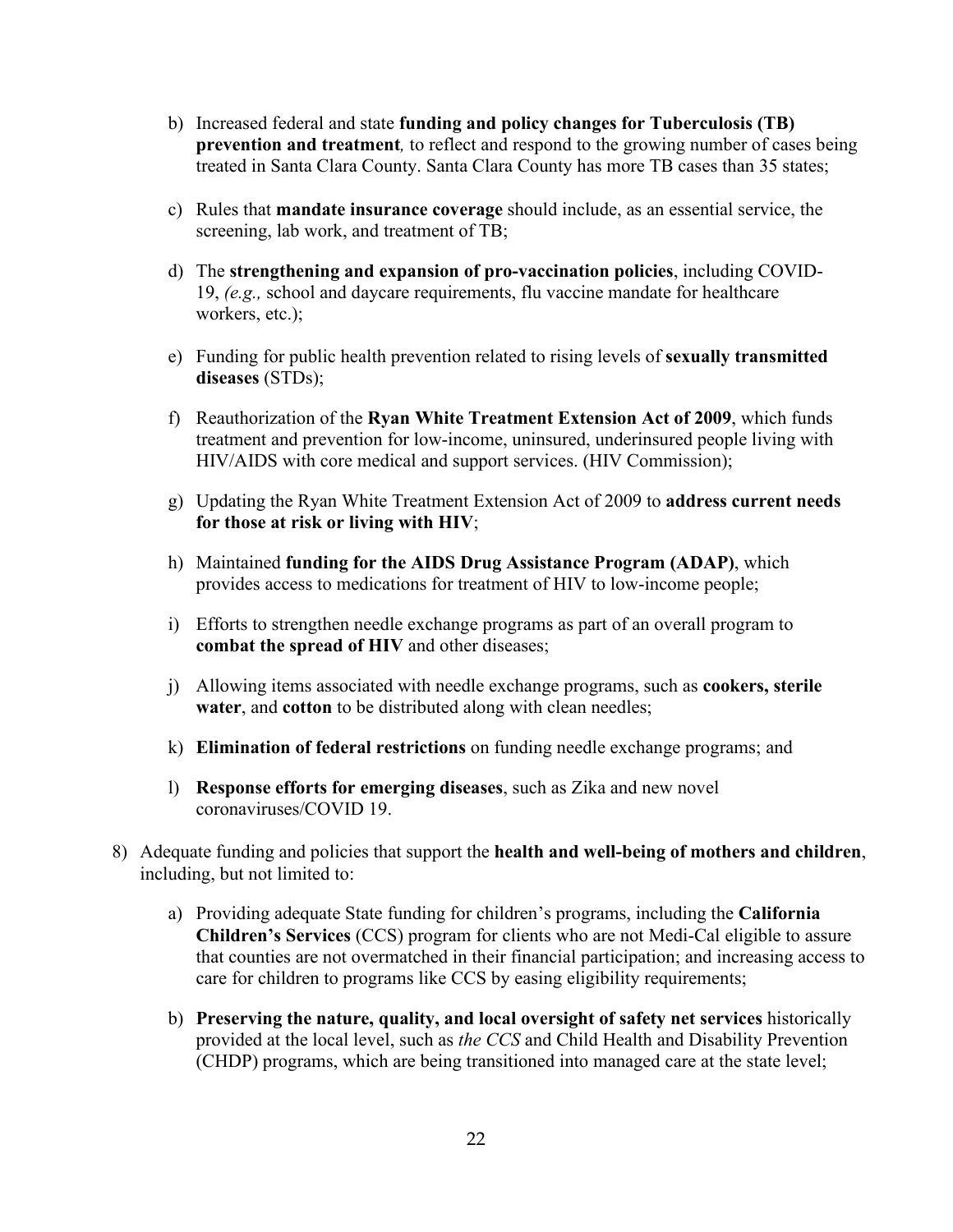- c) **Legislative efforts to clarify the CCS Medical Therapy Program's (MTP) responsibility** for providing only medically necessary physical therapy and occupational therapy services and the appeal process to be used for disputes regarding MTP services;
- d) Legislative efforts **to reduce or eliminate environmental exposure to lead and other toxic substances**, such as wildfire smoke, particularly for infants and children;
- e) Stable, ongoing funding for programs that work to **reduce environmental exposure to lead** and for resources that communities in impacted areas can access for remediation, prevention, and other activities;
- f) Funding for **municipal water fluoridation**;
- g) Funding and policies requiring **comprehensive health education in schools** (e.g., tobacco, other substance use in the setting of rising opioid abuse, sexual health, healthy eating, physical activity, human trafficking, and bullying, including cyberbullying); and
- h) Increased resources dedicated to **prevention programs targeting teen pregnancy**.
- 9) Preservation and enhancement of funding and policies that support **Public Health Laboratory and Preparedness** efforts, including, but not limited to:
	- a) Maintenance or enhancement funding, **streamlined processes, and greater flexibility for Public Health Emergency Preparedness initiatives**; and
	- b) Reinstatement of funds for the **Lab Aspire Program**.
- 10) Legislative efforts to address and mitigate the **impacts of climate change**, including:
	- a) Policies to **prevent climate change**;
	- b) Policies and funding for programs that **build resilience to climate change, ensure racial inequities are addressed** in climate actions, and engage vulnerable populations in climate planning and adaptation activities;
	- c) Policies and practices that **mitigate impacts on heat** among vulnerable populations, including urban forest, access to cooling centers and devices, and air quality monitoring; and
	- d) **Reducing carbon dioxide emissions and reducing exposure to toxic air pollutants**  including wildfire smoke, in addition to efforts that improve air quality and support public awareness on the health benefits of clean air.
- 11) Maintaining the authority and jurisdiction for the assurance and regulation of **safe drinking water** as described in the California Safe Drinking Water Act and the Safe Drinking Water State Revolving Fund (SDWSRF) with the California Department of Public Health.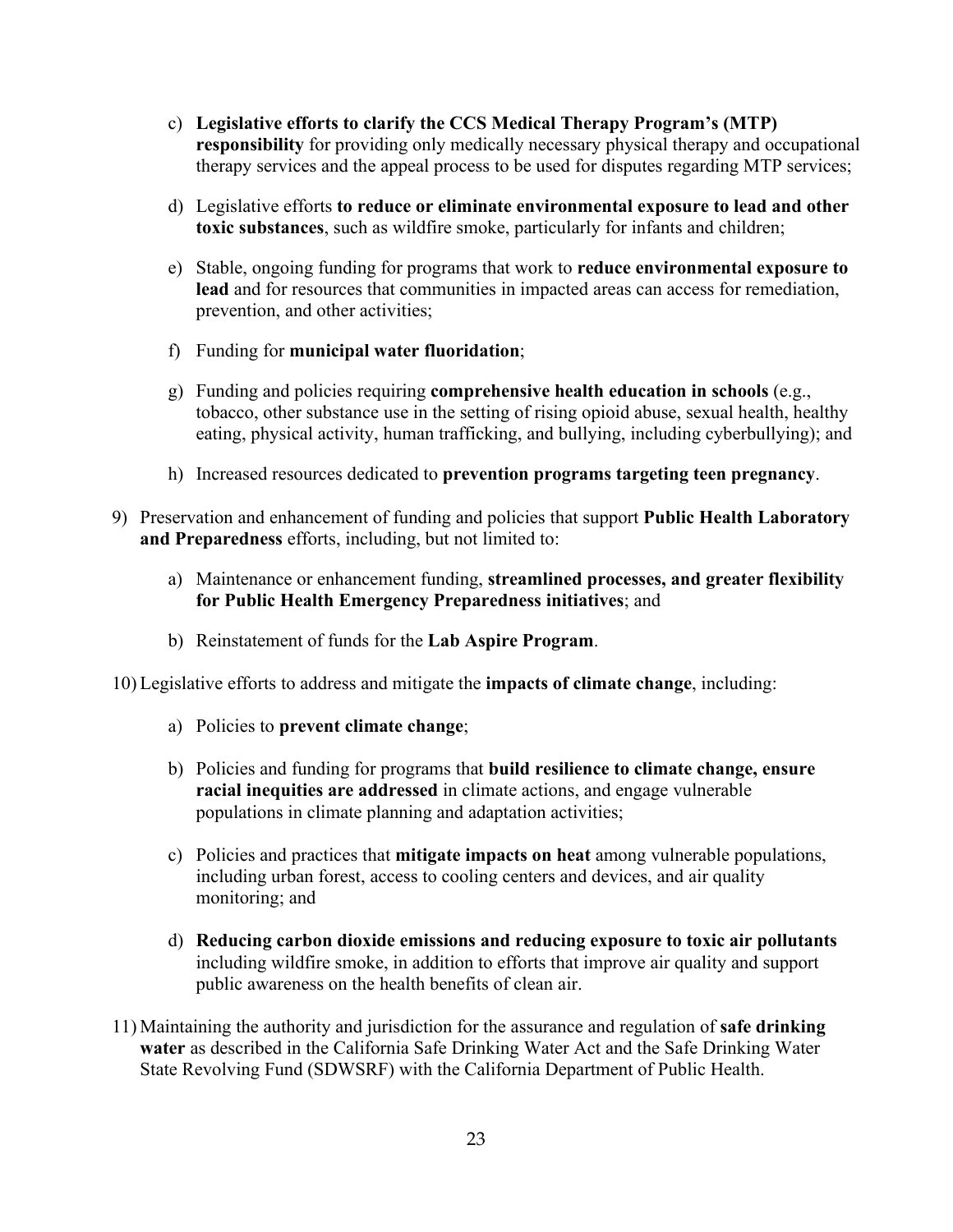- 12) Funding for public health approaches for **prevention**, **surveillance, and response related to opioid misuse and cannabis use**.
- 13) Policies that support **state and federal funding transparency**, including how much funding is allocated to local jurisdictions, how allocations are determined, and how funding is reassessed to meet changing needs*.*
- 14) Efforts to **expand certified workforce of lead inspection and abatement professionals**.
- 15) Efforts to **address childhood lead poisoning** by reducing exposure to lead from products and through efforts that facilitate lead abatement in homes and the community.
- 16) Policies that support **linking and integrating Public Health with Primary Care, Behavioral Health, and clinical services**.

The County opposes:

1) **Efforts to shift or limit the liability** of lead-based paint manufacturers and supports efforts to hold those entities appropriately accountable.

#### **ACCESS TO HIGH QUALITY HEALTH CARE COVERAGE**

- 1) **Enhancing access to high-quality health care** for all County residents, regardless of a resident's ability to pay and regardless of whether a resident may be uninsured, partially insured, or otherwise lacks adequate health care coverage.
- 2) **Expanding universal, affordable, and equitable coverage.** The County advocates for continued strengthening of the Affordable Care Act (ACA) and eliminating barriers to health coverage.
- 3) Establishment of a **single payer system of health care**, with universal coverage for all residents of the County, which would include:
	- a) A **universal coverage system** that would replace thousands of different health care organizations with a single government-administrated health care system, thereby eliminating significant administrative costs and providing significant savings, which would in turn be dedicated to improved health care access workforce development and technological investments. In the absence of a universal coverage system, development of a public option (or solution) that makes coverage more affordable and accessible, taking strides toward universal coverage that ensures comprehensive and a community integrated health system, while recognizing the vital role of the healthcare safety net*.*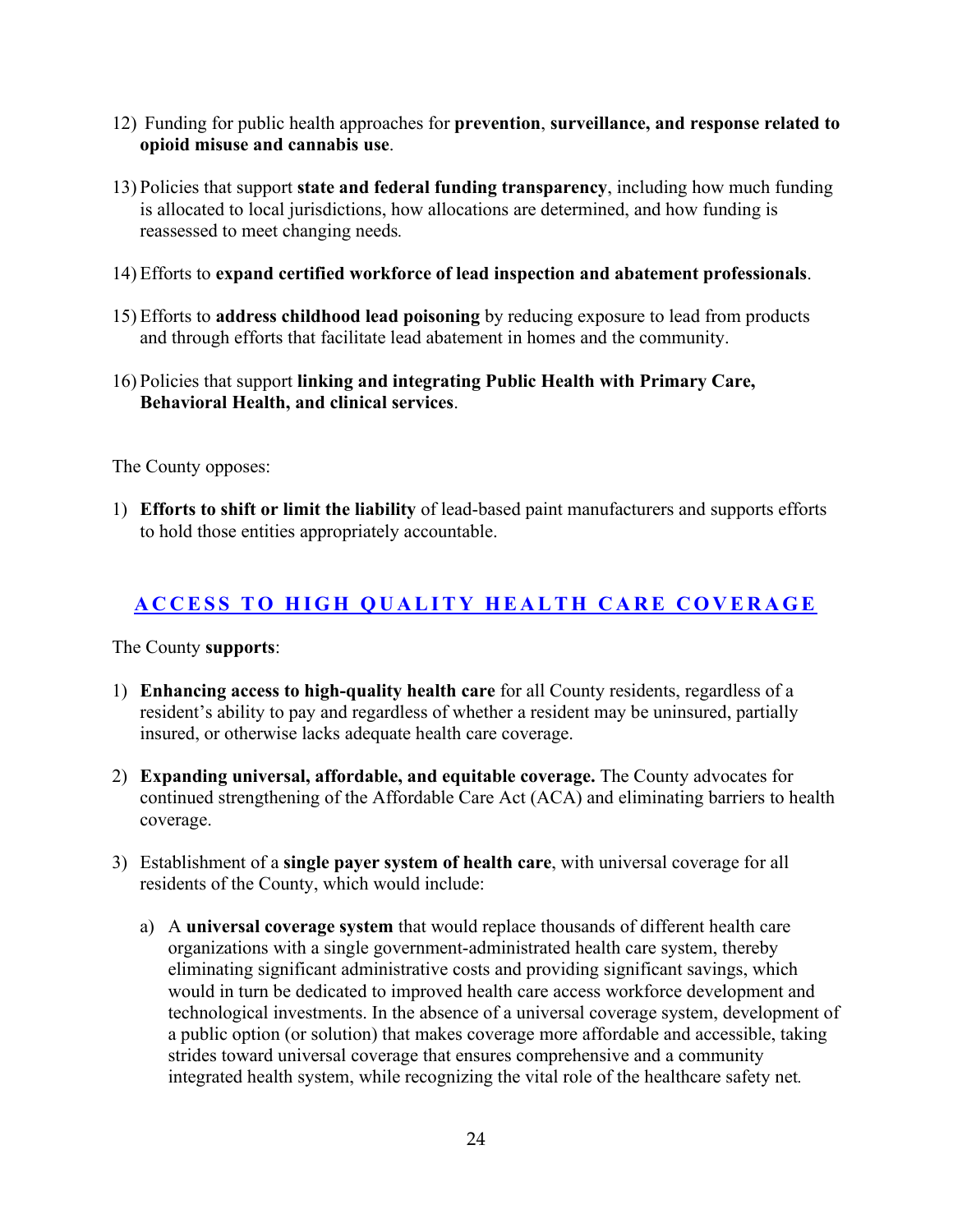- b) The **full array of services** that is affordable for those in and above the ACA subsidy range.
- c) **Parity and** *c***ontinuity of care** as essential component*s.*
- d) To build toward universal coverage, a **community**-**integrated health system** that, in the interim, could include the County taking full responsibility for certain populations, **with adequate funding from the state and federal governments**.
- 4) Policies that **promote and advance physical and behavioral health parity**, including:
	- a) Efforts to improve **integration of care, care coordination and simplification of plan/enrollee interaction**;
	- b) Stronger support for **behavioral health parity by all** plans, so that residents of the community do not need to become destitute to receive services for what could later become a serious mental illness. In addition, full parity that would accommodate truly integrated care, ending silos of care;
	- c) Full federal partnership to **address mental health and substance abuse** issues so that our nation and community can move upstream to address what otherwise could become criminal offenses or public health crises such as the current opioid epidemic; and
	- d) Efforts to **broaden or codify the Federally Qualified Health Care** (FQHC) scope of benefits to include integrated behavioral health services and minimize burdens on our patient population, such as allowing reimbursement for 2 or more services in the same day, so patients do not have to schedule multiple visits and trips for medical and behavioral health services.
- 5) Creating and supporting priorities for **cross county or regional partnerships**, including data sharing across entities within the County and regional entities.
- 6) Creating and supporting priorities for **cross county or regional partnerships**, including improving data sharing across entities within the county and regional entities.
- 7) With regard to California's **Medicaid** program, known as Medi-Cal:
	- a) **Simplified Medicaid eligibility** to eliminate state procedural and documentation requirements that are not required under federal law, or that may be waived under federal law;
	- b) Efforts to streamline and **increase Medi-Cal enrollment, recruitment and retention**, whereby services can begin before paperwork is completely processed*;*
	- c) Efforts to create a **single application for benefits**, including Medi-Cal, food stamps, and other programs;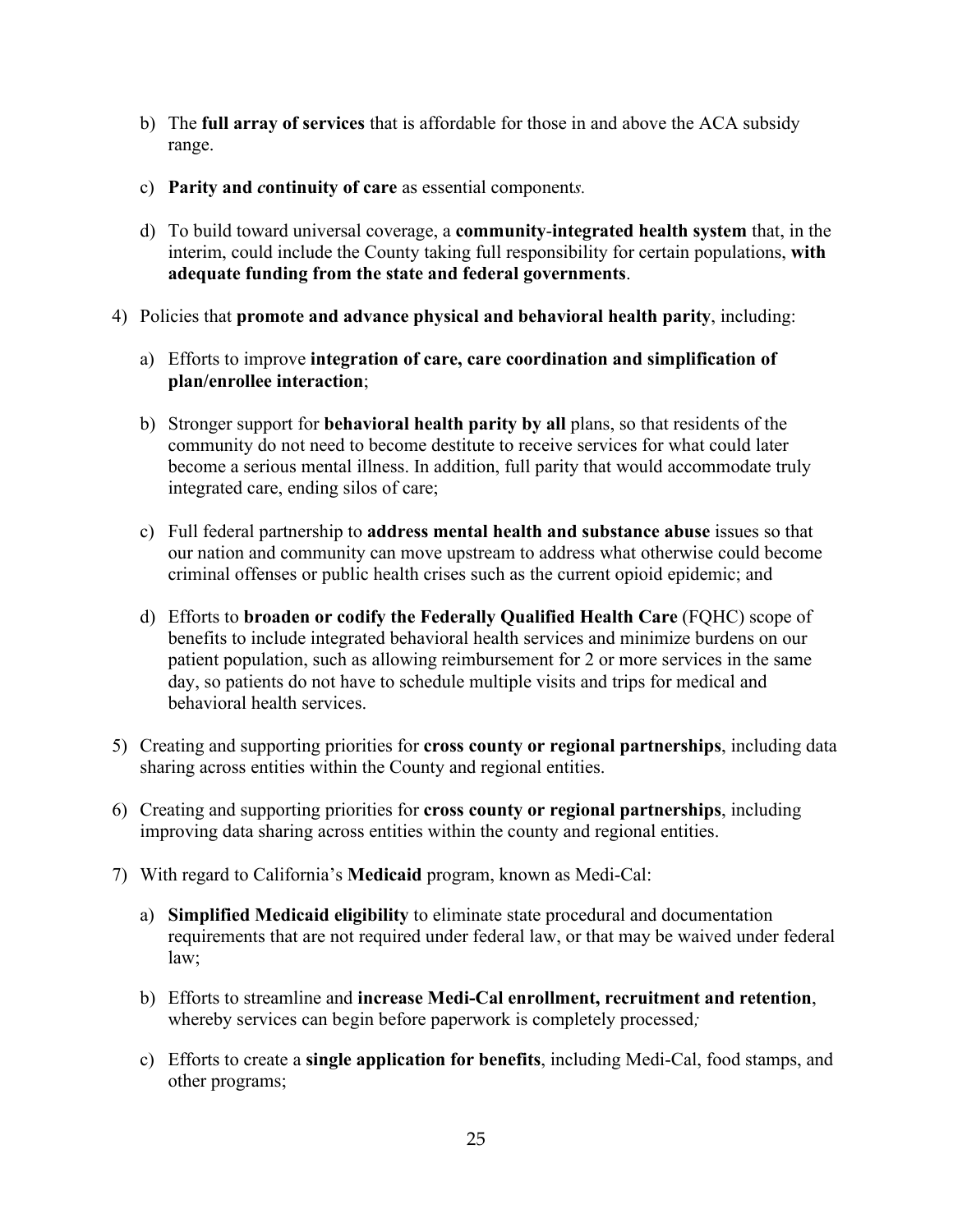- d) Efforts to address population health that **streamline questionnaires and align care coordination** without recreating infrastructure;
- e) **Expansion of eligibility and reimbursement** to support the safety net's critical role in providing care and services to the most vulnerable in our community.
- f) **Maintenance and expansion of telehealth, Hospital Presumptive Eligibility, and other flexibilities** initiated or broadened during the COVID-19 pandemic that expand access to care and ease administrative burdens.
- 8) **Adequate provider networks** that provide and allow timely access to care, including dental services.
- 9) **Extension of the enhanced ACA subsidies** that reduce insurance premiums and copayments, and expansion of similar supports that reduce barriers to care, making coverage affordable to all residents of our community.
- 10) **Access to affordable health care coverage benefits** to all families and the ACA's residually uninsured.
- 11) Local flexibility for providing **coverage to unsponsored children, adults, and older adults**.
- 12) Access to **health care for pregnant women** who are not covered by other insurance.
- 13) With regard to **incarcerated individuals**:
	- a) Medi-Cal **eligibility,** including dental**, to pre-conviction individuals***,* including dental.
	- b) Support extension of enhanced care management, community supports, and prescription drug coverage **during incarceration**.
	- c) **Maintain Medi-Cal coverage for inpatient stays over 24 hours,** and secure retroactive payment for stays incurred during implementation delay.
	- d) Continued pursuit of regulatory changes that would **extend coverage to inmates**, including, regulations that streamline access to coverage before or upon release, transition, reintegration and reentry of formally incarcerated individuals.

The County **opposes**:

1) An **oversimplification of the challenges** needed to refine and improve the Medicaid program by adding another layer of plan management, shifting healthcare delivery further away from the patient.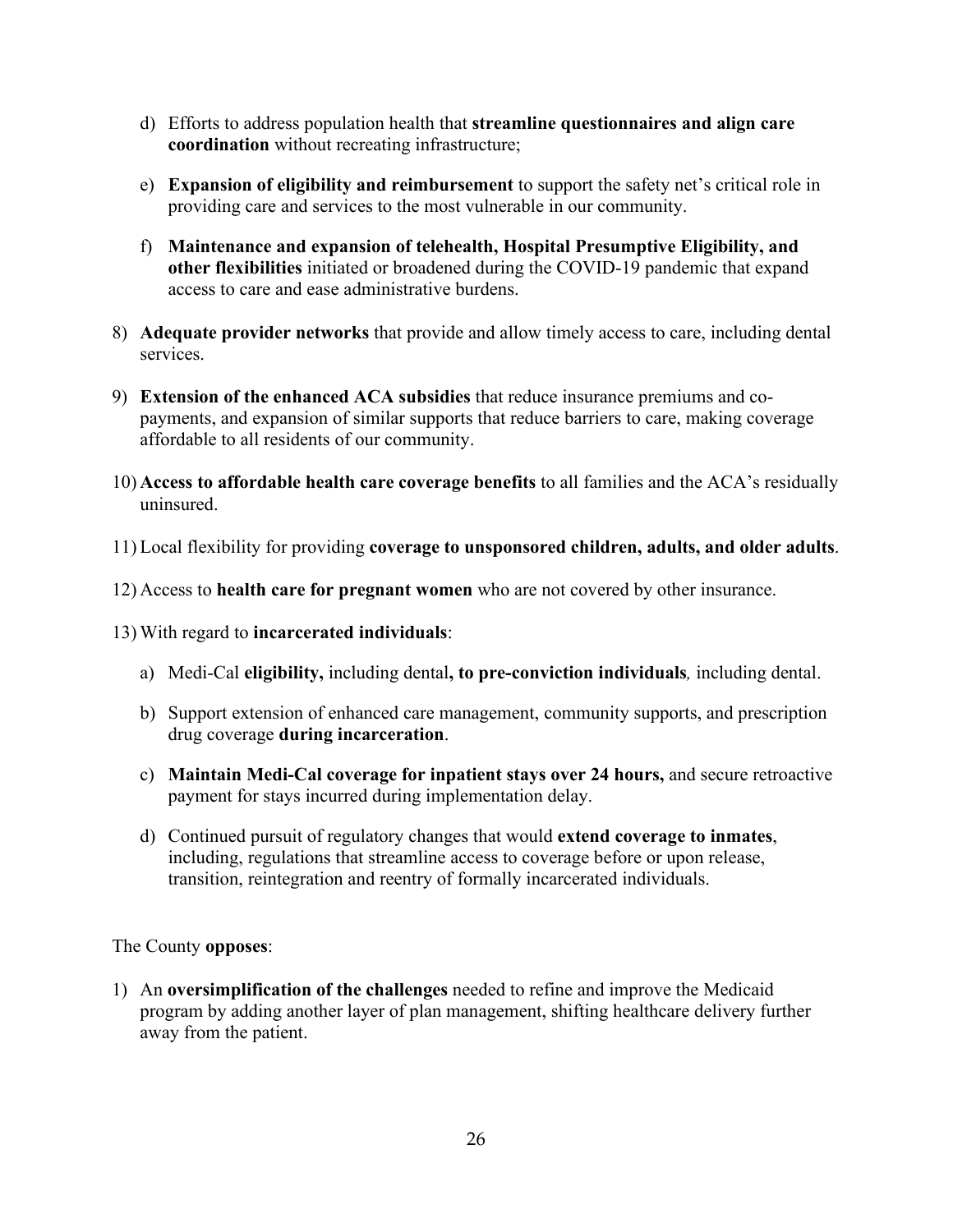#### **HEALTH CARE FINANCING**

- 1) **Protection of Medicare, Medicaid**, and other federal health programs, including efforts to maintain sufficient funding levels to serve eligible populations that do not rely on county financial participation. Further, the County rejects any further cuts to Medicaid and Medicare in the federal budget and debt limit legislation*.*
- 2) Development and funding for **public health systems' emergency response capacity** and services provided during the COVID-19 pandemic.
- 2) Implementation *of the new* **Section 1115 Medi-Cal 2025 Waiver** and 1915 (b) Waiver, collectively known as CalAIM, for up to a five-year period that allows for:
	- a) **Continued care delivery and care coordination reform** focusing on health improvement and improved outcomes while limiting duplication;
	- b) Maintenance of the full continuum of medical, social, and behavioral health services developed under the Medi-Cal 2020 Waiver, with funding to maintain critical services;
	- c) **Local flexibility and methodologies** to maximize funding that supports universal coverage for Santa Clara County's unsponsored population*;* and
	- d) **Integration of care and coordination** between plans and delivery system.
- 3) Development of **funding and solutions outside the Waiver** to continue successful programs and initiatives from the 1115 Medi-Cal 2020 Waiver and 1915 (b) Waiver.
- 4) Broader use of **telehealth and telemedicine**.
- 5) Maximization of federal funding and **efforts to address and backfill gaps** necessary to maintain access to services, leveraging available state and managed care funding (such as the Department of Public Health, Enhanced Payment Program, and the Quality Incentive Program).
- 6) **Full integration** of behavioral health, physical health, and oral health within Medi-Cal and other coverage programs, while maintaining current funding levels.
- 7) **Continuing and maintaining funding levels of the disproportionate share hospital (DSH) program** and deferring DSH cuts until there are long-term financing solutions.
- 8) **Preservation of the safety net** including funding for Medi-Cal, FQHCs, indigent health services, and tertiary care services like burn, trauma, and rehabilitation.
- 9) With regard to the federal **Medicaid** program: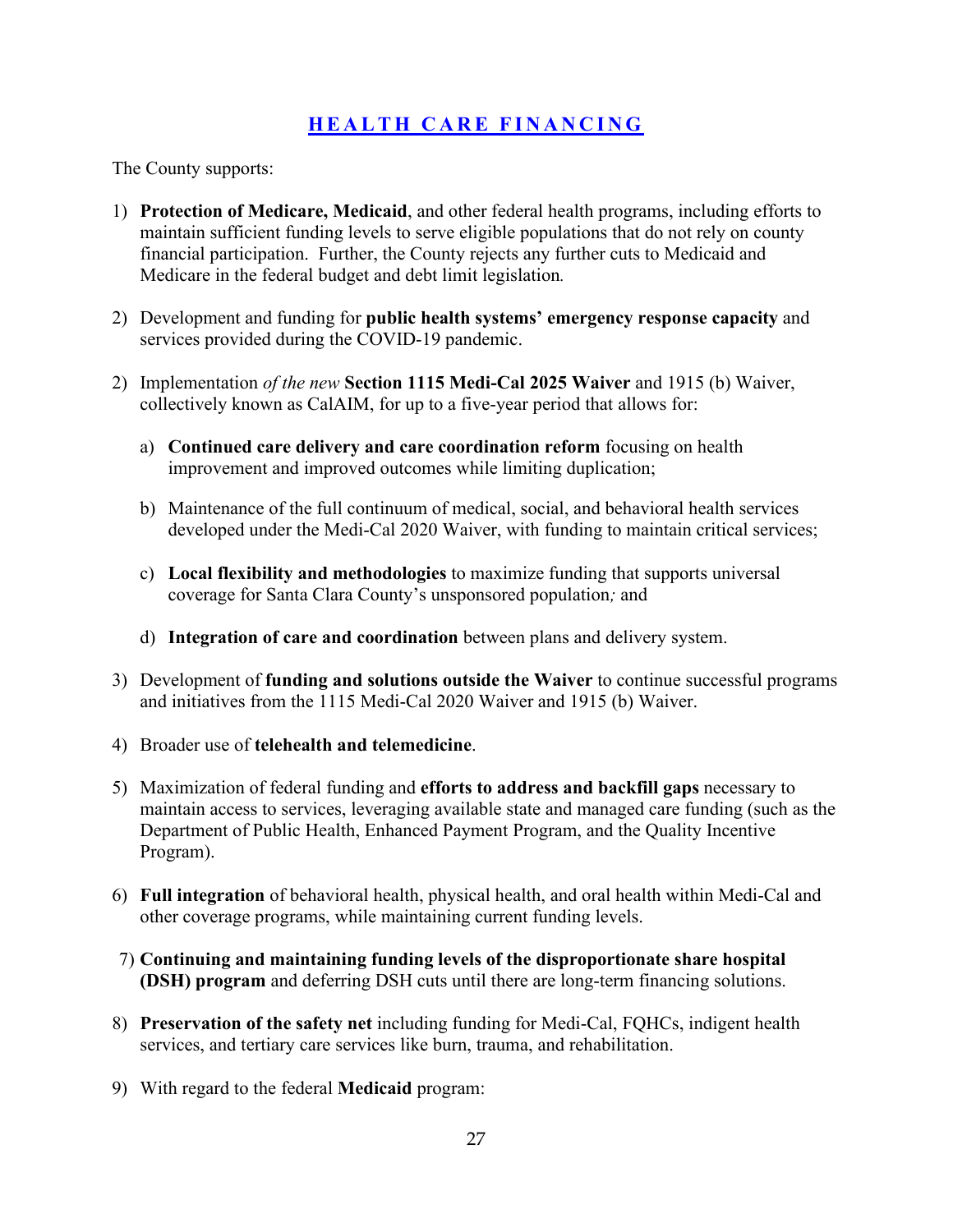- a) **Sufficient funding** should be provided in order for recipients to receive adequate health care, and providers to receive sufficient reimbursement for said services;
- b) The **Federal Medical Assistance Percentage** (FMAP) should be permanently increased and/or the Federal Poverty Level indexed, which would raise federal Medicaid reimbursements to California;
- c) Home and Community Based Services (HCBS) **enhanced FMAP** should be maintained, and funds utilized to develop a comprehensive set of coordinated services to assist individuals in remaining in home and community settings;
- d) Medicaid managed care rules should allow for **supplemental payments to continue**, particularly in public health care settings; and
- e) The County supports renewal of its 330H grant to **support our homeless patients** under terms that fit the County's governance structure.

10) With regard to the State **Medi-Cal** program:

- a) **Sufficient funding** to adequately support medical, mental health, drug and alcohol*,*  medical/psychiatric, and dental services, and to preserve and augment the number of Medi-Cal providers;
- b) Securing an adjustment in the Medi-Cal **share of cost** and improve connections between State agencies to reduce the administrative burden on families. Since the share of cost has not been adjusted in quite some time and has become very high, health care services remain out of reach for many individuals;
- c) Securing **sufficient funding levels for Medi-Cal field offices** to improve the timeliness and adequacy of Medi-Cal payments, and the enactment of administrative simplifications to Medi-Cal operations and requirements; and
- d) Expanding and supporting access to a **comprehensive array of services** that are adequately funded.
- 11) Policies that support ability of state and local entities to draw **down federal funds for Medi-Cal**. For example, supporting renewal of the California Managed Care Organization tax, if it does not adversely impact local health plans.
- 12) Reinstatement of state funding for **county outreach and enrollment** activities to enroll and retain eligible children in the Medi-Cal and Covered California programs.
- 13) The County supports an **alcohol excise tax increase** that provides funding for health services and substance use disorder programs.
- 14) Assuring the State budget continues to benefit our population in terms of their **preventative health, affordability of health care services, and building a system**, including a strong finance system, that cares for and improves the care of our constituents.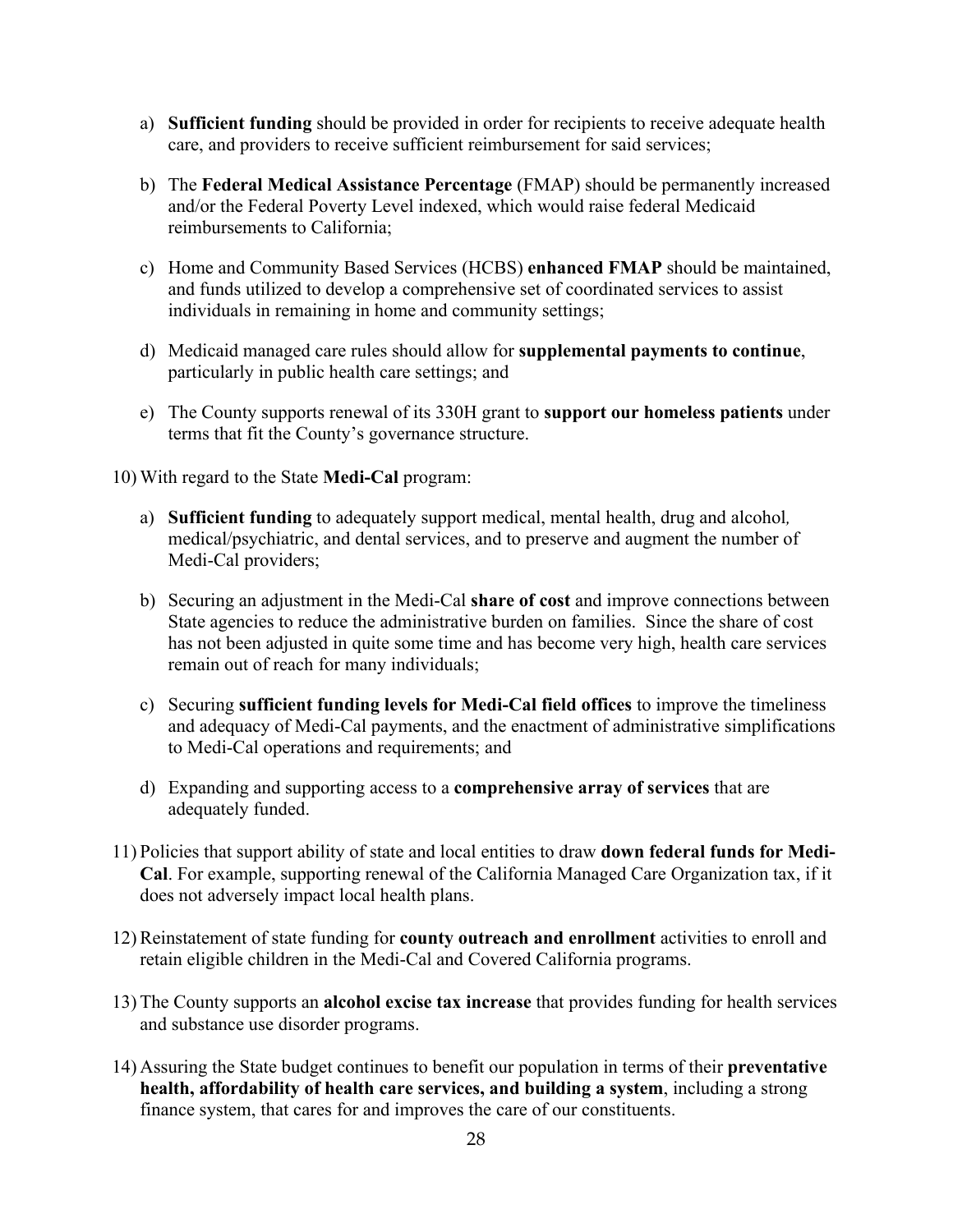- 15) Efforts to **end or mitigate the Outpatient Prospective Payment** System (OPPS) site neutral policies and related payment cuts.
- 16) Allowing the County to **contract directly with the State** to take risk*.*

The County opposes changes to **DSH policies and DSH methodology that disadvantage** California or other states that expand or have expanded Medicaid under the ACA.

#### **SANTA CLARA VALLEY MEDICAL CENTER HOSPITALS AND CLINICS**

- 1) Increased **supplemental federal funding for teaching hospitals** through the Medicare Graduate Medical Education (GME) program, which was reduced in the Balanced Budget Act of 1997, to allow for an increased number of physicians to be trained*.*
- 2) **Funding and flexibility to meet the State's increasing seismic safety requirements** for hospitals, bond funding for other capital needs, and rebates for green building and energy plans.
- 3) Providing a **socioeconomic status risk adjustment** to the Medicare Hospital Readmissions Reduction Program (HRRP).
- 4) Increased support for the State's system of **trauma care**.
- 5) **Maximization of compensation for emergency medical services** provided to uninsured and out-of-network patients.
- 6) Preserving and maintaining full savings for the **340B program**, which provides the ability to purchase discounted pharmaceuticals for SCVMC Hospitals and Clinics' inpatient and outpatient populations. In addition, support efforts that maintain or expand use of discounts, and support participation of covered entities and/or preserve dollars saved through the 340B program in other ways.
- 7) Facilitating the **use of automated drug delivery systems** for storage and dispensing of prescribed drugs throughout the Health System facilities, including at both licensed and exempt-from-licensure clinics.
- 8) Expanding and streamlining the role of **local government in the transfer or sale** of nonprofit or for-profit health facilities (regardless of the entities' out-of-state or tax-exempt status) as well as expanding local governments' role with regard to attempts by non-public hospitals to close emergency rooms or reduce a hospital's capacity, including by adequate provision of public notice of the closure.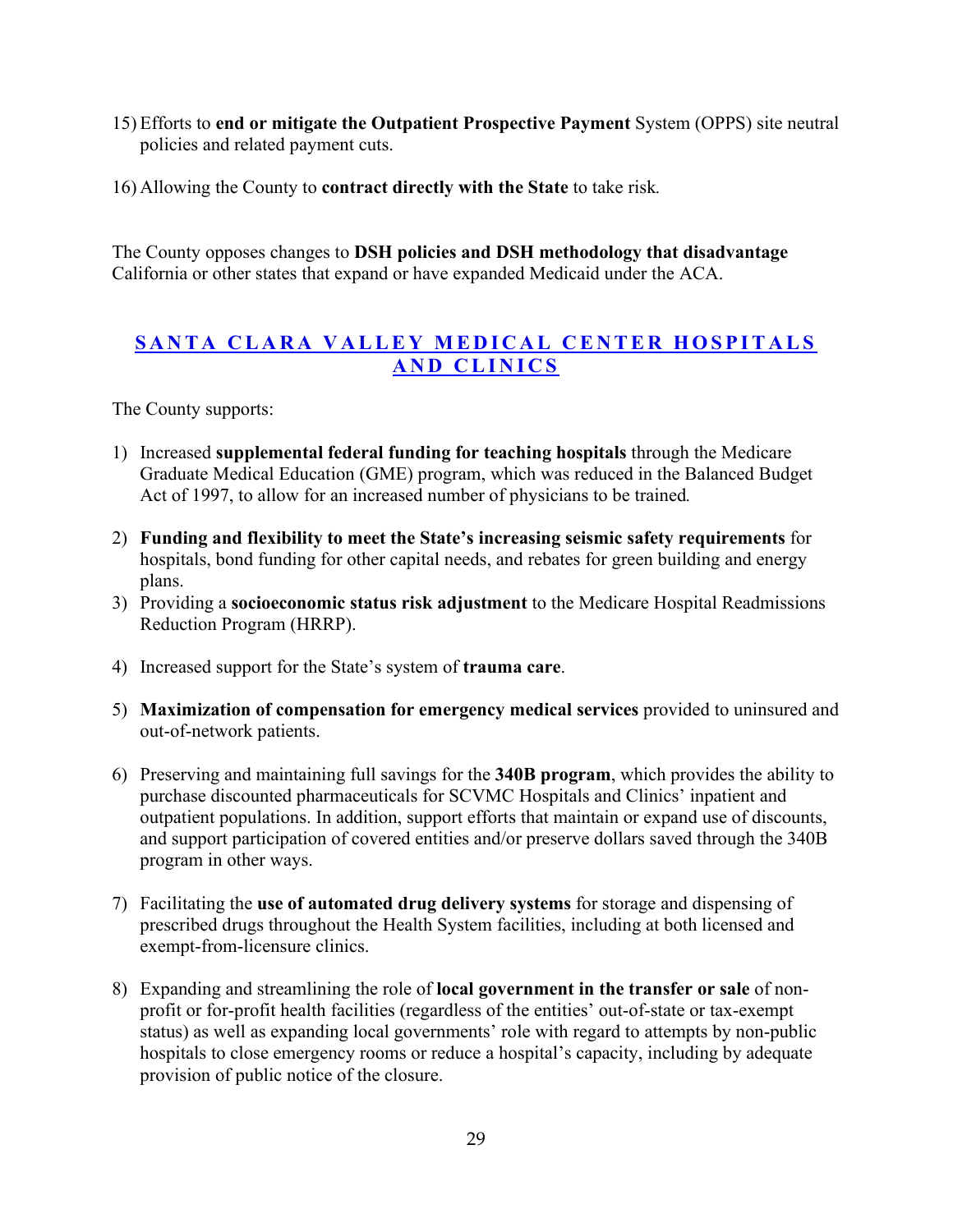- 9) **Minimizing the expansion of existing reporting requirements and implementation of new reporting requirements** (e.g., reportable diseases, hospital acquired infections, and emergency department overcrowding). While the goals of additional reporting are laudable, they could result in diverting staff from other essential services.
- 10) **Drug delivery mechanisms, distribution and administration** that allow for efficiency, integrity, and accessibility.
- 11) Efforts that **balance the safe and timely discharge of a patient.** Balance additional regulations to address non-medical needs in ways that do not delay discharge when medically appropriate and in turn, delay care for others.
- 12) **Transparency in billing information** that provides useful information for the patient to estimate their individual cost through a process that is not significantly burdensome to the provider.
- 13) Allowing counties to operate clinics, open for limited services, as intermittent clinics of existing exempt-from-licensure clinics in order to **maximize vulnerable populations' access to high-quality health care.**

The County **opposes**:

- 1) Any **restrictions that may limit** public health care systems' ability to provide essential services and treatments, including provisions that impose significant costs to the County.
- 2) **Provisions that impede patient care** and prevent public health care systems from using improved and updated pharmaceutical practices.

### **VALLEY HEALTH PLAN**

- 1) Policies that **expand access and affordability of health care**, including the development of a single payer system that will reduce costs and promote health equity to eliminate barriers to care.
- 2) The **reduction of cost sharing on Covered California**, which acts as a material disincentive to seek healthcare.
- 3) Special consideration of the **needs, abilities, and benefits of public health plans**, including the role of County Safety Net systems in the development of waiver programs and similar government initiatives, at both the state and federal level.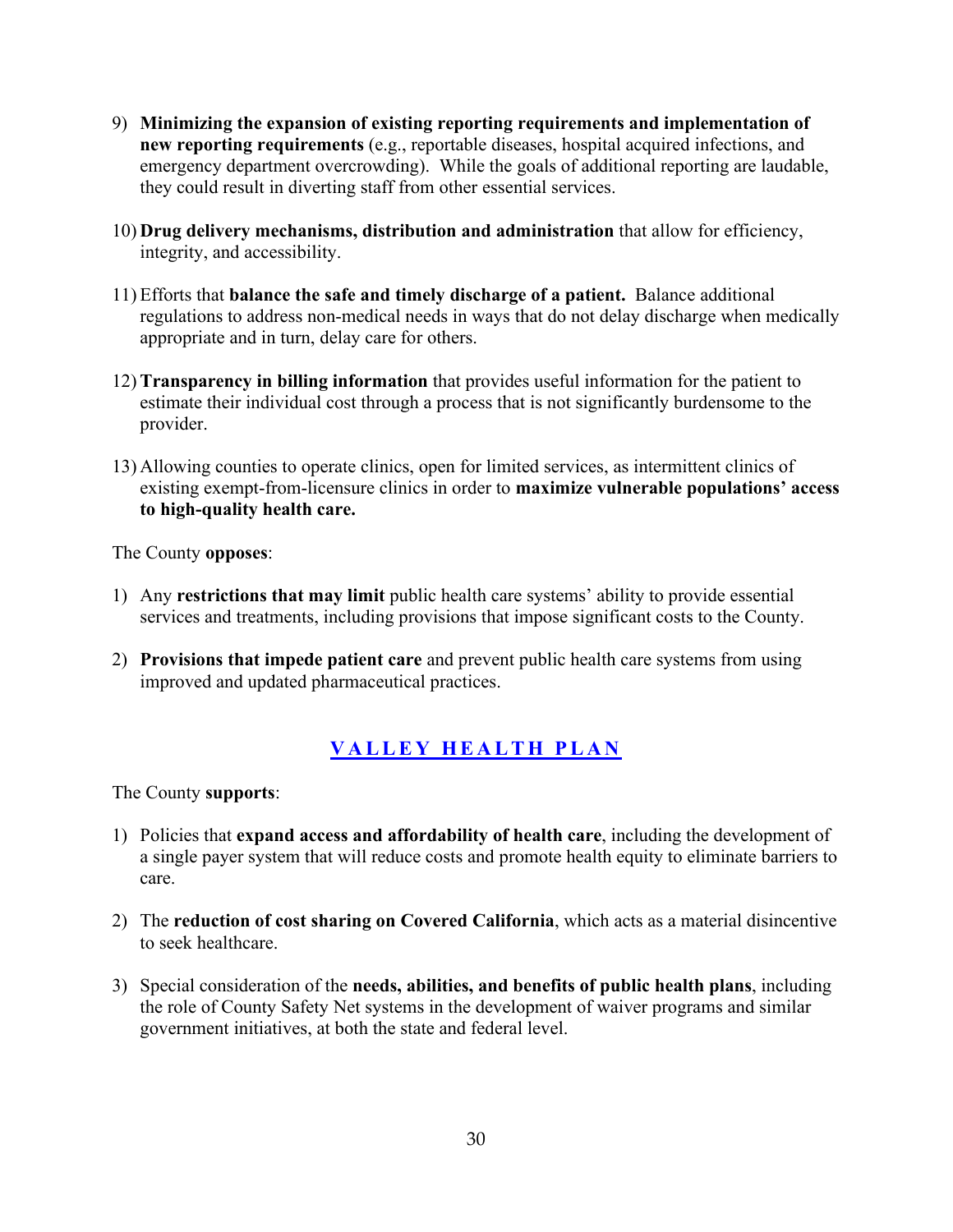- 4) The **inclusion of all income eligible individuals** regardless of status in Medi-Cal, Covered California and other public health care programs to address health equity, public health and health disparities.
- 5) Promoting the development and funding of programs that **ensure basic healthcare services** to those who are ineligible for other insurance due to income, documentation status or other reasons.
- 6) **Integration of Behavioral Health and Physical Health,** with policies and laws that foster and promote data sharing, care coordination and member/patient engagement.

#### **BEHAVIORAL HEALTH**

The County **supports** the following **behavioral health** policies:

- 1) **Maintaining Medi-Cal benefits**, especially Targeted Case Management and the Rehabilitation Option, for those with persistent and serious mental illness; and extending the same benefit to those with persistent and serious substance use conditions.
- 2) Developing an **integrated care delivery system for mental health, substance use treatment services and physical health** that addresses the client's full spectrum of need and coordinates care, while not duplicating infrastructure and administrative functions.
- 3) Promoting and advancing **physical and behavioral health parity**, including:
	- a. Efforts to **improve integration of care**, care coordination, and simplification of plan/enrollee interaction.
	- b. Stronger **support for behavioral health parity by all plans**, so that residents of the community do not need to become destitute in order to receive services for what could later become a serious mental illness. In addition, full parity that would accommodate truly integrated care, ending silos of care.
- 4) Ensuring that **Mental Health Services Act** (MHSA) funding remains in local systems of care, is protected, and the County is able to maintain local control.
- 5) An extension of **Workforce Education and Training** (WET) funding for workforce development until a new long-range workforce plan in developed.
- 6) Medicaid expansion to reimburse services for persons with mental health disorders who are provided treatment in **Institutes of Mental Disease** (IMD) and freestanding psychiatric hospitals. The County strongly opposes the elimination of the state share of Medi-Cal reimbursement for all ancillary medical costs for residents of IMDs, which created a costshift to counties. The County also supports State control over rate setting for these providers.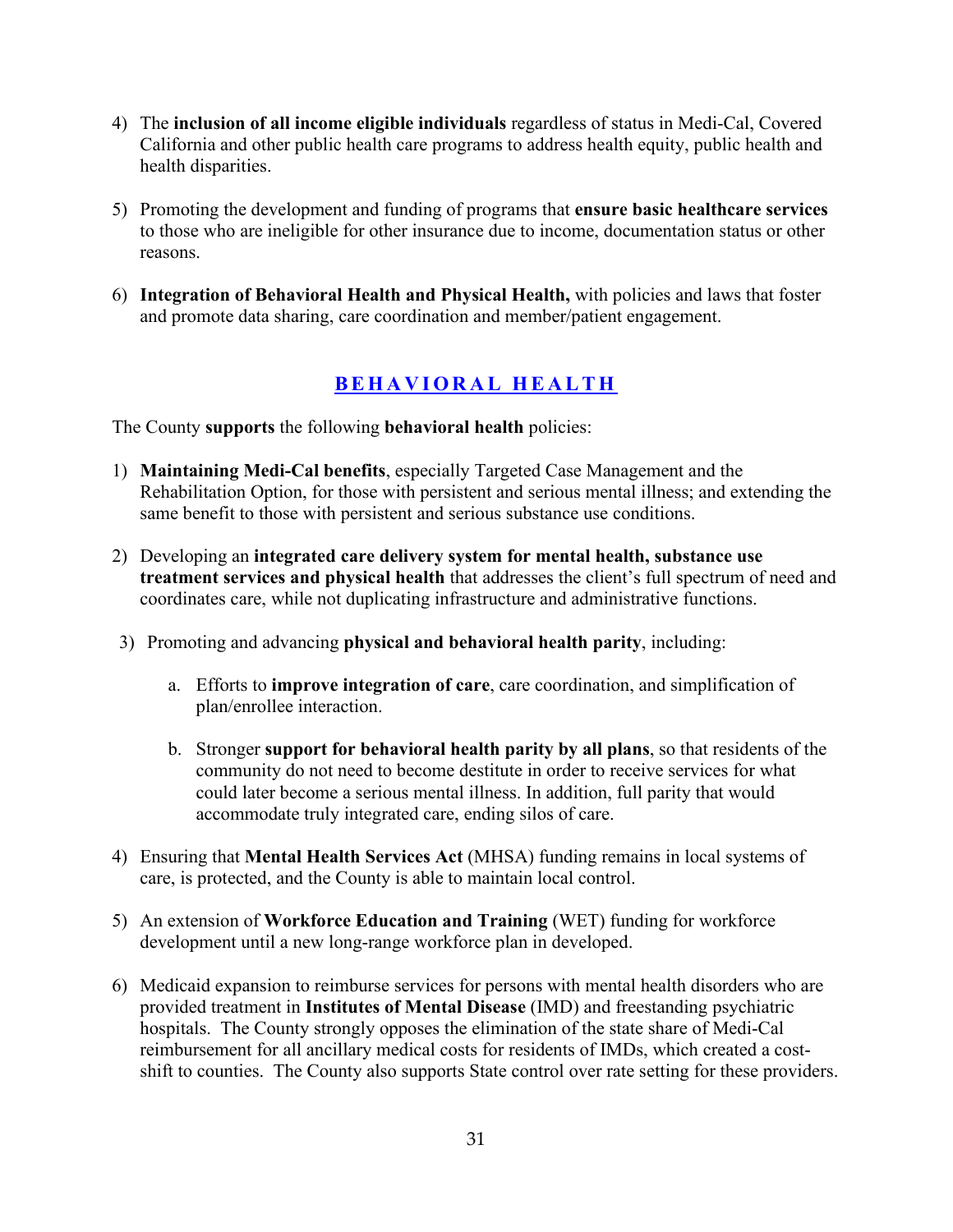- 7) Funding to cover costs of medication and treatment programs targeted to uninsured, **incarcerated individuals with mental health disorders** or substance use problems.
- 8) State funding assistance for behavioral health clients who have deemed **incompetent to stand trial** (IST) **and/or conserved** (**Murphy Conservatorships**).
- 9) Initiatives to provide increased **mental health services to adoptive and foster care youth**, and funding to serve youth with serious emotional issues who are not eligible for services under other public programs or private insurance.
- 10) New initiatives to provide **intensive and comprehensive services to persons with mental health disorders who are at risk of homelessness, incarceration, and involuntary hospitalization,** and sufficient resources to address behavioral health needs of individuals impacted by corrections reform.
- 11) Increased **federal funding for mental health services**, particularly for programs administered by the Substance Abuse and Mental Health Services Administration (SAMHSA).
- 12)**Integrated service models** to better serve individuals with co-occurring disorders (mental health and substance use disorder) and primary care needs.
- 13) Programs and funding to serve individuals with **severe psychiatric disorders** and complicating medical conditions including brain injury, dementia, and other chronic medical problems.
- 14) Changes to reporting requirements for the federal **Hill-Burton program**, which provided construction funding for health facilities in return for the provision of free or reduced-cost services. The existing public facility compliance alternative (PFCA) is time-consuming and burdensome and the requirement that no other funds be available should be updated.
- 15) Development of a **statewide certification for Peer Support Specialists**.
- 16) Full state funding for **county diversion of individuals** who are deemed IST or at risk of IST, including misdemeanor defendants.

The County **supports** the following **substance use treatment** policies:

- 1) **Expansion of Medi-Cal coverage** to provide the same rates, terms and conditions for the treatment of substance use disorders as applied to coverage of other medical conditions to all enrollees, including children and youth. This shall include access to such funding streams as FQHC, the various coverage initiative proposals, and minor consent Medi-Cal funding for adolescent treatment.
- 2) Funding to **cover the costs of treatment** of substance use disorders of clients referred from the criminal justice and child welfare systems who are not otherwise insured. This would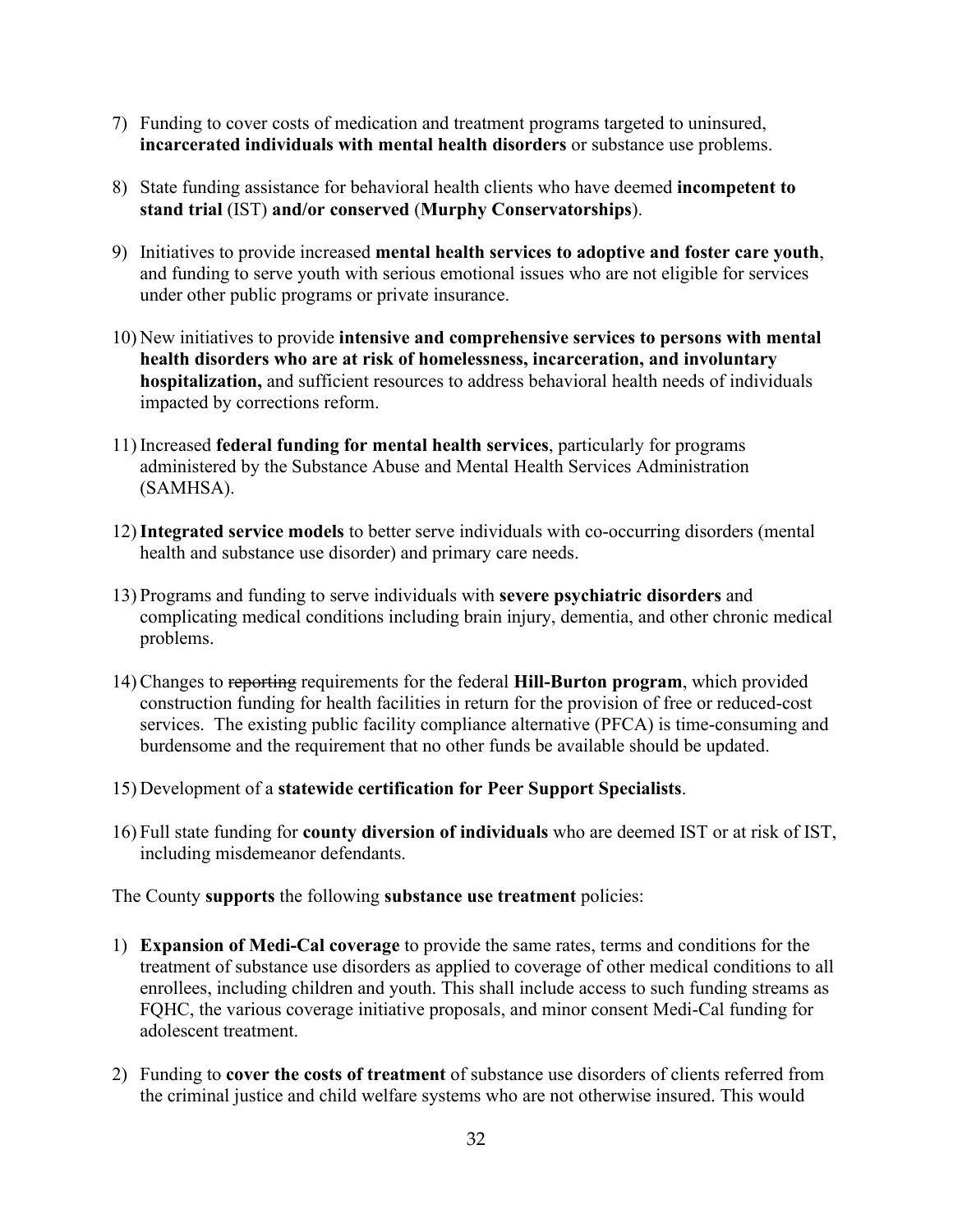include full funding of the Substance Abuse and Crime Prevention Act and related drug court programs.

- 3) Coverage for the **full range of services** required to treat substance use disorders, including recovery management and other non-traditional services required for successful treatment. This includes expanding access to treatment and recovery services and non-addictive treatment alternatives (e.g., non-opioid pain management).
- 4) Permanently remove **federal exclusion** of care and mental health services and substance use disorder services provided in residential treatment facilities larger than 16 beds (Institutes for Mental Disease or IMD).
- 5) Expansion of state and federal funding for **prevention and early intervention services** and to combat substance use and abuse.
- 6) **Inclusion of Medication Assisted Treatment** as a covered benefit under all insurance plans.
- 7) Full access to public funding for **housing support** for clients being treated for substance use disorders.
- 8) New initiatives to provide comprehensive services for **transition age youth** leaving the dependency system.
- 9) Initiatives to expand access to and support use of **new medications** for the treatment of substance use disorders.
- 10) The development of necessary **infrastructure** in the substance use system, including information technology, fiscal analysis and management, data sharing and development of adequate facilities.
- 11) Measures to **limit or counter the advertising of alcohol** and drug-related products to minors.

The County opposes the State's ability to access the **Behavioral Health Trust Fund** and unilaterally establish contracts with certified Drug Medi-Cal providers without county involvement.

#### **ALL HAZARDS PLANNING**

The County supports:

1) **Mass casualty funding**, in addition to that provided by the Federal Emergency Management Agency (FEMA).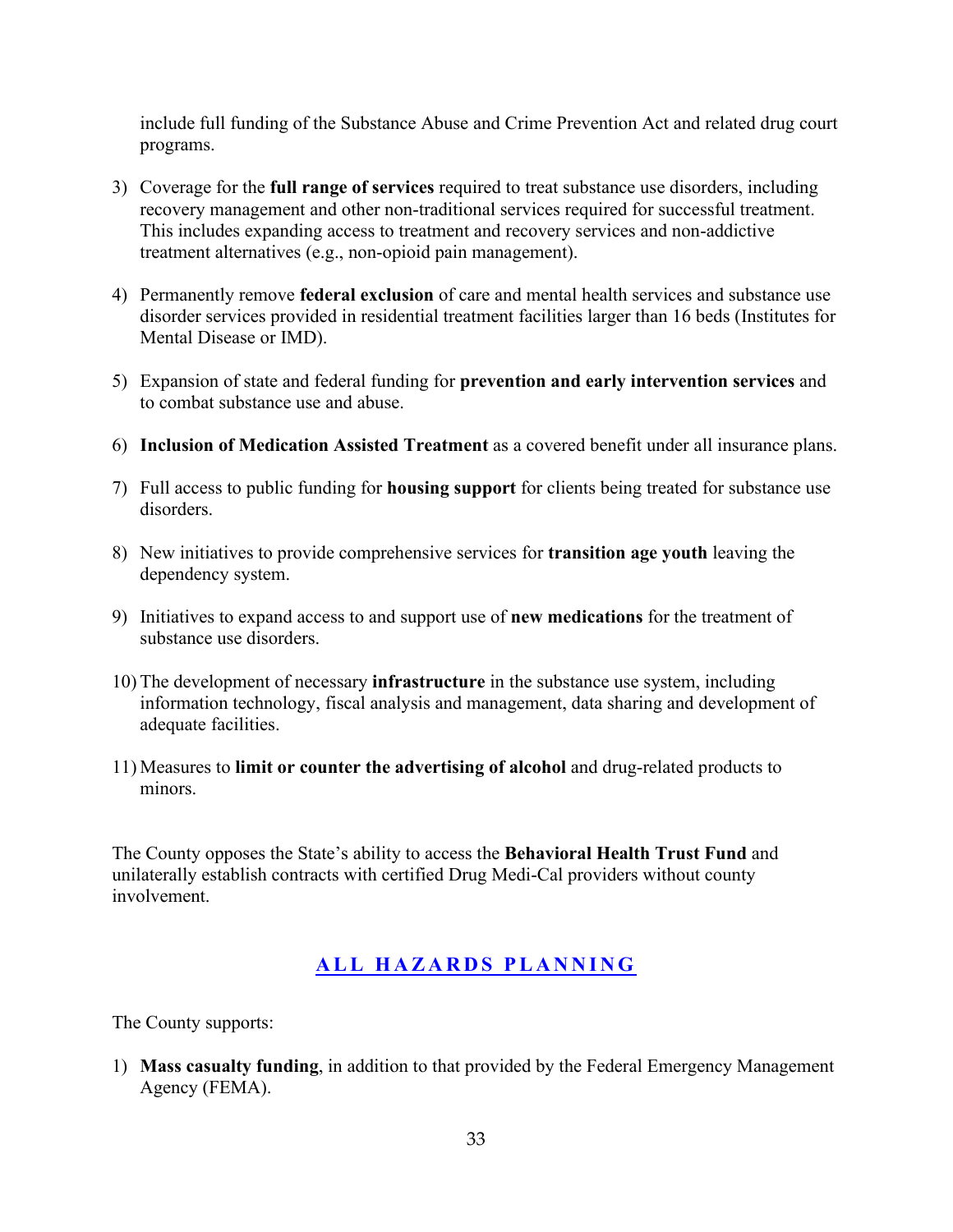- 2) **Improvement in timely information sharing and planning** to address health related needs of vulnerable populations during power outages no matter the cause.
- 3) Greater **flexibility** for federal funds to accommodate training and personnel costs, as well as multi-use programs that meet a variety of public health needs.
- 4) Adequate funding for **all hazards preparedness and response**, including:
	- a) Development of **hospitals' infrastructure** to address *COVID-19,* bioterrorism, pandemic flu, or other disaster, including the creation of redundant/back-up systems for computers, phones, and other critical systems;
	- b) Increased support for the **public health infrastructure**; and
	- c) Allowing for **multi-year contracting** for ongoing programs.
- 5) With regard to the **Federal Metropolitan Medical Response (MMR)** program, require that counties serve as lead agencies.
- 6) In the event of a public health emergency, the ability to **suspend or modify any procedures that may delay implementation of a response**.

#### **EMERGENCY MEDICAL SERVICES (EMS) AND TRAUMA**

- 1) Measures to secure sufficient and **stable funding for emergency medical services** including trauma centers and trauma systems; emergency medical care (physician, hospital, and ambulance provider reimbursement); and local EMS Agencies (LEMSAs).
- 2) Sufficient Medi-Cal and Medicare payment and reimbursement to cover the **cost of transport services** and other services, including assessments that help reduce unnecessary emergency department transports.
- 3) Allowing **county-contracted 911 ambulance providers to seek cost-based Medi-Cal reimbursement** in the same manner that public ambulance providers can.
- 4) **Regional trauma system planning** that supports local oversight and promotes the use of certain specialty care services, such as burn care, pediatric trauma care, and spinal cord trauma care.
- 5) **Regional specialty health care system planning** that promotes the identification, quality assurance, and use of specialty care facilities, designated by the LEMSA, to include stroke care, cardiac care, and other identified specialty health care needs within the region.
- 6) Standardized regional **medical disaster planning** and response.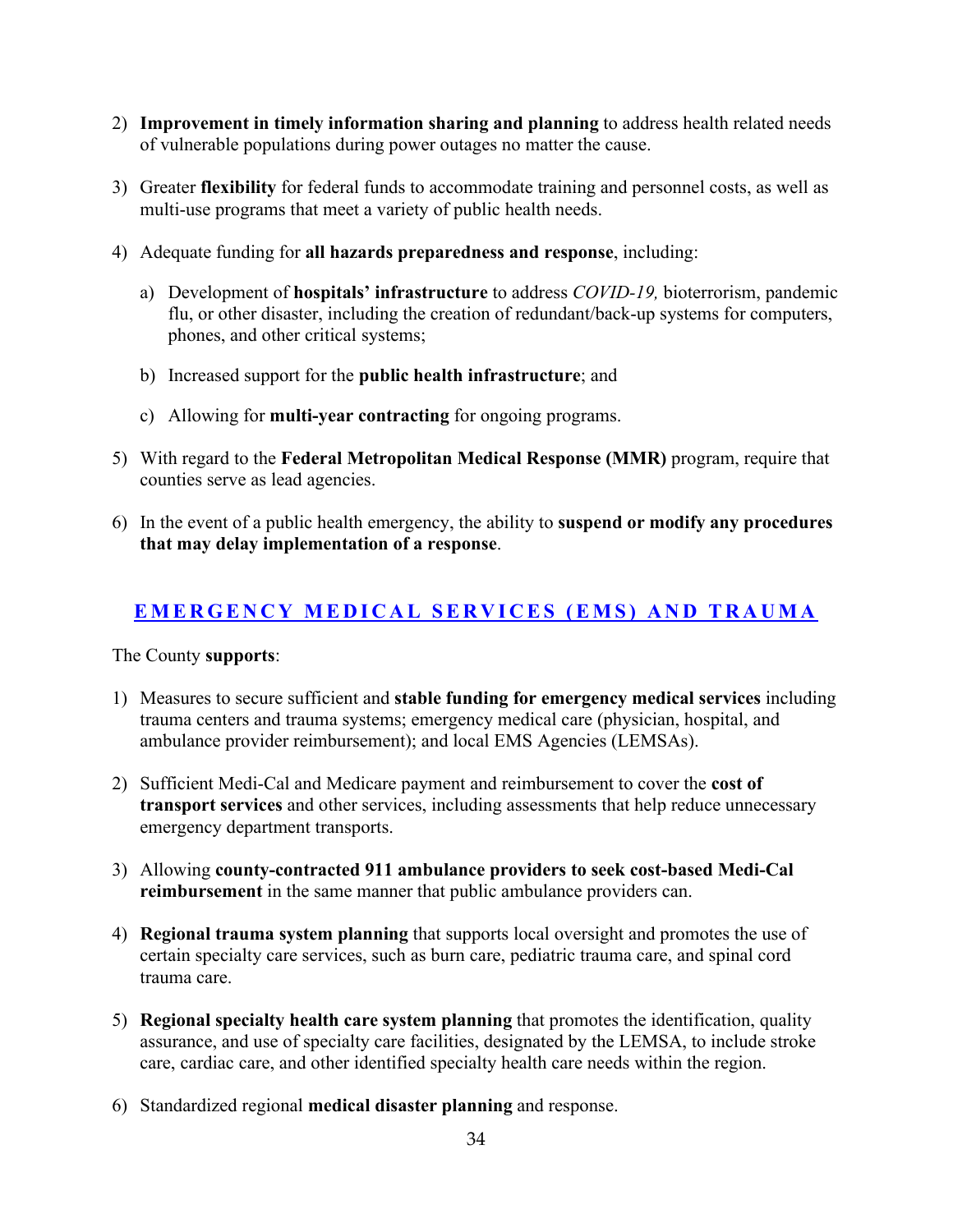- 7) Measures that will result in **cellular calls to 911 being routed** to the closest appropriate level local dispatch center.
- 8) Efforts and new initiatives that preserve the ability of the County to provide quality costeffective **emergency medical services through Exclusive Operating Areas**.
- 9) Efforts to **reform and standardize the process and requirements** for creation and maintenance of Exclusive Operating Areas for emergency medical services.
- 10) Development of **additional tools and options**, including new locations (e.g., clinic drop offs) and response without transport, to treat and release to help address various population needs such as individuals who are homeless and others.
- 11) **Reimbursement for LEMSA patient care** not limited to ambulance transport.
- 12) Allowing LEMSAs to provide patient transport, when appropriately triaged, to **alternate destinations** other than acute care hospitals.
- 13) Allowing LEMSAs to undertake **community paramedicine pilots** that triage patients to appropriate, alternate destinations.
- 14) Developing locally informed, data driven standards for LEMSAs to calculate, monitor and report **ambulance patient offload time**:
	- a) Focus on metrics of Emergency Department (ED) transition of care/ED wall times and validated methods of measuring them and utilizing root cause analysis within hospitals as scientifically valid data is monitored; and
	- b) Address ED metric data to incorporate the collection of data in the field through the use of the next generation electronic Patient Care Records (ePCR) as progressively more features are developed and rolled out.
- 15) Efforts that support **sharing data to better serve patients** (e.g., to support clinic drop offs, WPC pilot, etc.).
- 16) Eliminating requirements to obtain a physician signature for **non-emergency transports**.
- 17) **Maintaining a unified** (non-fragmented) ambulance system.
- 18) Creating a **robust workforce** through alternative education modalities and workforce planning efforts, as well as subsidized education and training.

#### The County **opposes**:

1) Measures that will **fragment the delivery of EMS**.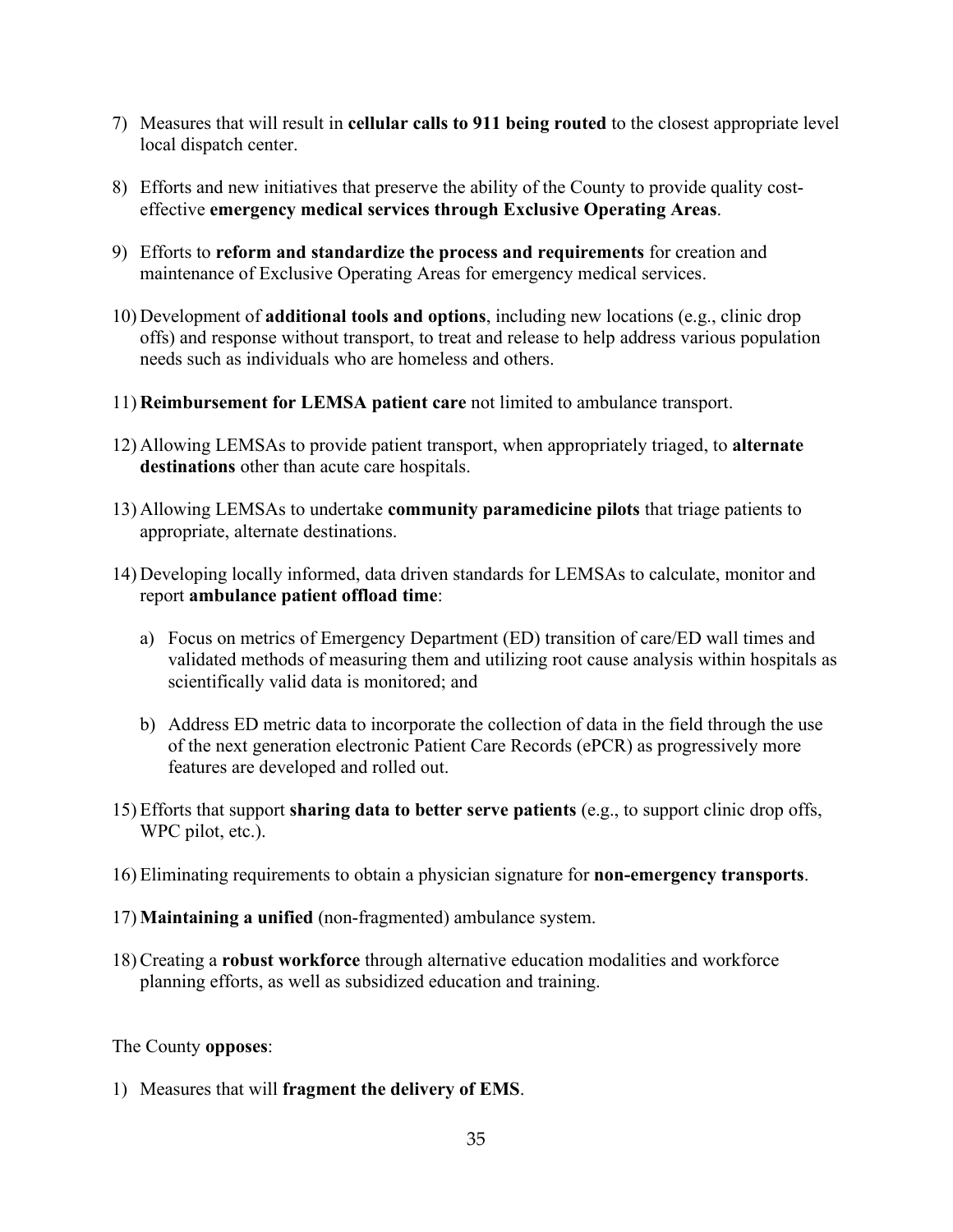- 2) **Attempts to reduce the LEMSA's medical control** over local EMS system providers.
- 3) **Attempts to add regulatory burdens** that negatively impact patient care or deter focus on improving patient care.
- 4) Attempts to add requirements of EDs that **lengthen patient offload time,** while recognizing the balance of patient safety and care.
- 5) Staffing rules and requirements that **negatively impact deployment of rigs or unit deployment** for EMS to be able to provide timely response to all patients' needs.
- 6) **The transfer of Trauma Center regulatory oversight** responsibilities of the LEMSA to a third party or to the State.
- 7) **Attempts to circumvent the established regulatory processes** in order to change EMS medical standards and protocols.

#### **INFORMATION TECHNOLOGY**

- 1) **Robust data security and privacy protections for medical information**, including information contained in an electronic health record (EHR).
- 2) Financial and operational support of public healthcare providers' development of information technology, including an **EHR**:
	- a) **Funding to develop and implement EHRs** to better coordinate patient care and improve outcomes;
	- b) **Special recognition of public hospitals**, as large providers of care to uninsured and Medicaid patients, in the receipt of EHR incentive payments; and
	- c) Direct federal funding for county health departments, behavioral health departments, and other county health care providers and agencies to **improve utilization of appropriate health information technology**.
- 3) The development of an **Emergency Medical Services (EMS) Data Repository** that will provide pre-hospital patient data and interface with hospital systems.
- 4) Development of a **Health Information Exchange** (HIE) to ensure that the sharing of health information with external entities occurs in a secure and confidential manner.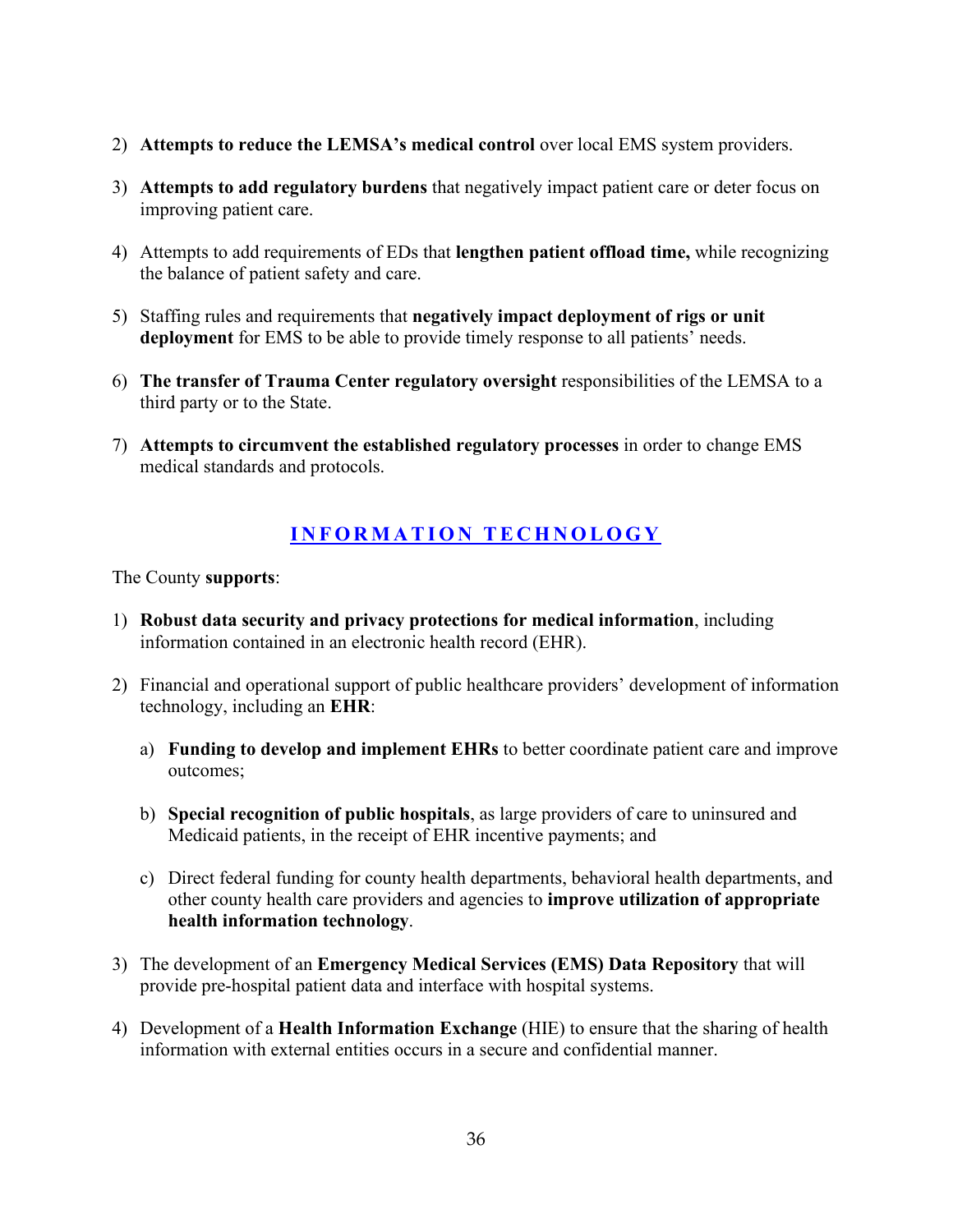- 5) Advancement of policies that support **secure data sharing across health systems, hospitals, behavioral health, public health, health plans, social services, custody and other agencies** to improve data collection in order to identify and address social determinants of health and streamline data collection to minimize rework *redundancies* and best serve the whole person.
- 6) Improved data sharing statewide in the context of **Pandemic Influenza Planning efforts** and **Disaster Planning** (earthquake) and **Bioterrorism** (BT) efforts.
- 7) Financial and operational support of **MHSA-funded technology initiatives**.
- 8) Clarification of **rules regarding protected health information** to allow data to be shared to develop population health and predictive modeling.
- 9) Development of policies and options that allow for **data sharing across the state, across entities within the county and across regional entities** to better serve the whole person, while maintaining privacy and security.
- 10) Efforts and funding to **enhance the scientific capacity** of local health jurisdictions, expand access to data, and improve public health data and information infrastructure.

# **GENERAL HEALTH CONCERNS**

- 1) **Protection of reproductive choice for all women**, regardless of ability to pay.
	- a) Protection of **contraceptive methods and counseling** as a covered health benefit.
- 2) Standards at both the federal and state level for **notification of dense breast tissue** in mammogram reports that informs a woman whether she has dense tissue so she can discuss additional screenings with her doctor.
- 3) The provision of **state disability insurance benefits and other pregnancy-related benefits** for an extended length of time to pregnant women working in high-risk occupations including, but not limited to, agriculture.
- 4) The establishment of an **oral health benefit** in the Medicare program to provide dental care to seniors.
- 5) **Updating the provider number application and management requirements** to reflect the needs of government providers and current issues with identity theft in the Medicare program.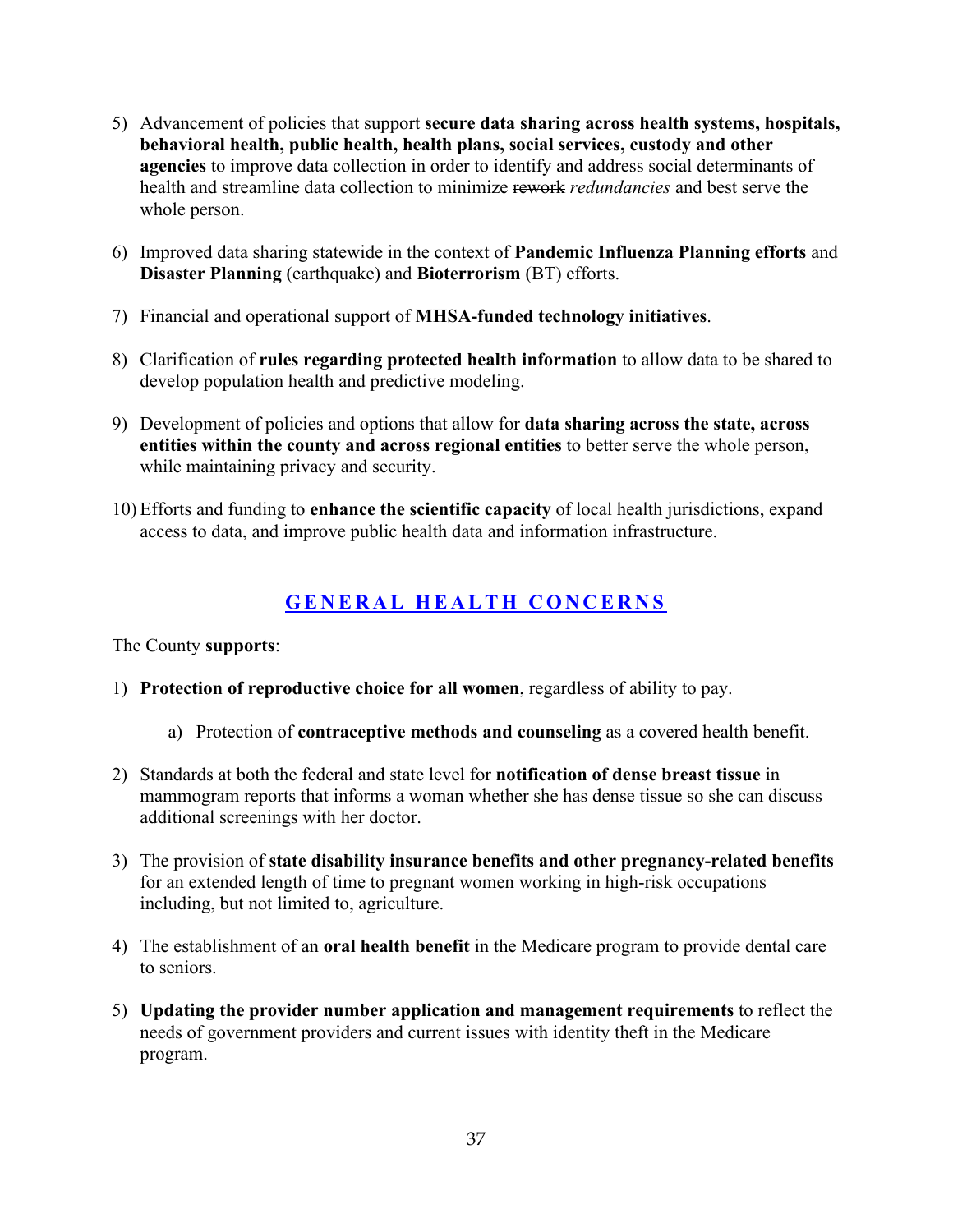- 6) The **prevention, reduction, and elimination of health disparities** among racial and ethnic population subgroups. (Recommended by Commission on the Status of Women)
- 7) A change in the current Federal Drug Administration's policy of **not accepting blood donations** from men who have had sex with other men anytime since 1977.
- 8) **Systems-based and locally determined solutions** for those people who are in mental health crisis.
- 9) Efforts to improve **access to safe and affordable prescription drugs**, such as the availability of generic drugs and requiring pricing and cost transparency.
- 10) **Addressing limitations to data sharing** which impact ability for all providers to access full medical record.
- 11) Expansion of opportunities for individuals to **remain at home or in the community** (e.g., Assisted Living Waiver).
- 12)**Infrastructure investments** that cover health care construction projects, including seismic safety.
- 13) **Reducing or eliminating barriers** to care based on immigration status.
- 14) With regard to **prevention and wellness** efforts:
	- a) Increased **support for local Public Health** programs;
	- b) Allowing or requiring insurance plans to **fund population-based services**; and
	- c) Policies and initiatives that **tie housing and health care**.

- 1) **Regulations or other efforts that reduce funding** for, the availability of, or services provided by family planning clinics.
- 2) Regulations or other efforts that seek to impose **negative immigration consequences** for the use of government-sponsored health programs and services.
- 3) Efforts to **prevent individuals from entering or remaining in the United States on the ground that they lack health insurance** or may use government-sponsored health programs and services.
- 4) Regulations or other efforts that **impede access to health services for lesbian, gay, bisexual, transgender, queer, or questioning individuals**.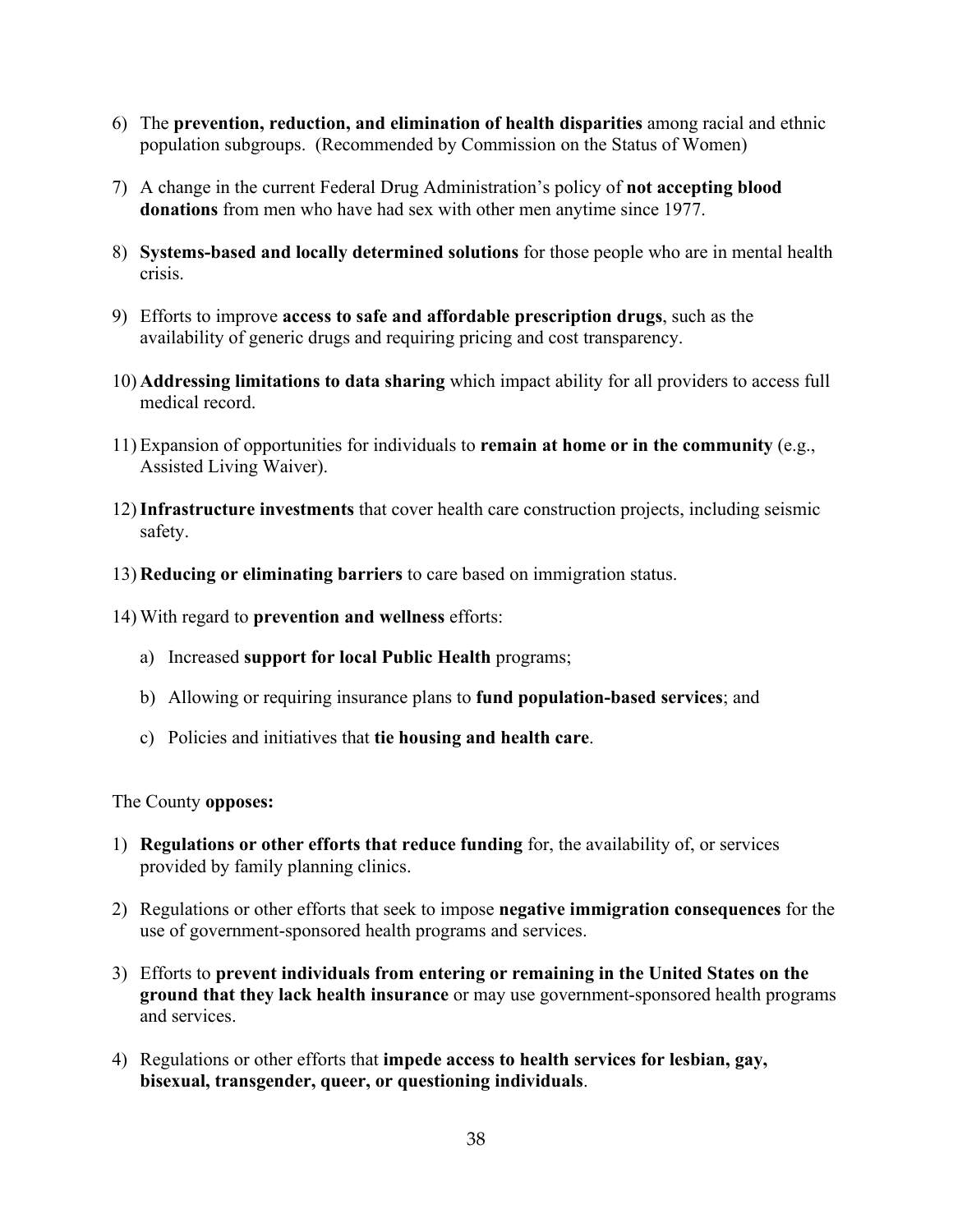### **HEALTH CARE WORKFORCE ISSUES**

- 1) **Retaining and recruiting high quality staff** at all levels in the face of scarce talent, pending retirements, internal and external salary equity issues, and increasing demand for services.
- 2) Policies, training programs and resources to **support the recruitment, training and retention of healthcare workers** from underrepresented and low-income backgrounds.
- 3) Continuing to **safeguard healthcare providers' authority to determine health care staffing** and appropriate use of unlicensed personnel including a reasonable and responsible interpretation of nurse and other staffing ratios and policies.
- 4) Increasing the workforce of **Advanced Practice Providers** to increase safe, high-quality care for patients.
- 5) Funding for academic institutions to **expand or maintain capacity in health fields***,* inclusive of all levels of staffing (e.g., peer workers, marriage and family therapists), such as San Jose State University's nursing program, and various student internship programs, including training to recognize, refer and appropriately report patients who have been abused or neglected.
- 6) Implementation and funding of efforts as recommended by the **California Future Health Workforce Commission.**
- 7) Funding for the **State Loan Payment Program** to expand the program to provide more assistance to primary care professionals and expand the program to include specialists such as mental health and substance **use disorder** professionals. Obtain funding for public hospitals/health facilities to increase training opportunities.
- 8) Scholarships and **loan forgiveness** to increase enrollment in the health fields of study.
- 9) **Visas and regulatory changes** to allow properly trained immigrants to work in the health field, including continued or expanded ability of H-4 visa holders to obtain work authorization.
- 10) Licensure of clinical lab scientists based on **national standards and reciprocity** with other states for lab technicians.
- 11) **Graduate Medical Education (GME)** and funding through federal programs, based on population needs.
- 12) **Training opportunities** that allow staff to develop new skills.
- 13) Creative funding opportunities for **workforce development and training**.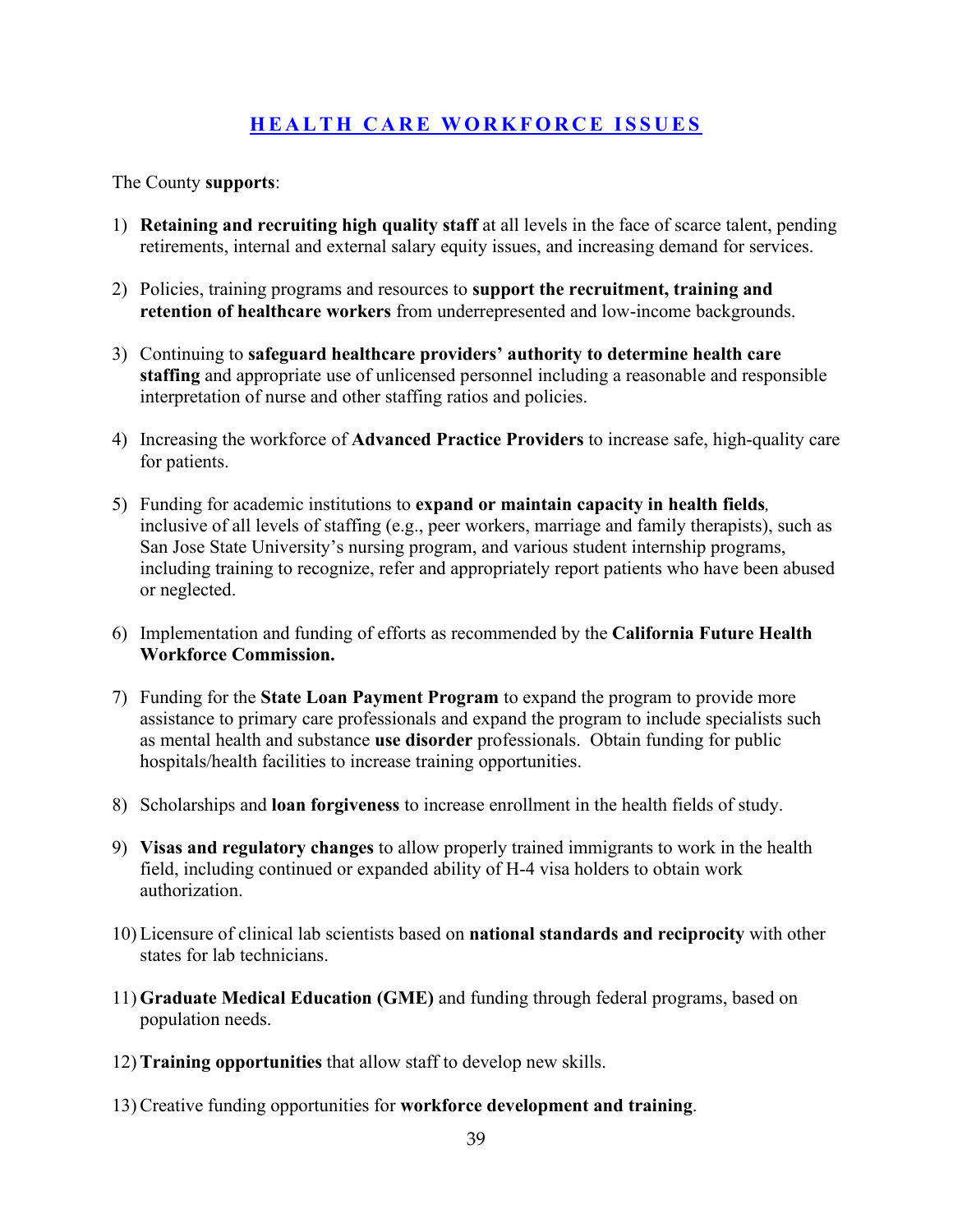- 14) Maintained ability to **lawfully employ Deferred Action for Childhood Arrivals (DACA) recipients** who provide safety net services*.*
- 15) Creative solutions to develop and **support expansion of behavioral health providers** within the community.
- 16) In response to the statewide shortage, implementation of **statewide documentation and billing standards to reduce the paperwork** related to providing behavioral health services and allow providers to increase treatment capacity for its clients.
- 17) Expanding opportunities to **utilize and receive reimbursement for telehealth services**.
- 18) Increasing and accelerating the **training pipeline**.
- 19) Greater use of **allied health professionals**.
- 20) Increased use of **peer workers**.
- 21) Increased use of **team-based care models** that capitalize on existing medical personnel.
- 22) To address the **shortage of primary care physicians**:
	- a) **Increased reimbursement rates**;
	- b) Creating and expanding medical **school loan repayment programs**; and
	- c) Expanding **medical training opportunities**.
- 23) Address **Denti-Cal access issues** by increasing reimbursement rates and creating dental school loan repayment programs providers who serve the eligible population.
- 24) Investing in **workforce development** (e.g., through use of savings).

- 1) Regulations or other efforts that **eliminate work authorization** for H-4 visa-holders, impose restrictive eligibility requirements for H-1B visas, or otherwise restrict the County's ability to hire necessary, qualified immigrants to work in the health field.
- 2) Regulations or other efforts that **interfere with healthcare providers' ability to accommodate the religious and moral convictions of staff** in a manner that allows for advance planning and prevents adverse impacts to patient care.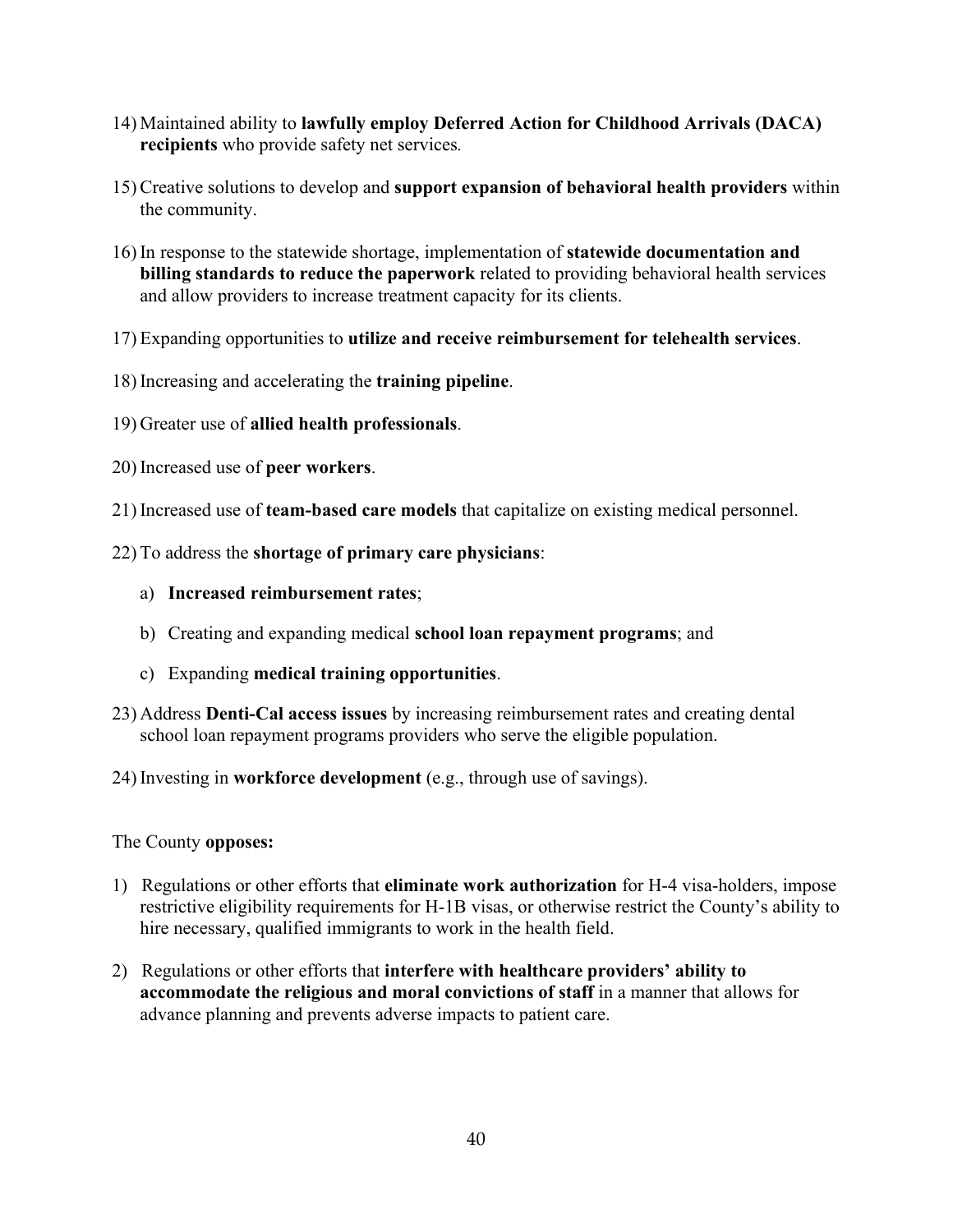# **CHILDREN, SENIORS, AND FAMILIES**

# **CALWORKS AND OTHER BENEFITS**

- 1) Efforts to require the State to recognize its responsibility to pay the increasing costs that counties incur in operating **several state-mandated human service programs**.
- 2) **Adequate funding, infrastructure and systems** to manage the annual eligibility redeterminations from increased number of Medi-Cal recipients enrolled as part of the Affordable Care Act.
- 3) **Continued efforts to grant flexibility** in addressing state and local needs such as housing assistance, transportation, and subsidized childcare, particularly in high-cost regions.
- 4) With regard to the Reauthorization of the federal **Temporary Assistance for Needy Families** (**TANF)** program, the County supports:
	- a) Realignment to more closely model the **California Work Opportunity and Responsibility for Kids (CalWORKs) program**;
	- b) Allowing needy families to receive vital support services without impacting their **lifetime limit on cash assistance**;
	- c) **Alignment with federal time limits** when a family is making efforts to work, yet is unable to earn enough to become independent of CalWORKs cash assistance;
	- d) Extending the **one-year limit on education and employment training**; and
	- e) Inclusion of subsidized employment and human capital development programs.
- 5) With regard to California's **CalWORKs** and CalFresh program, the County supports:
	- a) Additional services for clients including increased **access to affordable housing**, transportation, employment and ancillary services to increase self-sufficiency for CalWORKs clients and at-risk families;
	- b) The **reduction of eligibility and enrollment barriers** to benefit programs;
	- c) **Simplifying eligibility determination** and income reporting requirements for benefit programs, including greater automation and information sharing with state agencies and departments;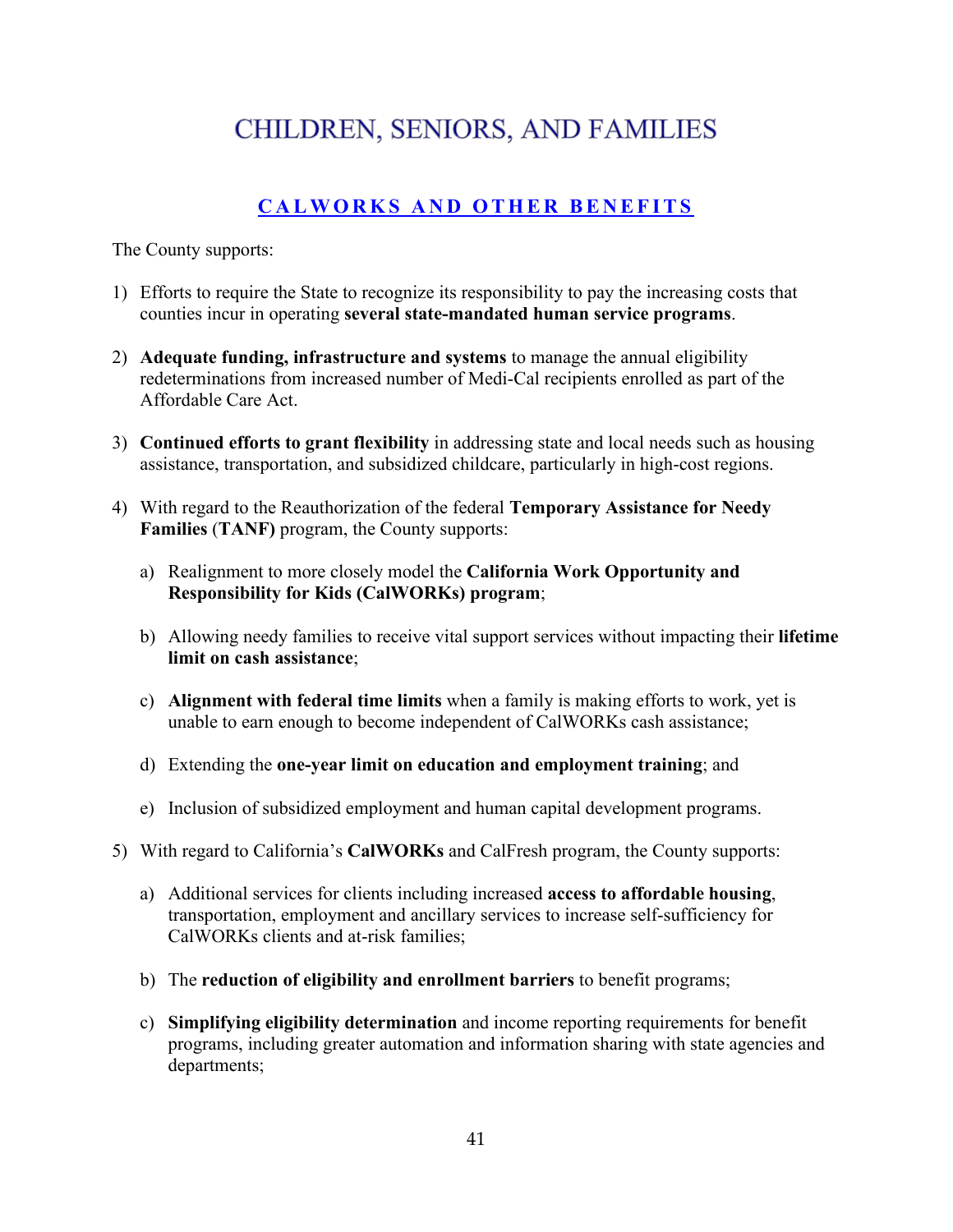- d) The **expansion of educational opportunities** and funding for clients and families through adult education and regional occupational programs;
- e) Creation of a state **childcare credit for** working poor families;
- f) Restoring CalWORKs program to a **60-month program**; and
- g) Adjusting **the earned income disregard** to account for increases in State and regional minimum wage*.*
- h) Supporting federal actions to increase or expand eligibility for benefits, or state flexibility in determining eligibility for **administering federal benefit programs**.
- i) Supporting state or federal action to increase CalFresh benefit levels to be adjusted for **state cost of living**.
- 6) Continued support for the CalWORKs **Housing Support Program and Housing and Disability Income Advocacy Programs** as separate and permanent funds to provide housing and housing services.
- 7) Increased funding for the **Workforce Investment Act** youth employment and adult training programs.
- 8) Restoration of funding for year-round **youth employment** for all low-income families, including summer work experience programs.
- 9) Research and pursuit of efforts to **reduce poverty**, such as through enhanced education opportunities and employment training for current and former welfare clients.
- 10) Policies and strategies that **reduce or eliminate banking and Automated Teller Machine (ATM) charges** for public benefit recipients using an Electronic Benefit Transfer Card (EBT).
- 11) Restructuring the **state paid cash benefit payments**, including adjusting the earned income and special needs deductions to meet basic needs of families and accounting for increases to the state and local minimum wage.
- 12) The continuation of federal programs that provide **funding for energy audits, investments in energy conservation, and discounted utility rates** for low-income families and seniors.
- 13) Access to **high quality early learning and pre-kindergarten programs** for children for at least the two years before they enter kindergarten, including, at a minimum, maintenance of the existing Transitional Kindergarten Program as well as the required resources to support increased capacity, educator effectiveness, facilities, curriculum and materials, and workforce development.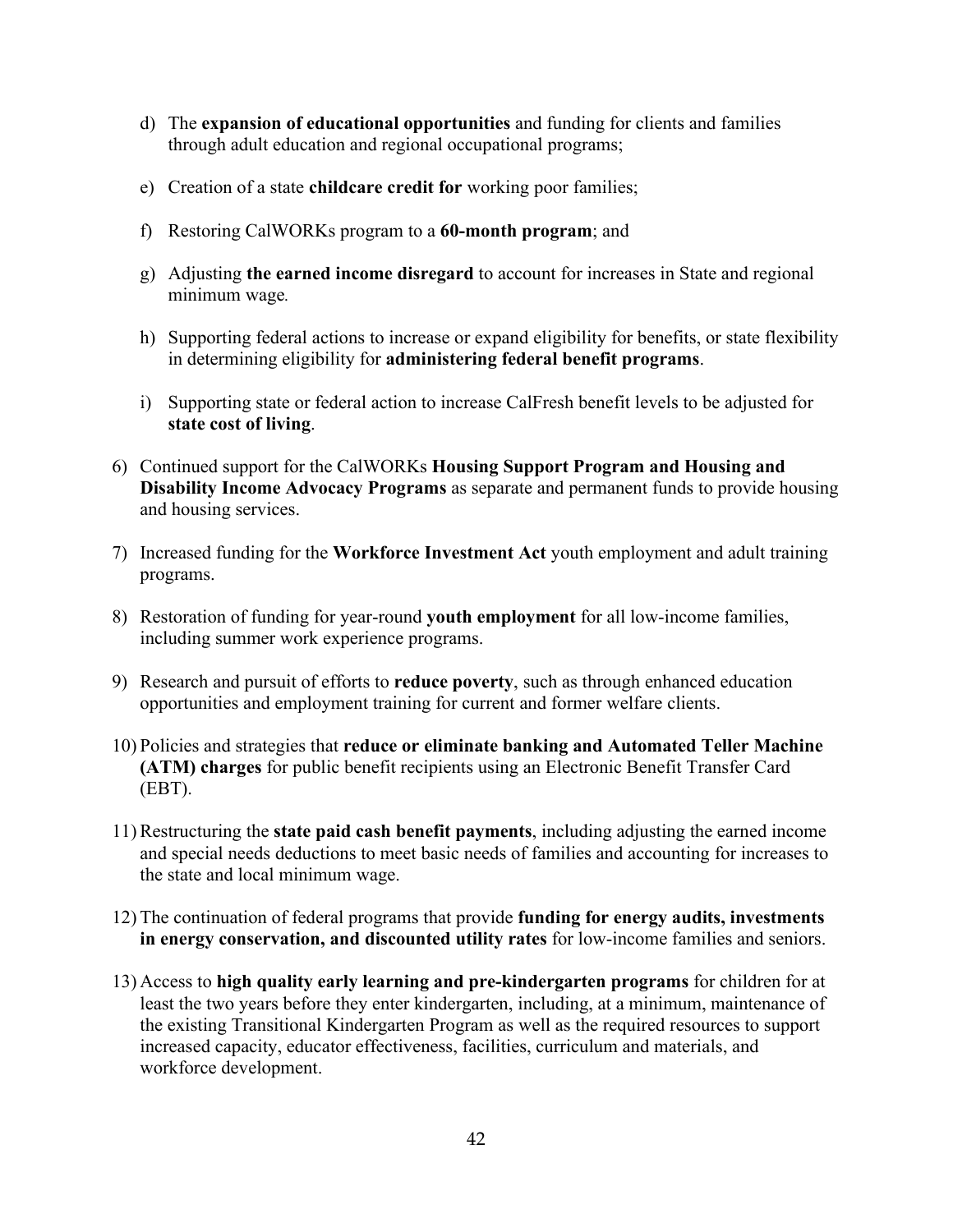- 14) Replacement of initial 6-month extension period for Medi-Cal health care services with a 12-month extension period for newly ineligible families.
- 15) Funding or permanent waivers for **universal school meals** that provide all children access to school and summer meals.

- 1) Efforts to **impose negative immigration consequences** for the use of government-sponsored benefits and services.
- 2) Federal efforts to **expand or impose work requirements** for public benefit programs.
- 3) Federal efforts to **impose or expand reporting requirements regarding the application** for or receipt of government-sponsored benefits and services by non-citizens.
- 4) Federal actions that would restrict eligibility for benefits, result in reduced benefits, or eliminate state flexibility in determining eligibility for or otherwise **administering federal benefit programs**.

# **CHILDCARE**

The County supports:

- 1) **Full and guaranteed funding** for all stages of CalWORKs childcare to serve those families moving from welfare to work.
- 2) Restructuring eligibility and allocation of funding for **subsidized childcare** taking into account regional differences in family income, regional minimum wage, and local childcare costs to meet the needs of the welfare caseload that is engaged in part-time and full-time employment.
- 3) Actions that **stabilize and increase access** to subsidized childcare.
- 4) **Investment in workforce development** such funding Early Childhood Education curriculum and classes, funding ongoing professional development and recognizing best practices and accreditation.

## **FAMILY AND CHILDREN'S SERVICES**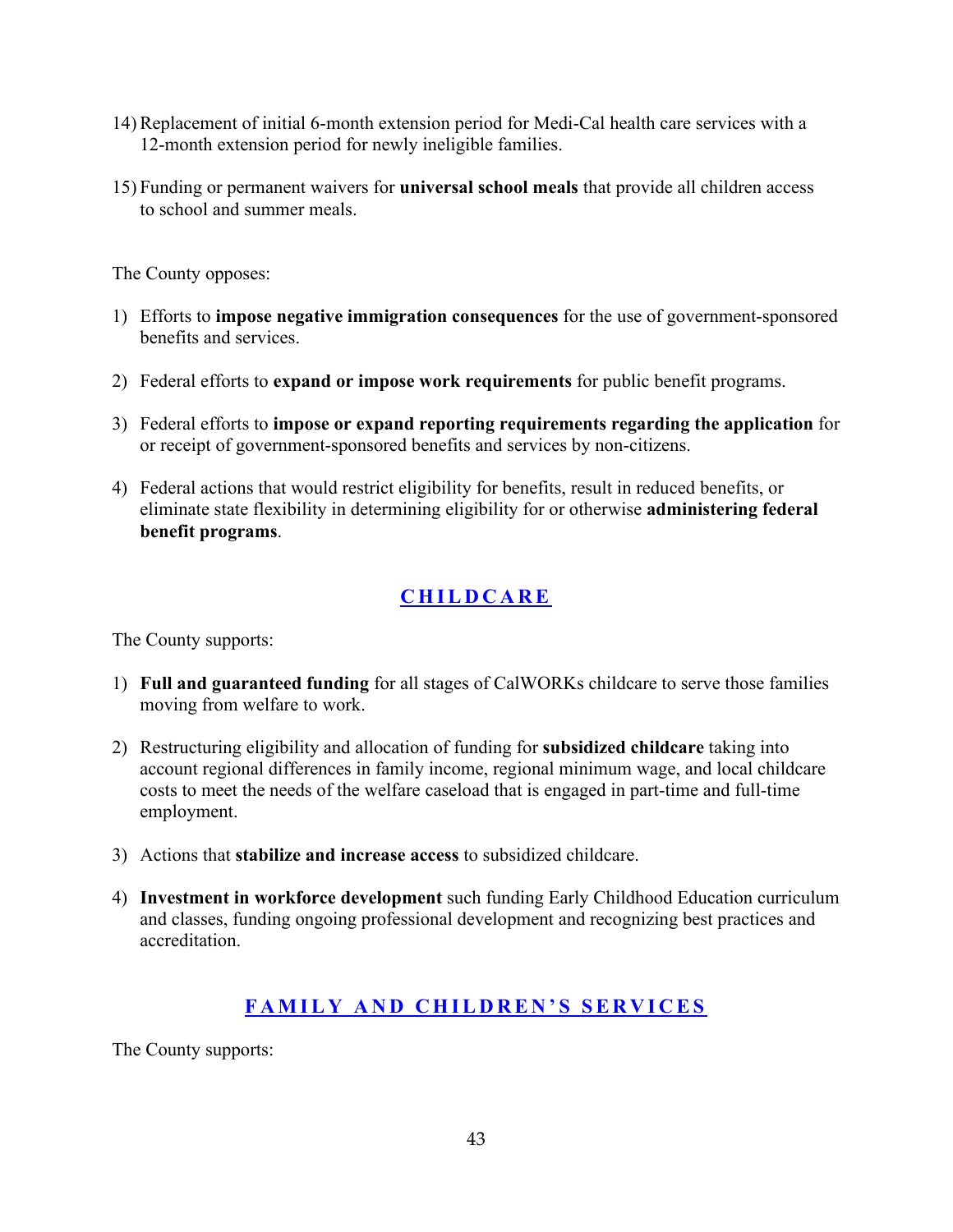- 1) **Greater flexibility in child welfare funding sources** to address preventative, diversion, and post-dependency services.
- 2) A County's ability to research causes and practice improvements that lead to the **reduction and elimination of ethnic disproportionality in the child welfare system**.
- 3) **Funding and services for programs** that safeguard and assist child and transitional age youth victims of sexual exploitation.
- 4) **Regional efforts** to address the issues of human trafficking and sexually exploited children.
- 5) **Removal of the barriers for cross-system data sharing** that benefits research and practice improvements in the child welfare system.
- 6) Efforts to increase **state and federal funding** for county and community-based services, including in-home supervision services, to preserve and support children and families who have experienced abuse/neglect, or are at risk of entering the Juvenile Dependency Court system.
- 7) Modifications to funding and regulations to **encourage service integration** with mental health, alcohol, and drug programs, and other services to meet the needs of the child and his or her family. Additionally, the County supports sufficient health care **resources for children in the foster care system**; in particular, children in out-of-county placement who require mental health services.
- 8) Funding to **research and evaluate preventative interventions** available under the Families First Prevention Services Act.
- 9) Funding and supportive services to **younger children and their families** diverted from Juvenile Court and Probation services.
- 10) With regard to **out-of-home placements**, the County supports:
	- a) Additional resources for Resource Families, Foster Family Agencies, and Short-Term Residential Therapeutic Program to **sufficiently cover the costs of caring for foster children**. Additionally, the County advocates for other support and services including paid childcare for all caregivers and non-citizen legal immigrants including those who are not federally eligible;
	- b) Additional tools and financing to **improve recruitment and retention of foster and adoptive homes**. The County also supports efforts to address equity issues in the financing of foster care initiatives;
	- c) Continued support for Non-Minor Dependents, youth ages 18-21, **aging out** of the foster care system, including assistance with medical and behavioral health care, housing, employment, education and other benefits;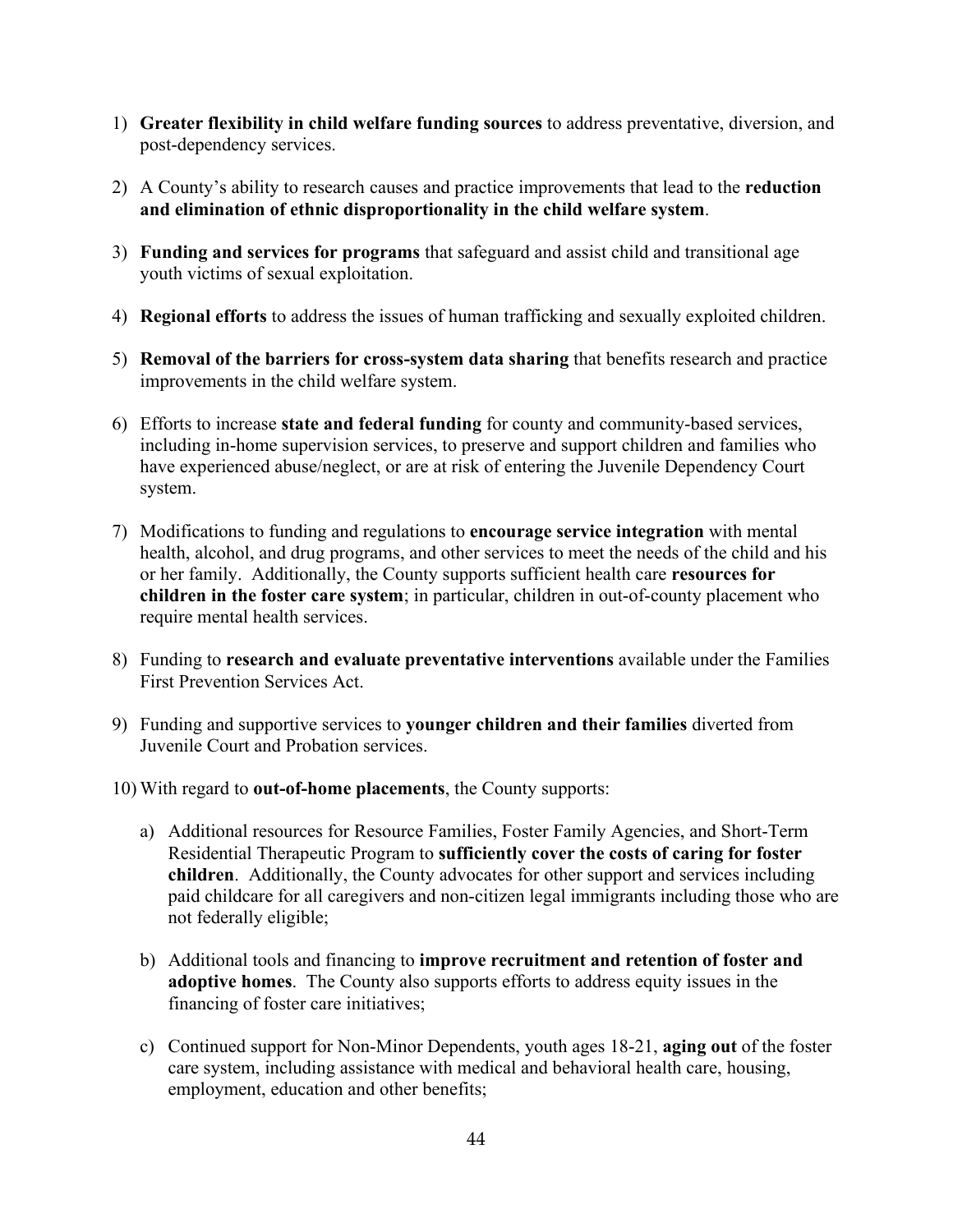- d) **Removing barriers to adoption rights** for lesbian, gay, bisexual, or transgender couples or individuals;
- e) Modification of financing and regulations for resource **family homes**, particularly with implementation of new approval processes and rate structures to reflect regional high living costs;
- f) Policies supporting **Resource Family Approvals** where there is a kinship or relative bond, simplifying the approval process, and support when children are not Title IV-E eligible;
- g) Exploring options to enhance **educational services for children in the juvenile and dependent care systems**, and improve collaboration between county placement agencies, the County Office of Education, and regional centers;
- h) Allowing **non-citizen legal immigrants to receive foster care and adoptive parent benefits** during their first five years in the country;
- i) **Incentives** and services for a child's permanency; and
- j) **Continuum of Care reform** that supports placement alternatives, greater Resource Family support, and increased behavioral health services to children and youth.
- 11) Enhanced **educational services and mental health services in the schools as a preventative strategy for children in the juvenile and dependent care systems**, and improve collaboration between county departments, the County Office of Education, and regional centers.
- 12) Full funding for maintenance and updating of the **Child Welfare Services/Case Management System** (CWS/CMS), and revisions to privacy requirements to reflect CWS/CMS use and access as an electronic system (as opposed to physical case files).
- 13) An **update to the SB 2030 Child Welfare Services Workload Study from 2000** to include new mandates and court orders implemented since the completion of the Study, and funding for the Study's target caseloads for child welfare workers.

## **AGING AND ADULT SERVICES**

- 1) **Local flexibility and decision-making authority** to determine how to administer aging services currently provided through the Area Agencies on Aging (AAA) structure.
- 2) Efforts to **increase funding for senior services** that promote the general well-being of older adults.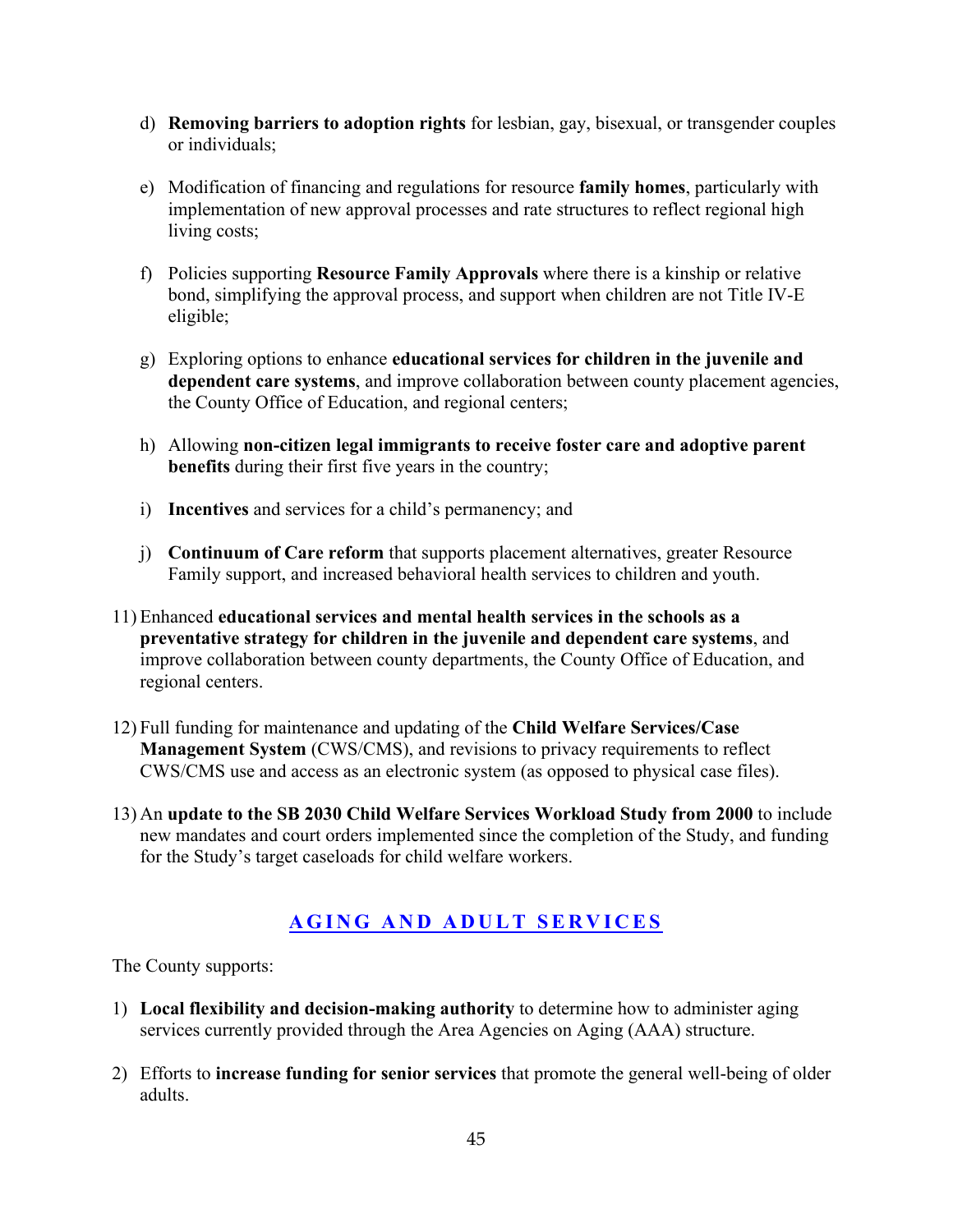- 3) Programs, services, and policies that **promote independent community living**.
- 4) Programs to **reduce the need for institutional care** for seniors and dependent or disabled adults who are currently ineligible for services.
- 5) Programs directed towards assisting individuals who are **victims of elder or dependent adult abuse and exploitation** including physical, mental and financial abuse and support for legislation that would increase the ability to detect, prevent and prosecute elder abuse, neglect and exploitation.
- 6) Increased **funding for training Adult Protective Services workers**.
- 7) **Residential Care Facilities for the Elderly Reform**, increasing frequency of State visits, improved monitoring practices, and compliant resolution.
- 8) Legislative efforts for **dedicated funding streams and revenues** for Public Guardian/Conservator offices in the State of California.
- 9) Programs that **enhance access to senior nutrition and health and wellness**, including mental health.

10) Policies and funding that **support safety net programs**, including:

- a) **Affordable transportation**;
- b) **Senior nutrition***,* including restoration of federal funding lost due to sequestration;
- c) **Coordinated information and assistance** including system navigators and professional case managers;
- d) **Elder abuse prevention**, including affordable legal services and long-term care ombudsmen;
- e) **Affordable, non-medical in-home care and caregiver respite services**; and
- f) **Affordable housing**, including programs that prevent eviction and homelessness, mitigate homeowner health and safety issues, and provide affordable accessibility related modifications.
- 11) Policies and legislation that aid an **easy-to-navigate, coordinated system of care and longterm support services**.
- 12) Policies that encourage the concept of **Age-Friendly communities**, which include access to housing; transportation; outdoor spaces and buildings; social participation; respect and social inclusion; community support and health services; communication; and opportunities for civic participation and employment.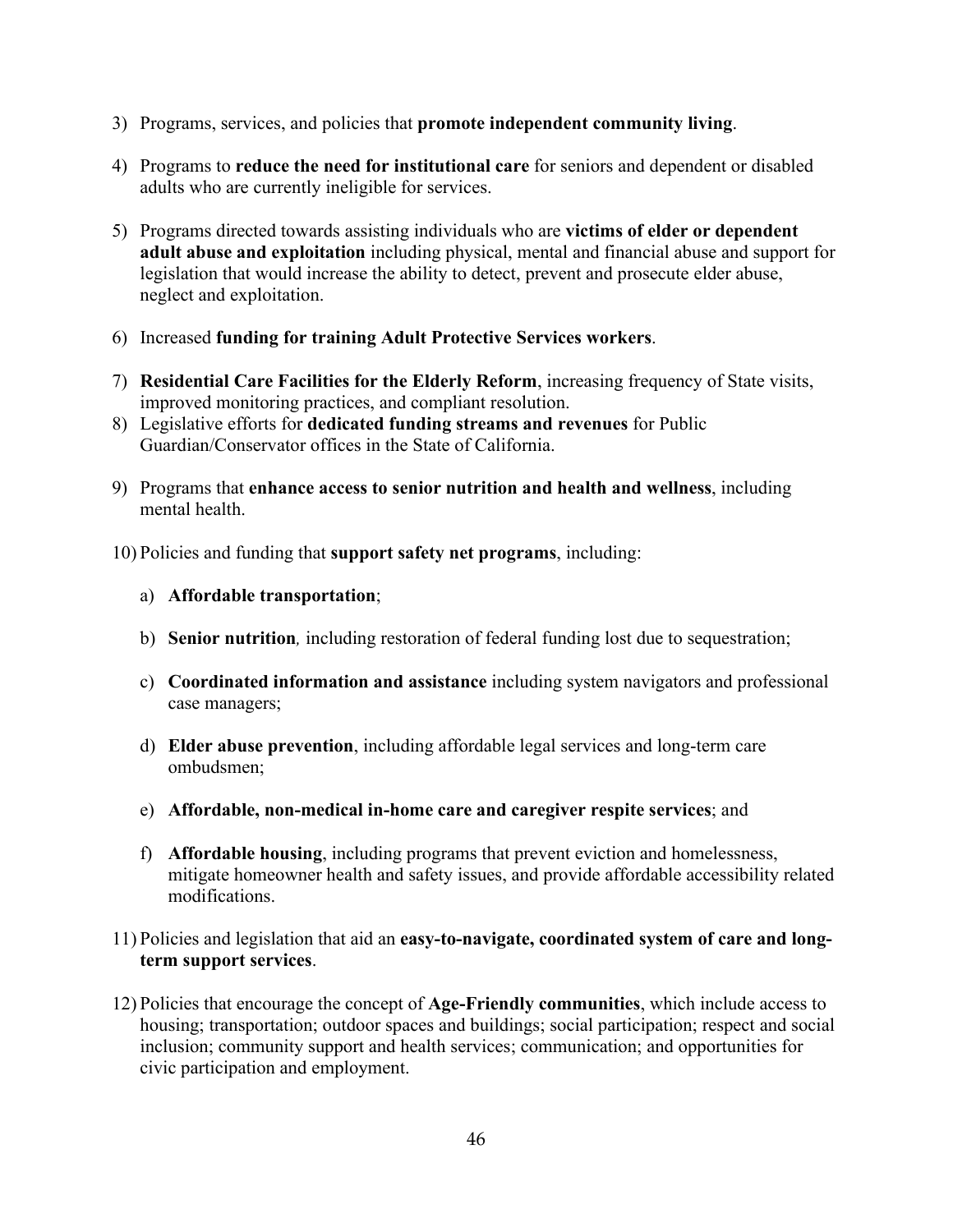13) Engagement in the implementation of the **Governor's Master Plan for Aging**, and legislative proposals that stabilize and fund long-term care services, including In-Home Supportive Services.

#### **IMMIGRANTS AND REFUGEES**

- 1) **Federal comprehensive immigration reform** that includes the following:
	- a) The immigration system must **serve the national interest** and meet the needs of our economy;
	- b) All immigrants, regardless of their status, who are contributing members of the community should be provided the **ability to become citizens**;
	- c) Immigration policies should **promote commerce, respect rights, protect workers, and protect national security**;
	- d) Immigration and immigration enforcement is a **federal responsibility**; and
	- e) Counties should receive **reimbursement for services** provided to immigrants.
- 2) Funding to support efforts to **assist minors** arriving at the borders that include family reunification, due process protections, and alternatives to detention center placements.
- 3) Continued **resettlement of refugees and their families** in Santa Clara County and throughout the United States.
- 4) Funding for **refugee services** that, in addition to caseload demands, reflect actual needs:
	- a) **Increase the ceiling on the number of refugees** allowed to enter the United States each year;
	- b) Federal policy change to allow states to utilize their allocation of federal refugee funds to **provide services to refugees** who are in the country after five years;
	- c) The County continues to **oppose efforts to circumvent State and local authority in allocating refugee funding**, and efforts to redirect funding for cash and medical assistance to private voluntary agencies; and
	- d) **Program funding and adequate time to develop self-sufficiency** and addressing senior refugee needs.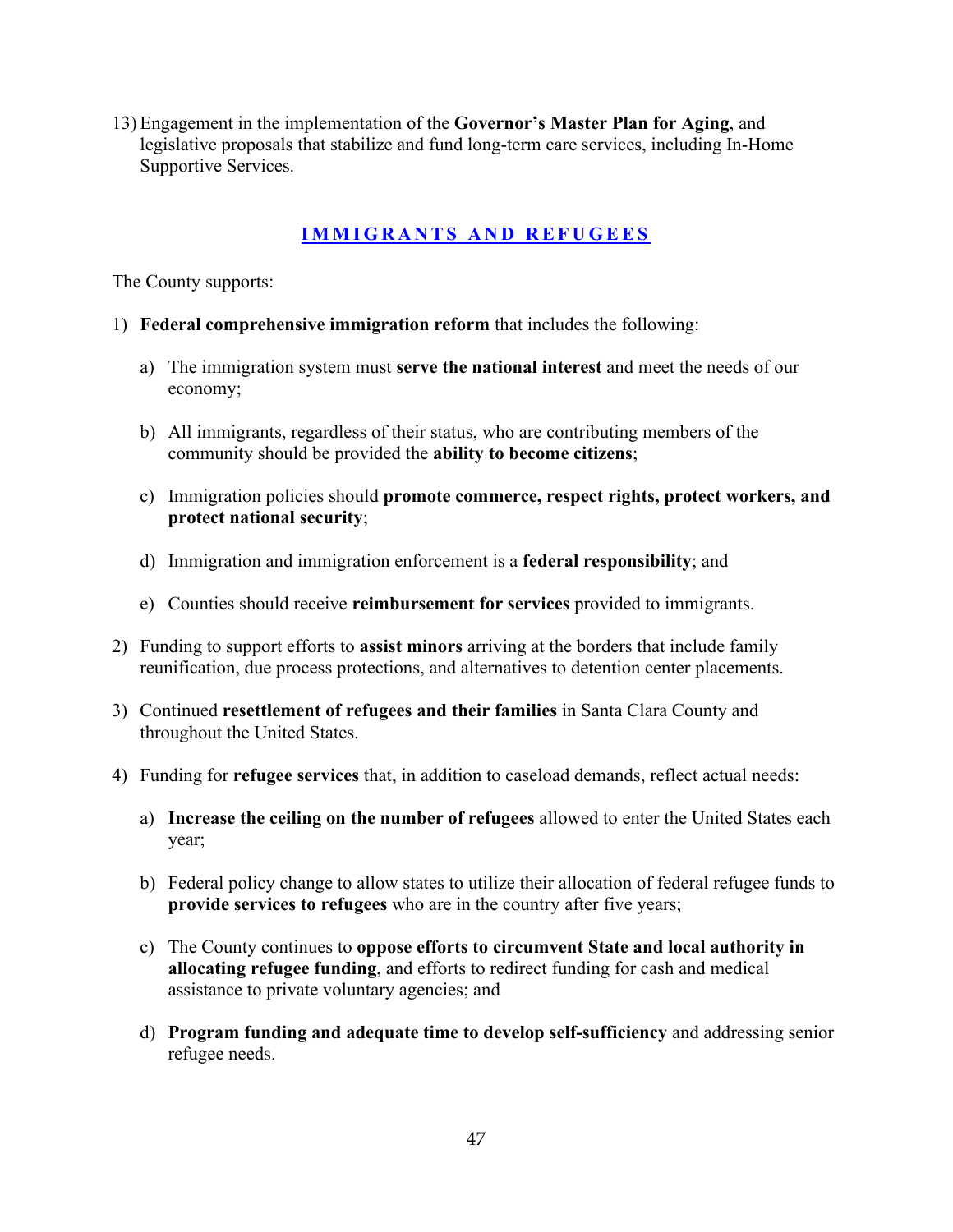- 5) **Revisions to the citizenship testing process** to better accommodate elderly, pre-literate, or monolingual immigrants.
- 6) Efforts to provide **avenues for immigrant professionals to practice the professions** of their birth countries.
- 7) Efforts to enact a program to **allow currently undocumented persons who have lived continuously in this country for a specified period of time to become legal residents** of the United States and eligible for naturalization, including legislative efforts to provide permanent legal status to participants in the Deferred Action for Childhood Arrivals (DACA) program.
- 8) Strengthening **labor rights and worksite protections** for all immigrants, including farmworkers.
- 9) Continued funding for the **Cash Assistance Program for Immigrants** (CAPI) and California Food Assistance Program (CFAP), which provide food assistance to low-income immigrant families.
- 10) Preclusion of the **deputizing of local law enforcement** by the federal government for immigration purposes.
- 11) Protection of the **confidentiality of information** of all residents regardless of immigration status.
- 12) Expeditious processing of **applications for citizenship** and lawful permanent residence and equity in processing times for persons of all faiths, ethnicities, and national origins.
- 13) **Expeditious family reunification** for lawful permanent residents with minor children and spouses.
- 14) Changing the laws on **material support** enacted in the **USA Patriot Act** and **Real ID Act**  consistent with national security concerns and refugee protection objectives. Overly broad definitions of "terrorist organization" and "material support" have resulted in the rejection of thousands of applications from refugees abroad and the suspension of over 1,200 asylum cases and green card applications.
- 15) Funding for staff education to recognize, protect, and assist immigrant victims of international trafficking.

1) Efforts to **expand the definition of the term "public charge"** used in federal immigration policy and other regulatory efforts intended to increase the number of immigrants deemed likely to become a "public charge."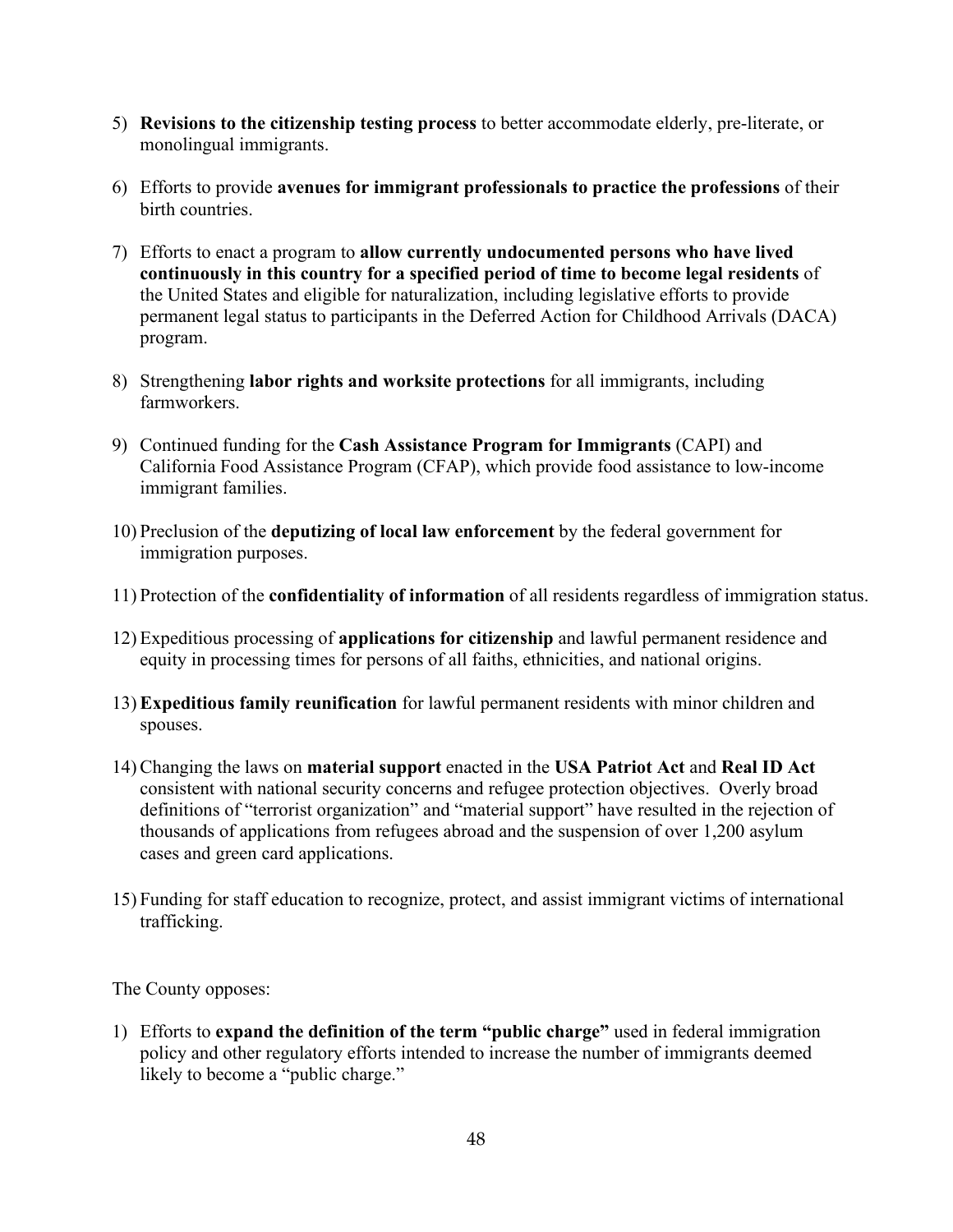- 2) Efforts to **impose more restrictive eligibility requirements** for H-1B or similar visas.
- 3) Efforts to **eliminate the ability of H-4** or similar visa holders to obtain work authorization.
- 4) Efforts to **restrict the ability of individuals fleeing violence or persecution to lawfully seek asylum** or to obtain and maintain temporary protected status in the United States.
- 5) Efforts to **condition the receipt of federal funding** on cooperation with federal civil immigration enforcement efforts.
- 6) Efforts to create **barriers to refugee** resettlement.

#### **EQUITY AND SOCIAL JUSTICE**

- 1) Programs that assist and support populations that have been **disproportionately impacted** by the pandemic.
- 2) Reauthorization and full funding of the **Violence Against Women Act** (VAWA).
- 3) Ratification of the **Equal Rights Amendment**.
- 4) Efforts to **promote pay equity and prevent sexual harassment in the workplace**.
- 5) Efforts that promote **family-friendly workplaces**.
- 6) **Closing the gender wage gap** by strengthening California's pay laws.
- 7) **Equal access** to educational opportunities and resources in an educational environment free from gender-based stereotypes, violence, and harassment.
- 8) **Increased funding for and the strengthening of services provided to survivors** of genderbased violence, including domestic violence, sexual assault, and/or human trafficking, and their children.
- 9) Legislation and initiatives to bring attention to **missing and murdered indigenous women**, including providing support to families and to efforts to prevent violence and harm to the community.
- 10) State funding of medical forensic examinations for **intimate partner victims of strangulation***.*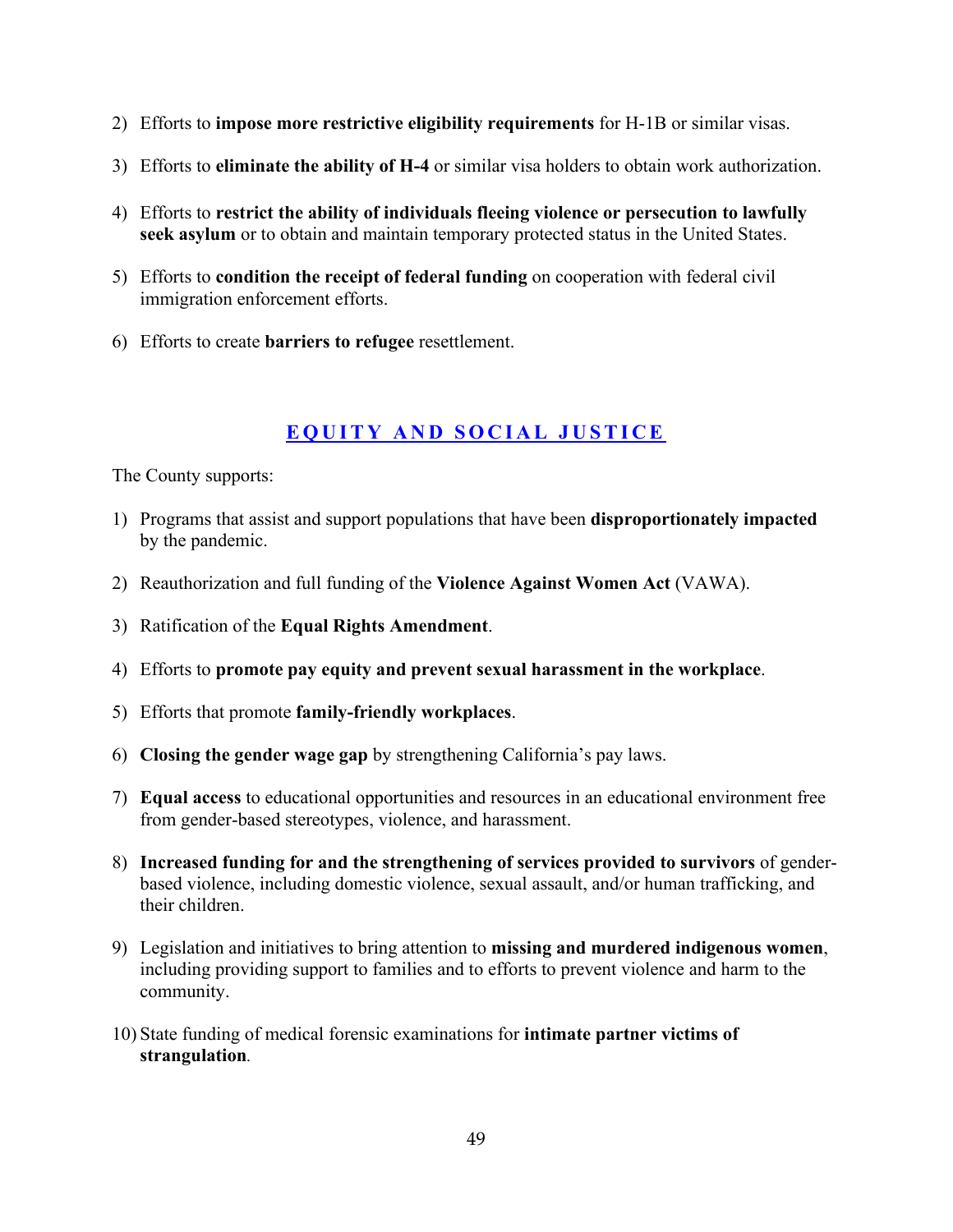- 11) Efforts to **promote healthy relationships and the understanding of consent** among youth, and provide support for victims of domestic violence, sexual assault, and human trafficking.
- 12) Actions to **maintain or strengthen the protections provided in Title IX** and enforcement of the law.
- 13) Federal legislation and regulations that would use the **broadest definitions of marital status** when it comes to conferring benefits to same-sex couples.
- 14) Efforts to provide **same-gender couples the legal rights and privileges** equal to those of married couples.
- 15) Federal and state efforts to **end discrimination of lesbian, gay, bisexual, or transgender, queer, or questioning individuals**.
- 16) Strategies and accountability measures to **provide awareness and guidance to foster parents** on how to support lesbian, gay, bisexual, transgender, queer, or questioning youth to ensure that the youth feel safe, welcomed, and affirmed in foster care placements.
- 17) Efforts and polices that **address health disparities** for lesbian, gay, bisexual, transgender, queer, or questioning seniors.
- 18) Programs that focus on the prevention of **identity-based bullying** or incidents.
- 19) Strategies and accountability measures that **provide awareness and guidance to system partners** such as child welfare system, law enforcement, and the courts to ensure that lesbian, gay, bisexual, transgender, queer, or questioning youth feel safe and affirmed when interactions occur, or assistance is provided.
- 20) Development of program **resources and support for transgender people**.

The County **opposes efforts to impose a binary definition** of "sex" or "gender" or to define "sex" or "gender" based on biology, sex assigned at birth, or similarly restrictive and inaccurate criteria.

## **CHILD SUPPORT**

The County supports:

1) The provision of annual funding augmentations for **local child support agencies** (LCSAs) to cover increased operational costs and mitigate the impacts of flat funding to counties.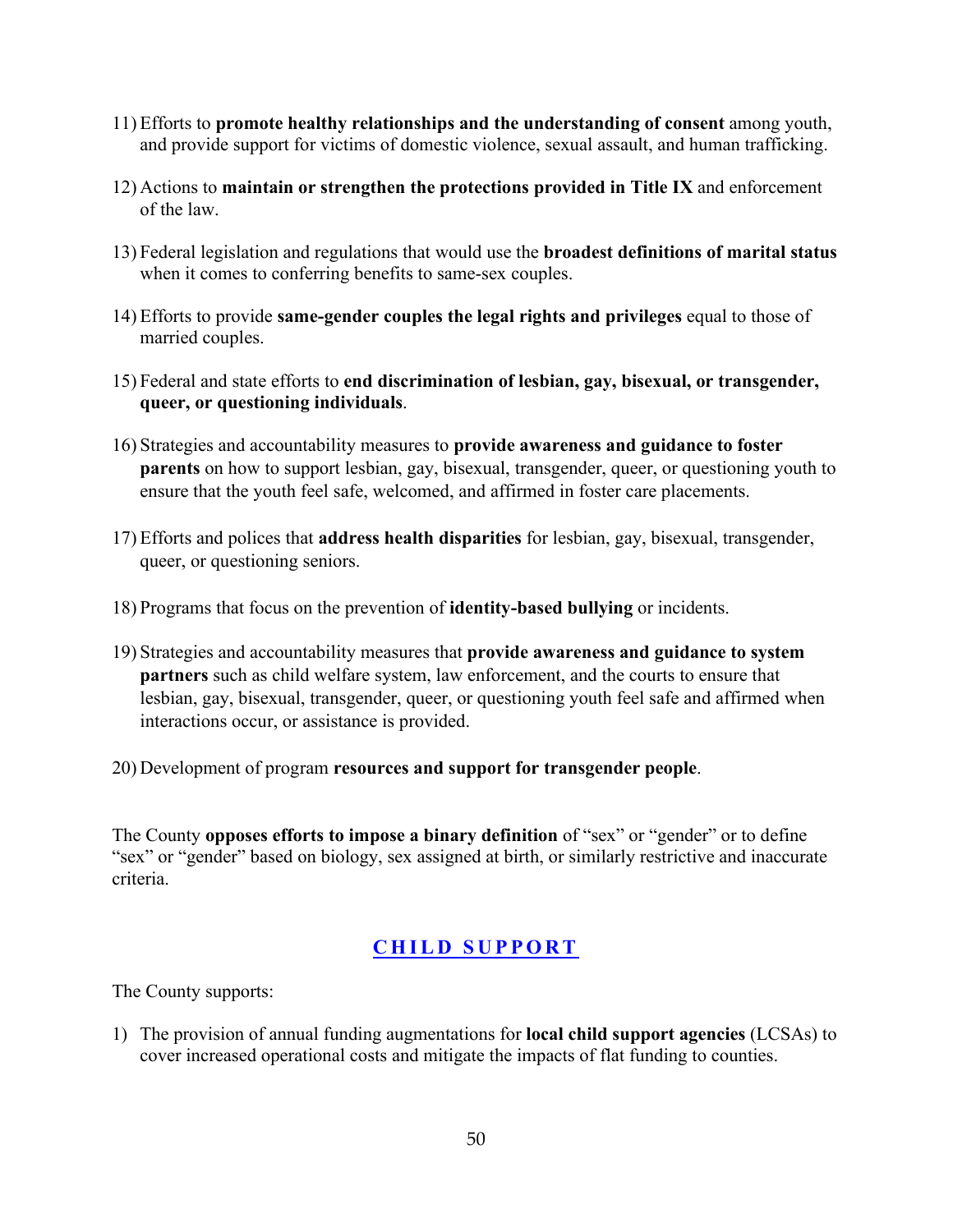- 2) Funding that will allow the child support program, as part of the social safety net, to **reach unserved families and grow the program**.
- 3) Legislation that **removes barriers to access the child support program,** increases or eases access to justice, and/or eases operational/administrative burdens.
- 4) Preserving the ability of local agencies to **manage the program under local control**.
- 5) Opportunities to **increase child support collections** directly to families.
- 6) Ability to **expand the sharing of information and data** between agencies to improve services to families.
- 7) Legislation that creates, enhances, or preserves the child support program's **ability to use effective collection tools and methods**.

## **VETERANS ISSUES**

- 1) Maintaining the 2013 increase in the **Site Subvention Fund,** which is used to offset part of counties' expenses for maintaining veteran services offices in California.
- 2) Efforts to identify, treat, and provide local, state, and federal **benefits to veterans, service members, and their families**.
- 3) Funding to **provide transportation** of veterans to **VA Medical Centers**, outpatient clinics, and other locations to receive veterans' services.
- 4) Funding for **outreach, education**, and the ability to provide veteran services in a home setting.
- 5) Increased **access for County Veterans' Services Offices** to the US Department of Veterans' Affairs (USDVA) information systems for use in developing and monitoring claims submitted on behalf of veterans.
- 6) Granting **Presumptive Service Connection** for Hepatitis C, traumatic brain injuries, acoustic trauma, and post-traumatic stress disorder for service in a combat zone.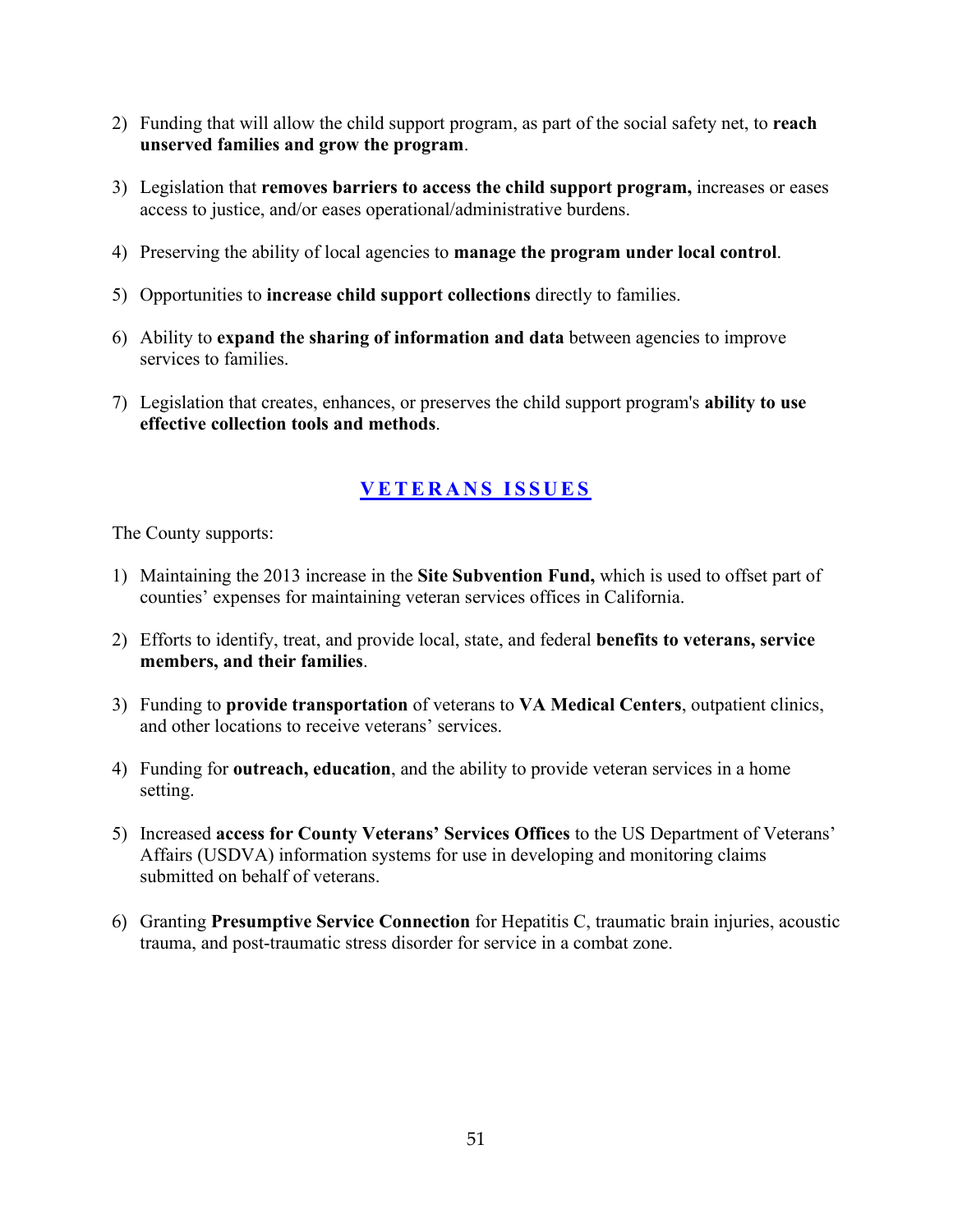# **PUBLIC SAFETY AND JUSTICE**

# **GENERAL PUBLIC SAFETY ISSUES**

- 1) **Local flexibility and authority** to make operational changes necessary to continue implementation of Public Safety Realignment and Juvenile Justice Realignment.
- 2) **Local flexibility** to make policy decisions regarding cooperation with federal efforts **to enforce civil immigration laws**.
- 3) Regarding **individuals incarcerated in county jail awaiting adjudication**, who will be eligible for federal entitlement benefits (e.g., Medicaid, SSI/disability, veterans' benefits) upon their release, the County supports:
	- a) **Eliminating the federal health benefits "inmate exclusion"** for persons in custody in county jails and detention centers pending disposition of charges; and
	- b) Allowing inmates to **reapply for supportive services** once they have a custody release date to minimize the length of time an individual is without benefits.
- 4) **Reforms to the pretrial justice system** that treats people fairly, ensures that all people arrested have a right to an individualized evaluation of whether they can safely be released to the community during pretrial stage, considers a dependent's means when setting bail, protects the public, supports the privacy rights of pretrial services clients, and ensures court appearances.
- 5) Efforts to **address institutionalized and implicit racial bias** in the criminal justice system.
- 6) Regarding **DNA testing**:
	- a) Adequate funding to **cover the costs of testing** and new trial activities;
	- b) Efforts to **facilitate and fund regional lab facilities**, which are administered by local jurisdictions; and
	- c) For federal and state crimes, **post-conviction testing of DNA evidence** for defendants where the technology available at the time of trial and where identity was a significant issue that resulted in a conviction.
- 7) Funds for **substance use treatment**, **case management**, **in-custody programs**, supervision services and housing within and outside of treatment courts, accompanied by: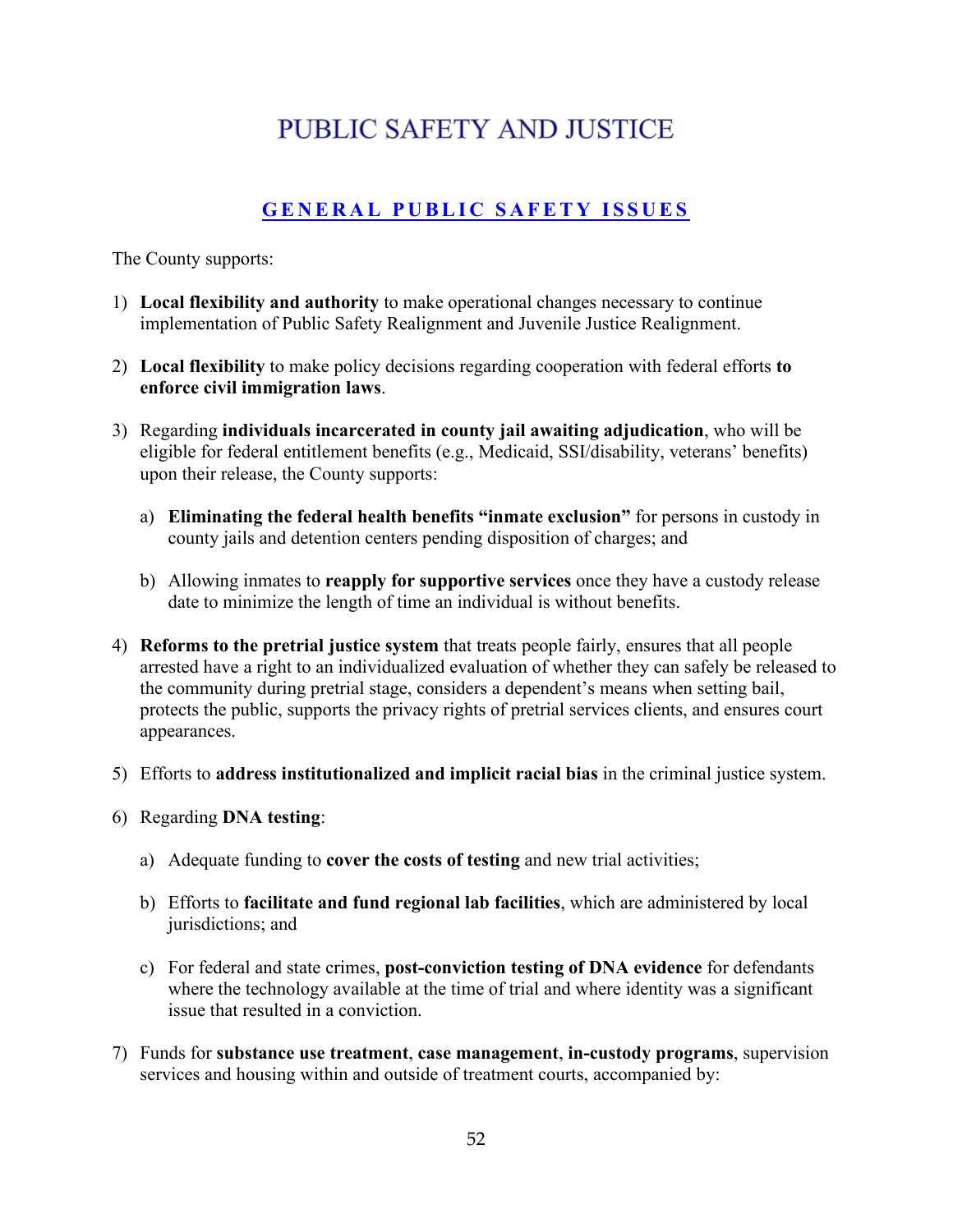- a) **Expanded treatment options** for drug offenses to make sentencing more flexible; and
- b) **Funding for substance use treatment** for adult diversion programs such as deferred entry of judgment.
- c) Funding for **drug diversion programs**, such as the expansion of sobering centers.
- 8) Programs that address the **prevention of hate crimes**.
- 9) Federal efforts to expand **hate crime statutes** to include sexual orientation and gender identity.
- 10) Modification of the outdated allocation formula for the **Victim Witness Assistance Center** to consider the number of victims served.
- 11) Allowing victims of crimes committed by a juvenile to be eligible for payment of crimerelated expenses from the **California Victim Compensation Program**.
- 12) Programs that provide **alternatives to school suspensions** and truancy proceedings to help youth avoid delinquent activities.
- 13) Facilitation of **data sharing to support treatment and services** for criminal justice- and juvenile justice-involved individuals, while preserving their privacy rights to the greatest extent possible.

The County **opposes efforts to condition federal funding** on cooperation with civil immigration enforcement.

#### **PUBLIC SAFETY FUNDING**

- 1) Related to Public Safety Realignment funding, **a permanent, equitable funding formula** that rewards strategies to reduce recidivism.
- 2) Continued State **support for local criminal justice programs** that include prevention and early intervention for juvenile offenders, as well as frontline law enforcement services.
- **3)** Funding for mental health in-custody treatment, jail diversion programs, non-carceral mental health treatment, and community-based **alternatives to incarceration**.
- 4) **Investments in reentry programs and services** that help inmates to transition back into the community, including provision of universal basic income for people transitioning back into the community.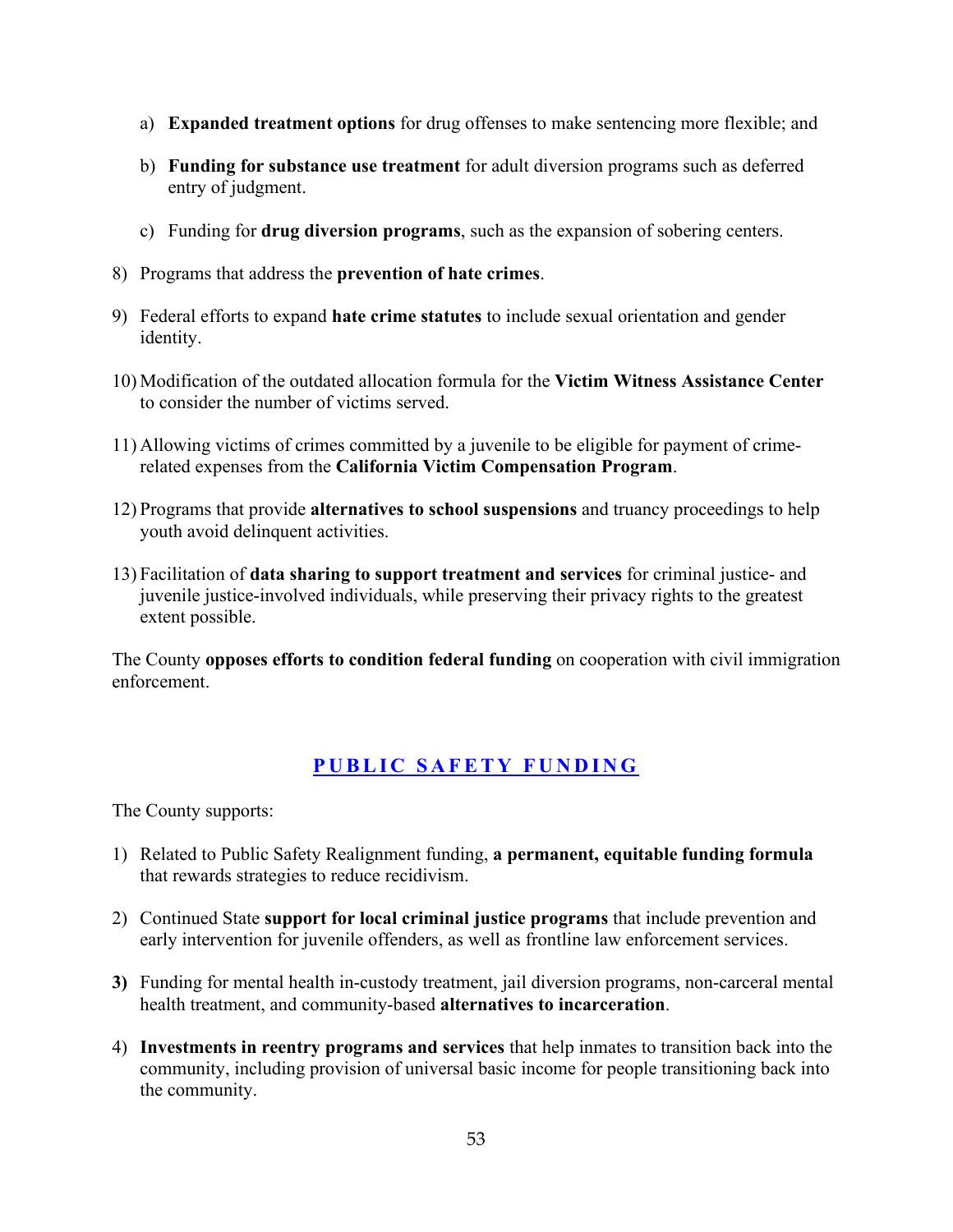- 5) State funding for the **judicial branch** to allow courts to meet their constitutional and statutory obligations and provide appropriate and necessary services to the public.
- 6) **Funding allocations and formulae** that do not eliminate applicant eligibility of jurisdictions with low crime rates, nor favor cities at the expense of counties.
- 7) **Inclusion of funding for public defender services** in grant opportunities that fund other sectors of the criminal justice system that increase the need for indigent defense representation.
- 8) **Consolidation of grant programs and simplification of application** and reporting procedures to prevent the need for preparing, monitoring, and reporting on a multitude of grant applications.
- 9) Funding for efforts to **reduce the number of children and adults unnecessarily or inappropriately detained**.
- 10) Funding for **juvenile and adult justice programs**, focused on a continuum of services, to allow counties to develop and expand innovative prevention, intervention, treatment, housing*,* and employment development programs.
- 11) Efforts to restore **civic engagement** by appropriate categories of individuals with criminal histories, such as the right to vote.
- 12) Funding for services, such as **housing, drug treatment and employment**, for former third strikers released from prison under Proposition 36 of 2012.
- 13) Funding for law enforcement training in handling **human trafficking** complaints and response.
- 14) Ability to impose an additional fee on vital documents to fund **domestic violence** services.
- 15) Funding for **post-conviction activities** undertaken to help offenders overcome barriers resulting from past criminal behavior.

## **CAPITAL NEEDS**

- 1) Federal and state financing for the construction and operation of **juvenile and adult correctional facilities and reentry centers** including:
	- a) Adequate funding for the construction, expansion, modification, and maintenance of **local justice facilities**. At the federal level, the County also requests the flexibility to use funding for replacement facilities;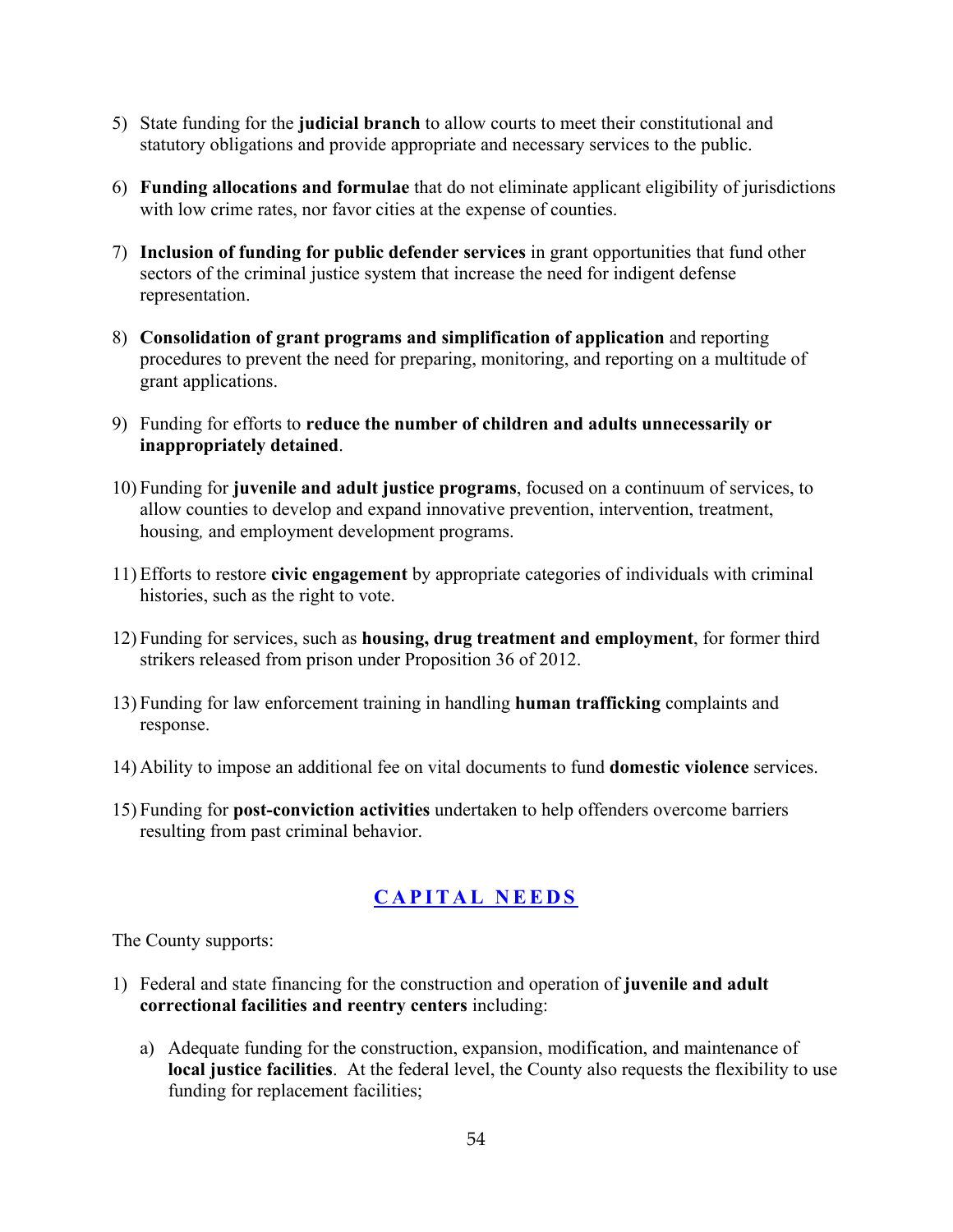- b) Continued flexibility on State regulations regarding the construction and operation of correctional institutions, Correctional Treatment Centers, and **Psychiatric Health Facilities**; and
- c) Continued flexibility on federal regulations regarding the construction and operation of correctional institutions including **jails and juvenile facilities**.
- d) Adequate funding for the construction, expansion, modification, and maintenance of **noncarceral diversionary facilities**.
- 2) Efforts to maximize and expand the **use of existing State facilities** and programs to **ensure the adequate placement of mentally ill offenders,** including expanded availability of beds for such individuals in community-based treatment facilities.
- 3) Adequate funding for **technology projects**, such as electronic transmission of evidence, satellite communication systems, electronic record/case management systems*,* transfer of fingerprint data, and internal communications projects.
- 4) Funding for the construction and operation of a spectrum of **non-carceral structures** to provide long-term housing and other supports to people as alternatives to incarceration.

The County **opposes federal funding opportunities that link the receipt of funds** to additional program restrictions.

#### **PROBATION DEPARTMENT**

- 1) Protection of the **Juvenile Justice Crime Prevention Act grant program**, which is funded through 2011 Realignment, and the Youthful Offender Block Grant program.
- 2) Protection of State **funding for local probation supervision programs** designed to reduce state prison commitments.
- 3) Protection of programs and funding that **provide juveniles with services**, such as housing and employment assistance, when they turn eighteen and "age off" of probation.
- 4) Funding for **community-based alternatives to incarceration** for adult offenders, such as incommunity support groups, increased mental health care and support, electronic monitoring, global positioning systems (GPS), day reporting, and diversion programs.
- 5) Programs and funding that encourage the use of **evidence-based practices**.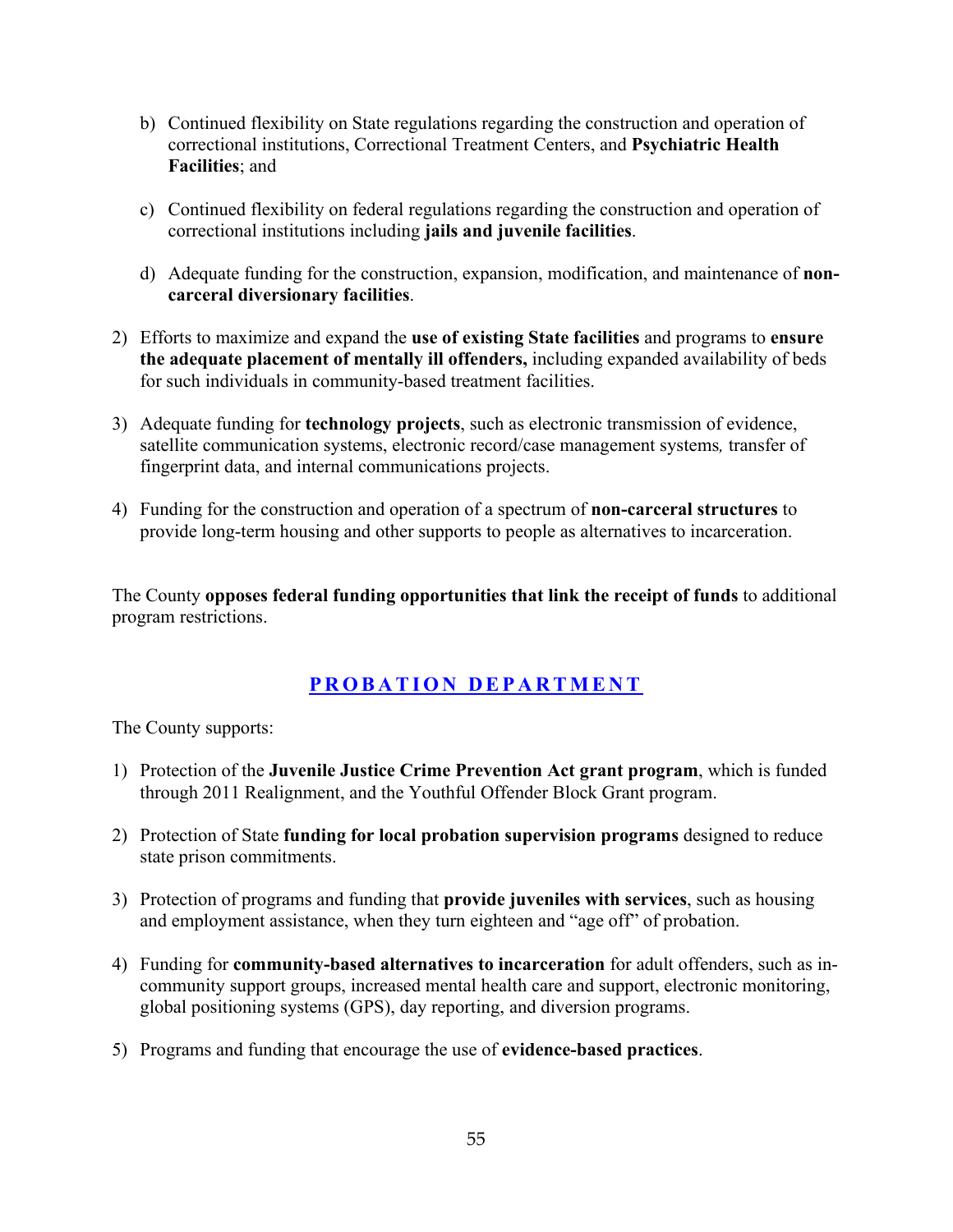- 6) Programs and funding that provide **age-appropriate and least restrictive interventions** to reduce recidivism and promote healthy development.
- 7) **Local determination of staffing levels** and operational approaches for juvenile detention and rehabilitation facilities.
- 8) Flexibility to operate **transitional age programs** for young adult offenders who enter the criminal justice system.
- 9) Promotion of the **privacy rights to include sealing of juvenile records, educational opportunities, and developmentally appropriate treatment** of justice-involved youth.

#### **DEPARTMENT OF CORRECTION**

- 1) Efforts to provide **maximum local control over the management of county jail populations** including:
	- a) Clarification that good conduct and work credit should not be given to persons participating in the **home detention electronic monitoring program**;
	- b) Clarification that good-time, work-time credit should be given to persons participating in alternative sentencing programs, such as **Public Service Program** (PSP) and **Weekend Work Program** (WWP); and
	- c) The development and financing of alternatives to incarceration including **community monitoring and expanded treatment resources**.
- 2) **Clarification of what constitutes routine and non-routine inmate medical costs**, allowing counties to estimate overall medical costs, and increasing the rate for prisoners with special medical/religious dietary needs.
- 3) **Funding for psychotropic drug costs** incurred by incarcerated mentally ill offenders, and the provision of a 30-day supply of drugs to mentally ill patients upon release.
- 4) The ability to operate a **jail industry program** to provide inmates the opportunity to acquire work skills.
- 5) Programs that provide **women inmates** the ability to reside with and/or parent their infants or young children while in custody.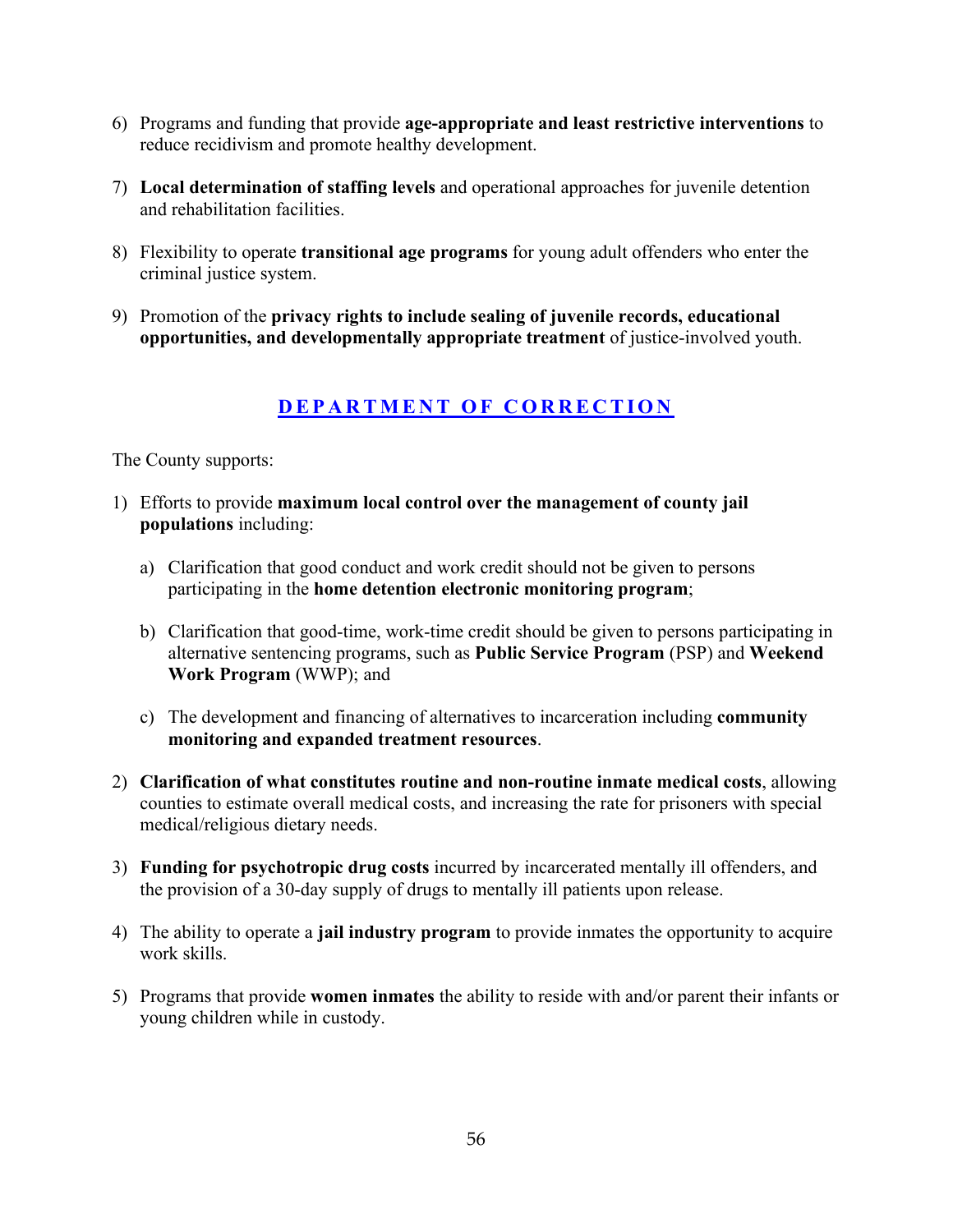#### **PUBLIC DEFENDER**

The County supports:

- 1) Timely placement in an appropriate facility for a defendant's **mental competency** to be addressed and restored.
- 2) State funding of **Penal Code Section 987.6**, which states that counties should receive reimbursement of up to 10% of the costs of indigent defense.
- 3) State reimbursement for the **costs to counties of defending capital cases** including the costs of expert witnesses (Penal Code Section 987.9), with a provision that would make the reimbursement retroactive, so that costs currently being incurred would be claimable.

## **DISTRICT ATTORNEY**

The County supports:

- 1) Ongoing financial support for the crime and computer **forensics laboratories**.
- 2) **Creation of a legal limit for THC** (tetrahydrocannabinol, the main psychoactive chemical in cannabis) in the blood based on scientific principles, where anyone driving with that amount of active THC or more in their blood would be guilty of a Driving Under the Influence misdemeanor.
- 3) Requiring law enforcement agencies to obtain **ballistic images from firearms and cartridge cases** obtained to be submitted to the National Integrated Ballistic Information Network or a comparable automated ballistic identification system used by the agency.

## **SHERIFF**

The County supports:

- 1) Full State **funding for the cost of court security** provided by the County.
- 2) The ability to impose **civil fees that are cost-recovery**.

## **FIREARM SAFETY**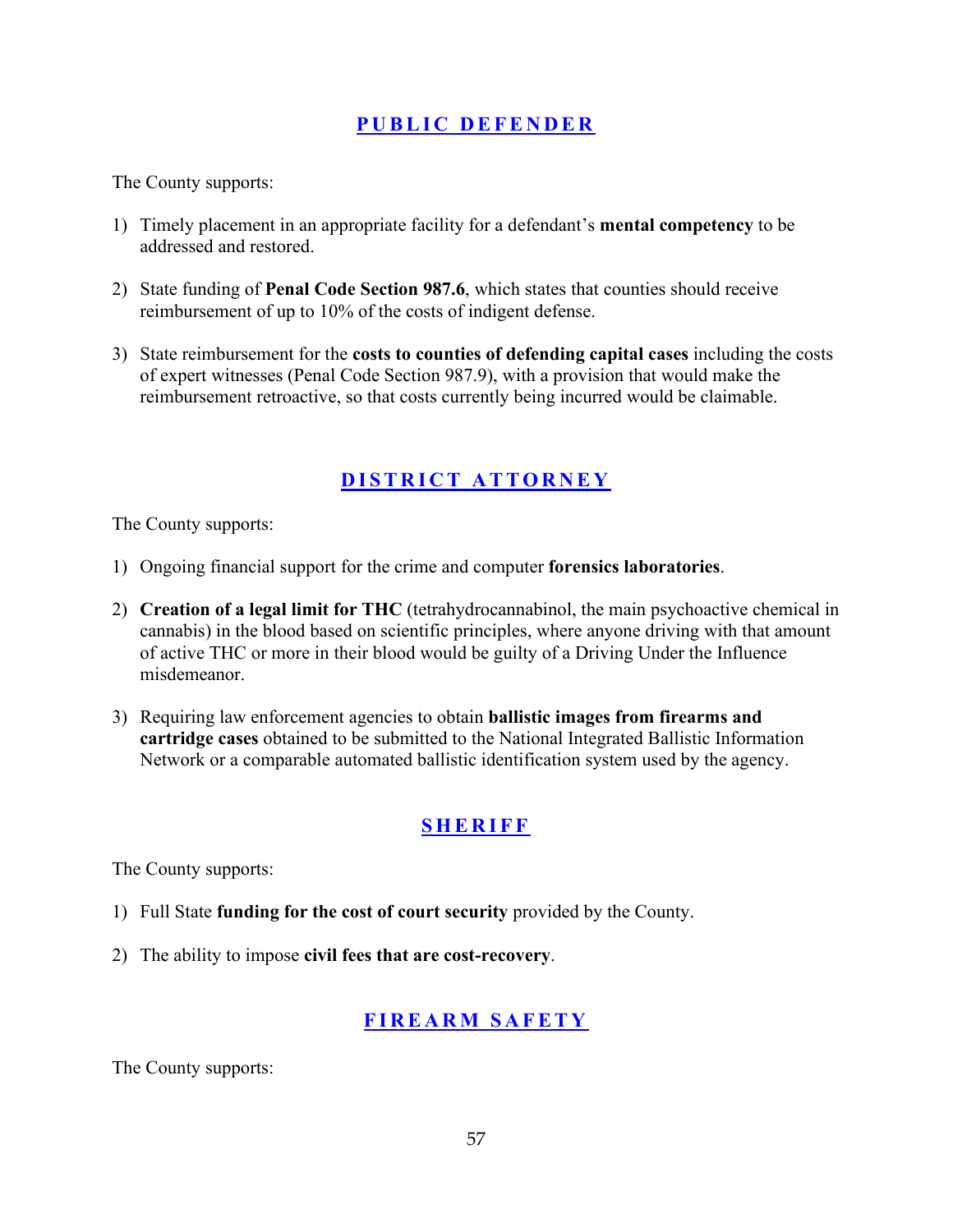- 1) Promoting a **culture of responsible and informed** gun ownership.
- 2) The **safe use and storage** of guns.
- 3) Requiring a **universal background check, waiting period, and safety certificat**e to purchase a firearm.
- 4) **Providing law enforcement the resources necessary** to make sure people prohibited from possessing firearms surrender their weapons to a law enforcement agency.
- 5) A **ban on weapons and ammunition that allow for rapid reloading and multiple rounds of ammunition**, such as "bullet buttons" and high-capacity magazines.
- 6) A **ban on firearm modifications and accessories** that increase the rate of fire, such as "binary trigger systems."
- 7) Passage of a **federal comprehensive assault weapons ban***.*
- 8) Efforts to encourage neighboring states to **adopt bans** similar to those in California.
- 9) **Closing the loophole in Welfare and Institutions Code Section 8102** that allows individuals found by a court to be unable to keep their firearms to buy new firearms.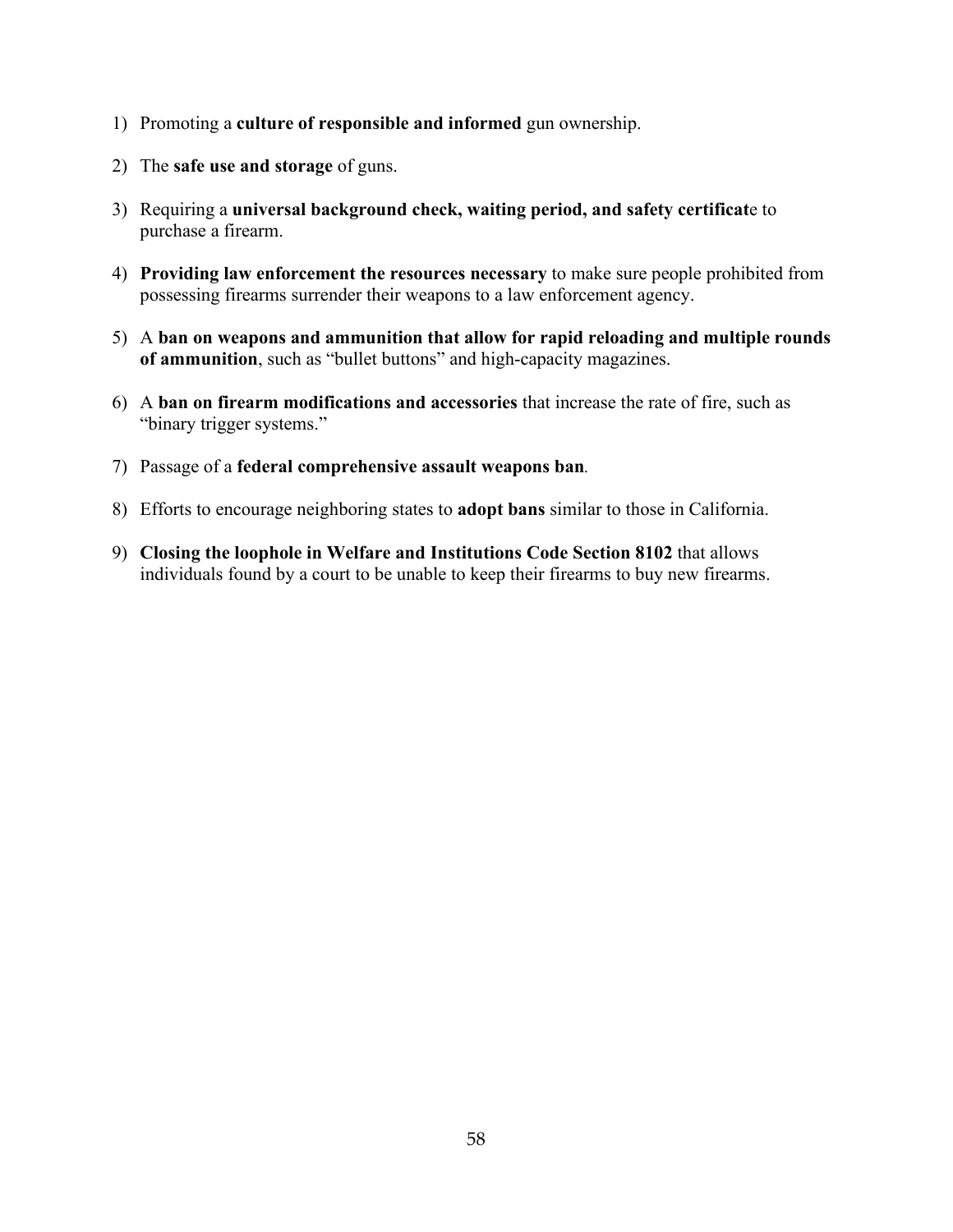# HOUSING, LAND USE, ENVIRONMENT, AND **TRANSPORTATION**

# **HOUSING**

- 1) The **preservation of existing housing and development of new affordable housing** that is affordable to households with very-low and extremely-low incomes. To the greatest extent possible, these housing opportunities should address the disproportionate impact that the housing crisis has on extremely-low income households and on individuals with disabling conditions. Housing should be prioritized for residents who are elderly, homeless, utilizing County services and benefits (e.g., CalWORKs), farmworkers, veterans, or have special needs – such as a serious disabling condition or serious mental illness.
- 2) The **preservation of existing and development of new supportive housing** to meet the housing and health needs of individuals with serious disabling conditions including individuals and families who are chronically homeless.
- 3) Regarding the federal Section 8 program:
	- a) Preservation of, and an increase in, existing **Section 8 resources**;
	- b) **Restoration** of federal Section 8 funding, cut by the sequestration;
	- c) Strategic use of Section 8 **vouchers** to support County priorities;
	- d) Strategic use of Section 8 resources to **support the development** of new affordable and supportive housing; and
	- e) Prevention of source-of-income discrimination, including against Section 8 voucher holders.
- 4) Legislation that **provides tenant protections** as well as increases choice, options, and stability for renters.
- 5) Increased Federal funding for housing and homelessness assistance programs including the **Community Development Block Grant** (CDBG), Home Investment Partnership Program (**HOME**), Housing for People with AIDS (**HOPWA**), **Continuum of Care (CoC),** and **Emergency Solutions Grant** (ESG).
- 6) Measures that provide additional funding from a new revenue source to **address local housing needs**, including a permanent funding source for counties, provided that source does not negatively impact counties.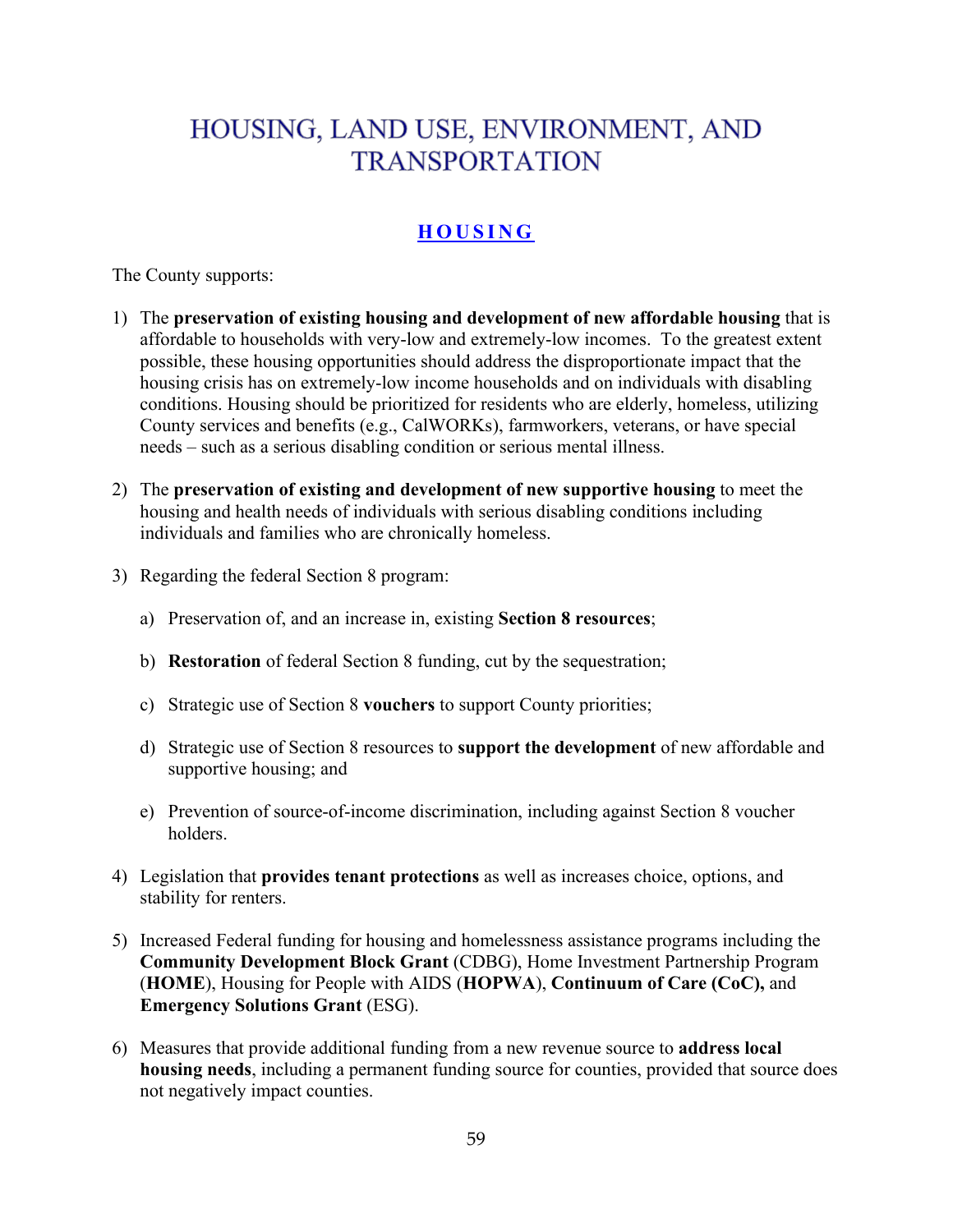- 7) Modification of the State's CDLAC distribution formulas, which finance **Mortgage Credit Certificates** (MCCs), to allow for home buying in high-cost areas of the state.
- 8) Efforts to address California's **current imbalance of housing to** jobs including incentives to locate employment centers near existing housing, and to ensure an adequate housing supply is created near new employment centers and meets projected housing needs at all income levels, especially extremely-low incomes.
- 9) Continued State funding and authority to **use National Guard armories as shelters** for the homeless year-round until permanent housing is established. The County also supports a decrease or elimination of the rent charged by the State for use of the armories.
- 10) Efforts to encourage development of **green affordable housing**, which is environmentally friendly and generates cost-savings for its residents.
- 11) Efforts to encourage communities to **end homelessness**, rather than managing it, by primarily supporting Homelessness Prevention, Rapid Rehousing and Permanent Supportive Housing programs using Housing First and Harm Reduction approaches*.*
- 12) Efforts to **remove administrative barriers and incentivize local governmental entities** to produce affordable housing options to meet the housing needs for all income levels*.*
- 13) Efforts to **expand mobility and increase low-income residents' freedom of choice** in housing, including measures that provide additional funding to assist local jurisdictions in addressing impediments to fair housing choice.
- 14) Efforts to efficiently and sufficiently **fund emergency shelter and housing programs in response to disasters**.
- 15) Efforts to **support farmworker housing**, including funding and local permitting control and flexibility regarding housing types and models, including recreational vehicles and manufactured homes.
- 16) Recognition that **higher density affordable housing should be located within urban areas**.
- 17) Efforts to **affirmatively further fair housing consistent** with the 2015 Affirmatively Furthering Fair Housing (AFFH) final rule issued by the U.S. Department of Housing and Urban Development. The County opposes efforts to repeal or undermine the AFFH rule.

1) **Efforts to impose adverse immigration consequences** based on past, current, or anticipated future participation in the federal Section 8 program or other housing assistance programs.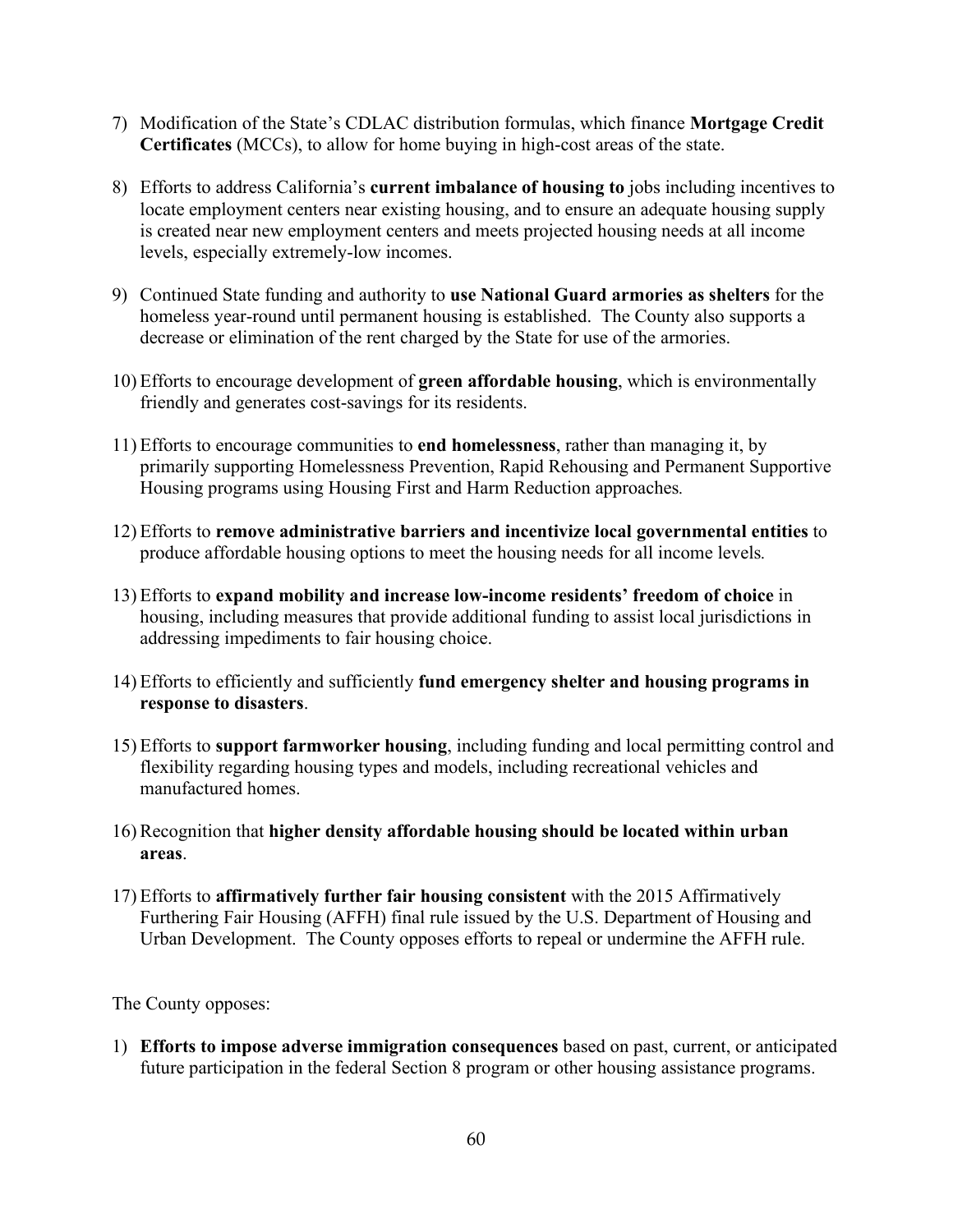- 2) **Efforts to increase rent, impose work requirements**, or otherwise place greater restrictions on the receipt of federal housing aid.
- 3) Efforts to **create barriers or decrease access** to federal housing aid.

#### **PLANNING, LAND USE, AND DEVELOPMENT**

- 1) The increased ability of local government to **mitigate development decisions made by neighboring jurisdictions**.
- 2) Increased ability to **annex unincorporated pockets of County land** into surrounding cities.
- 3) Regarding the State's **Housing Element**:
	- a) Allowing jurisdictions to **self-certify** their Housing Element;
	- b) Modifications to the current housing element requirements, which do not dilute the goal of increasing the affordable housing supply, but rather **eliminate administrative and other barriers** that can impede successfully obtaining certification of a housing element;
	- c) Recognition that certain counties in California including the County of Santa Clara have adopted and implemented General Plan land use policies that **do not allow urban uses and development in rural areas** outside urban services areas and require **annexation of urban pockets** and parcels prior to new development;
	- d) Adjustments in the way units are attributed to jurisdictions so that local governments have an **incentive to collaborate** on affordable housing projects. Similarly, localities should receive credit for units they assist in developing;
	- e) Ensuring that compliance with the State's Housing Element does not result in a **loss of local government revenue** or **increased local government liability**;
	- f) Related to SB 2 of 2007, which requires local zoning to encourage and facilitate emergency shelters, the County supports compliance with objectives of the law while **allowing for locally appropriate solutions**; and*,*
	- g) Modifications to the Housing Element requiring jurisdictions to **establish goals and production progress for extremely-low income households**.
- 4) Efforts to encourage "**smart growth**" land use decisions that lead to more livable communities including: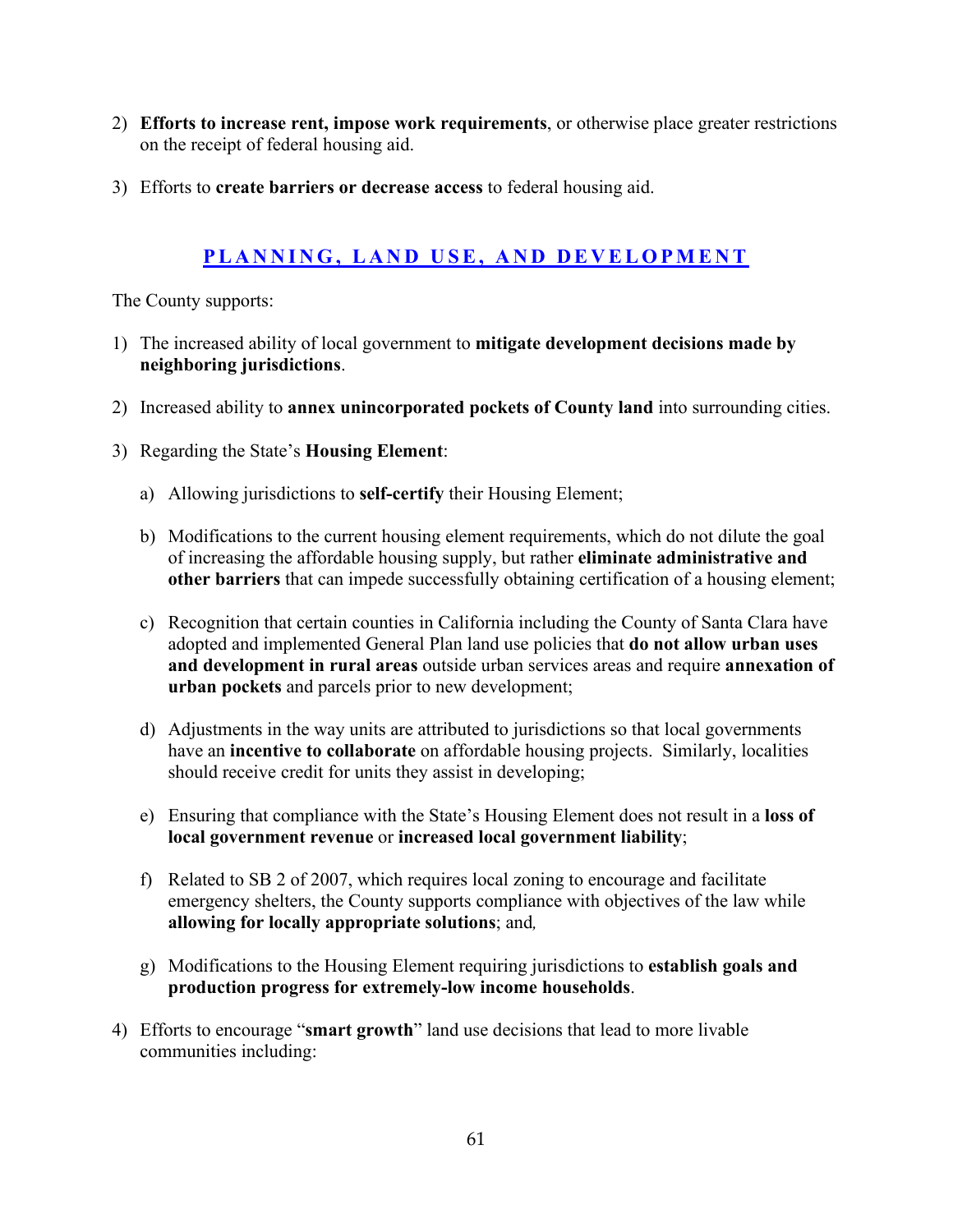- a) The establishment of **higher-intensity corridors in specified urban areas** in compliance with existing General Plans;
- b) **Reevaluation of density rules** that currently benefit lower density development;
- c) Reconsideration of standards that favor **vehicles over pedestrian** traffic;
- d) Encouragement of **transportation demand management** (**TDM**) activities, including ability to impose TDM in land use processes;
- e) Acknowledgement that cities and counties may develop differently, and recognition that the County of Santa Clara has a policy of not developing **urban uses** in **rural unincorporated areas**;
- f) Increased **incentives for mixed-use development**, which could include both residential and commercial units;
- g) Development incentives that **do not erode property tax revenue** for local government; and
- h) **Not allowing premature extension of urban services into rural areas** such as municipal sewer or water.
- 5) A **Green Building Program** that encourages building practices that reduces material, water, and energy consumption; uses recycled content materials; and reduces the overall impact to the environment; without reducing health and safety requirements.
- 6) Close review of any new legislative efforts to manage **regional growth issues**. Maintain "revenue neutrality," which, in an incorporation, helps counties preserve local revenues by requiring the transfer of revenue and responsibility to have a neutral impact on counties.
- 7) Maintenance of adequate **open space, park lands,** *gardens, and agrihoods* when infill development is utilized.
- 8) Legislation that enhances the ability of local governments to require **new development to pay for the costs of infrastructure and services needed** for infill development and to mitigate the impacts of development.
- 9) Continued **local control** over land use decisions. For example:
	- a) The County **opposes imposition of new pre-emptive General Plan or zoning requirements**;
	- b) The County **opposes efforts to restrict local land use laws** and to require preferential treatment by local jurisdictions in favor of any particular type of land use;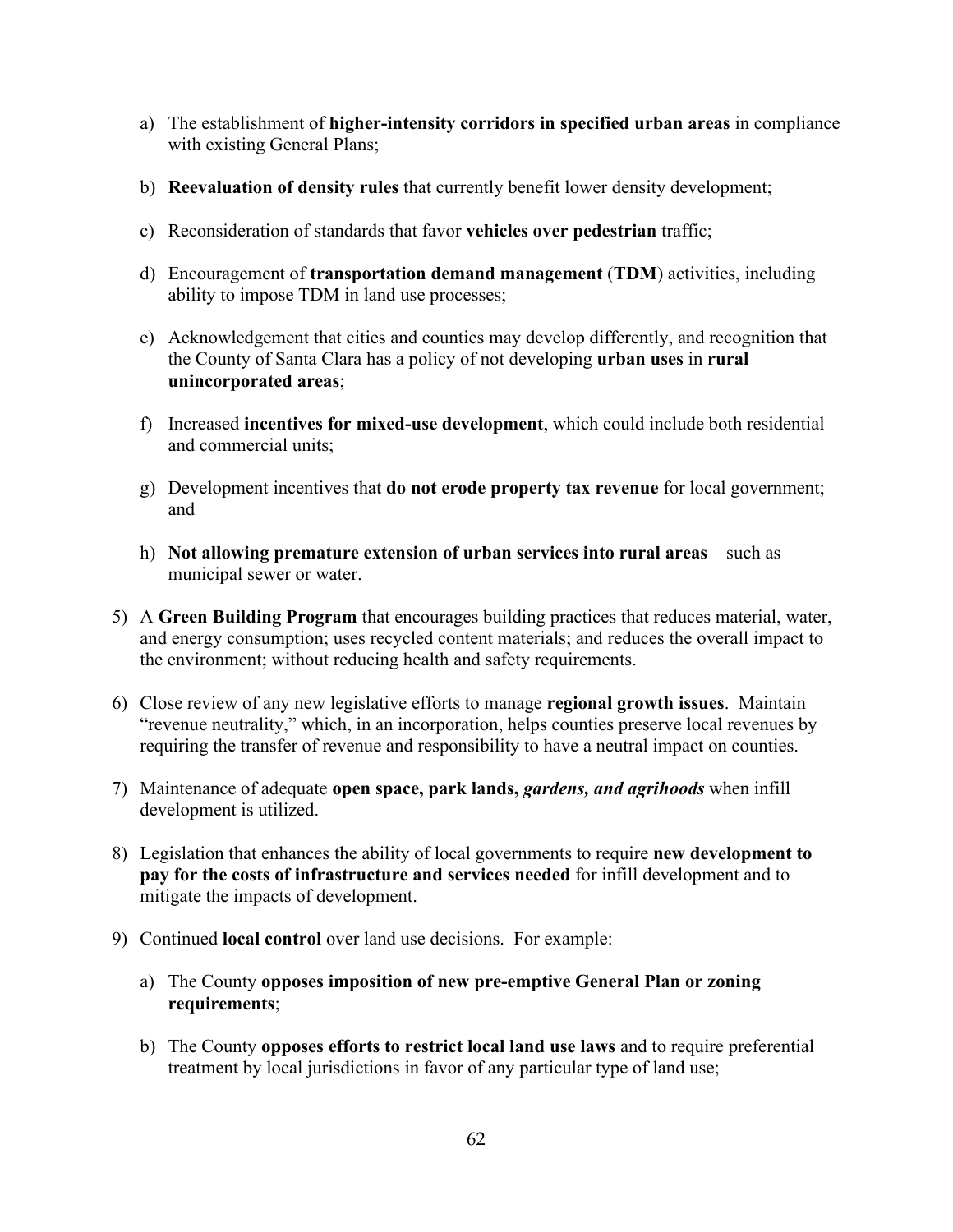- c) The County **opposes providing a property owner expedited access to federal courts**  for a regulatory "taking" of his property, skipping the State court level;
- d) The County **opposes the exemption of specific land uses**, such as for wind turbines, cell towers, and photovoltaic systems, **from local authority**;
- e) The County supports **local authority to regulate Indian Gaming facilities** and adequate reimbursement to cover increased enforcement costs;
- f) The County supports **consideration of climate change as part of CEQA analysis** when provided with clear guidelines, protocol, and standards for evaluation;
- g) The County supports **greater local authority** to address chronic and unresolved code enforcement situations to include filing a lien on the property;
- h) The County supports local land use authority to regulate oil and gas drilling and exploration; and
- i) The County supports **local land use control over cannabis dispensaries and the commercial cultivation of cannabis** and will oppose any legislation that will remove that authority.
- 10) **Expedited permitting** by state and federal agencies that would allow County projects to be completed quickly and more efficiently.
- 11) Funding and policies that promote **economic development**, with specific emphasis on local communities where we have significant County assets, while preserving the character of rich historic, cultural, and recreational heritage.
- 12) Related to mitigation properties, **exempting public agencies from an endowment requirement,** and instead permitting the use of other methods to ensure funding for longterm stewardship of such mitigation properties.
- 13) Programs and funding that **preserve and enhance local agriculture and agricultural lands**.
- 14) Pursuing a federal designation as a **National Heritage Area for Santa Clara County**.
- 15) Efforts to **ban the logging practice of clear -cutting trees** throughout the state.
- 16) Funding and policies that **encourage expanding and improving the management of trees** throughout the county including tree inventories and management plans.
- 17) Regarding the **Airport Land Use Commission** (ALUC):
	- a) **Increased ability to impose fees**, which support its activities;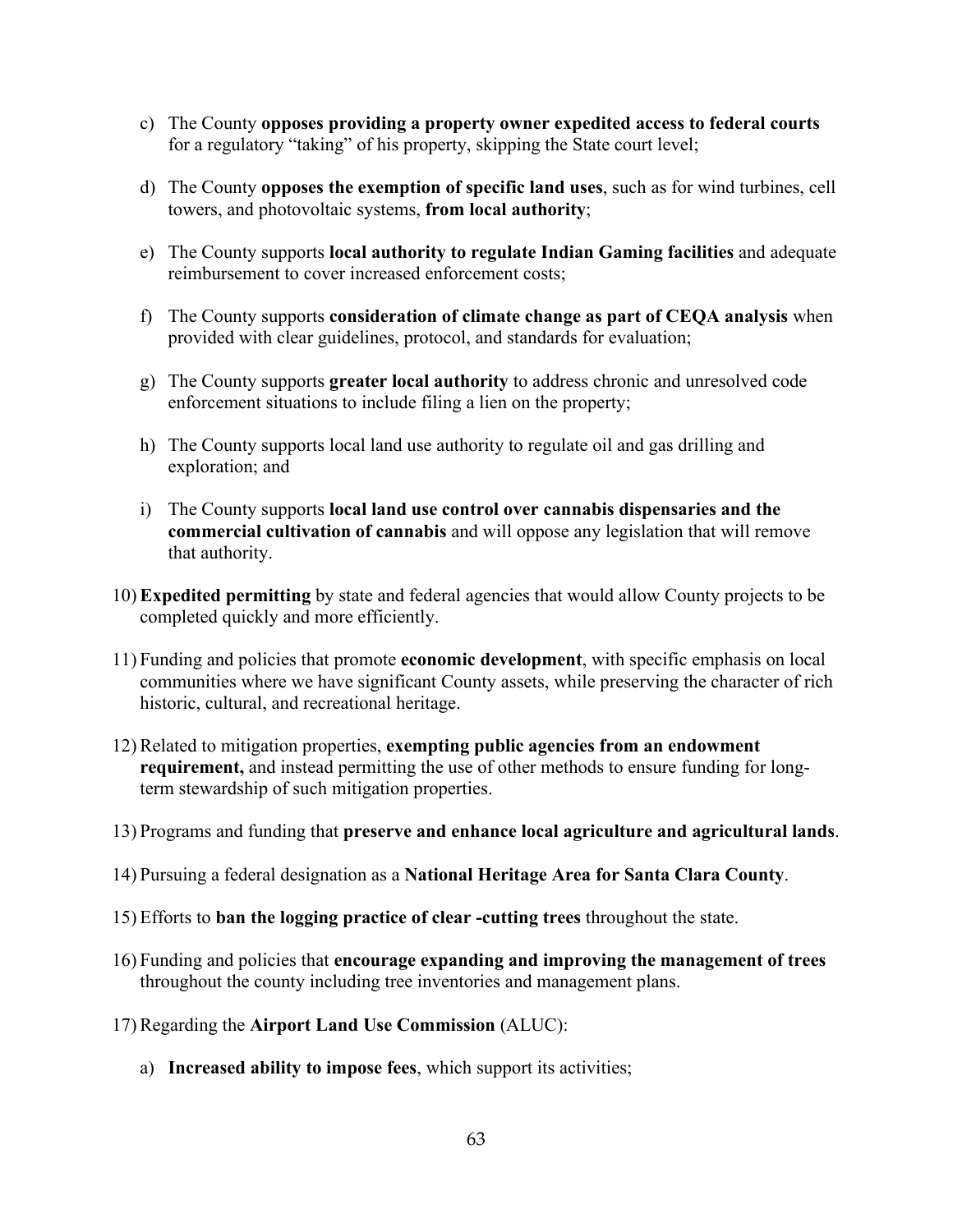- b) The **deletion of obsolete provisions** in the Airport Land Use statutes;
- c) **Strengthening the application of the policies** developed in Airport Comprehensive Land Use Plans; and
- d) Efforts to ensure representation on the ALUC **reflects the population** of the county.
- 18) Greater **collaboration and coordination between the State's Regional Water Boards**. The County, which is under the jurisdiction of two separate Boards, is subject to very different requirements from the two Boards.
- 19) Funding and policies that **promote the response to climate change in the South Bay** and the increased utilization of the San Francisco Bay Trail, San Francisco Bay Area Water Trail, Alviso Marina County Park and Don Edwards San Francisco Bay National Wildlife Refuge.
- 20) Efforts to **encourage agricultural preservation** as a key to the long-term sustainability and health of our county, food security, greenhouse gas reductions, climate resilience and various ecosystem co-benefits.
- 21) Efforts to **support agricultural preservation as part of a regional climate adaptation and greenhouse gas reduction strategy**, including:
	- a) Legislation that recognizes **the importance of agricultural working lands and open space** in supporting urban areas for regional sustainability;
	- b) Allowing counties to have more **local control and flexibility in tax funding** for agricultural preservation programs, including use of a transfer tax;
	- c) Recognizing the **high cost of agricultural preservation in peri-urban areas**, requiring enhanced funding; and
	- d) Appropriate development of **farmworker housing**.
- 22) Design of the California High Speed Rail system, including rail stations, to **avoid urban sprawl and minimize impacts to agricultural lands and rural communities**.
- 23) Efforts to amend and apply **Fire Safety Regulations** to further compliance with local, state, and federal laws.

#### **CEQA REFORM**

The County supports reform of the California Environmental Quality Act (CEQA) that:

1) Improves the CEQA process while maintaining **authority at the local level**.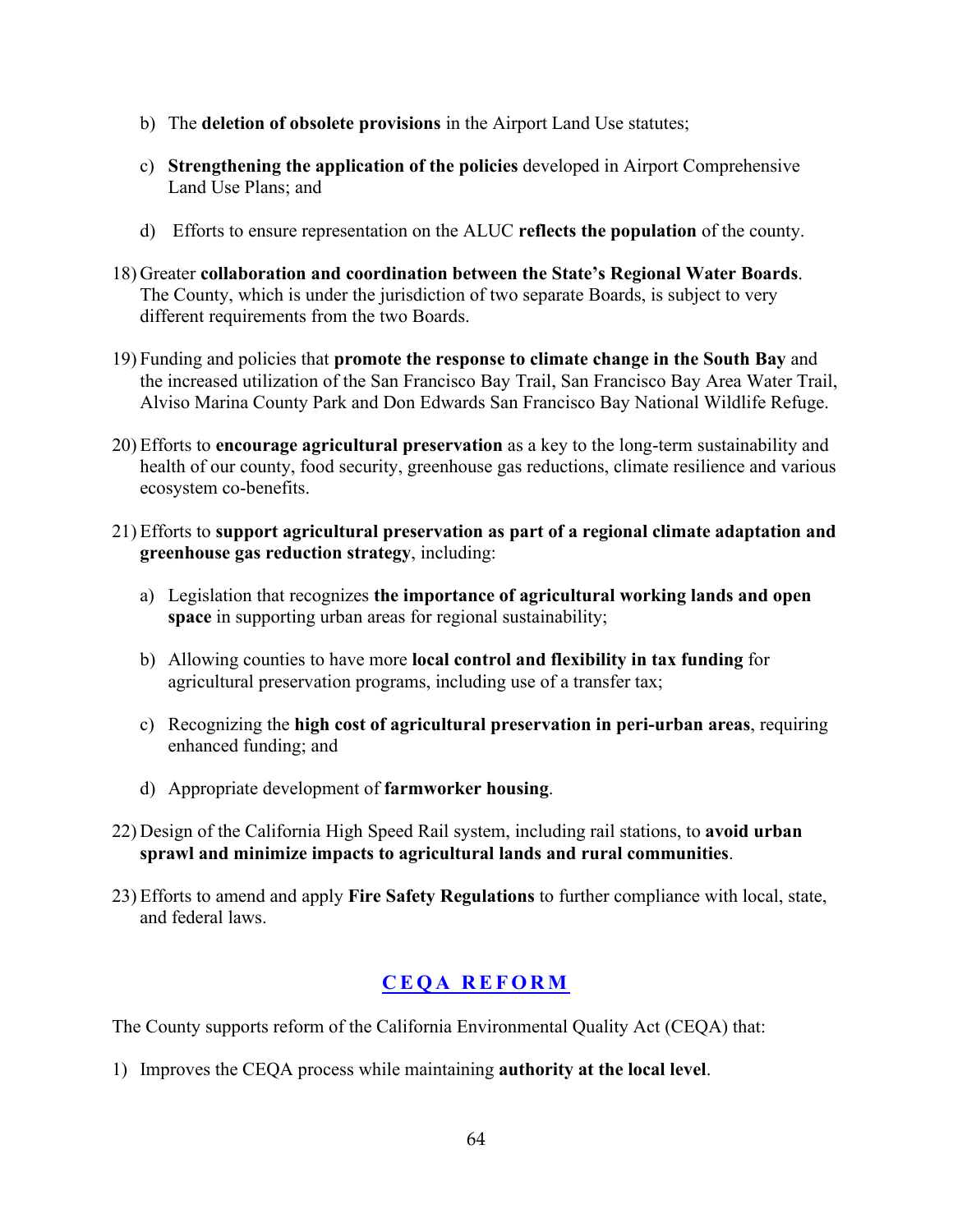- 2) Includes **participation of other public agencies in the environmental review process** in order to provide a thorough review and up-front analysis and to avoid conflicts in future discretionary actions.
- 3) Allows counties to continue to **assume lead agency roles** where projects are proposed in unincorporated territory requiring discretionary action by the county and other jurisdictions.
- 4) **Reduce duplication, speed delivery, and facilitate efficient processing** of Resource Agency permit applications that are consistent with the County's environmental protections policies and goals.

#### **ENVIRONMENTAL PROTECTION**

The County supports State efforts to lock in federal endangered species protections.

The County opposes:

- 1. Efforts to **roll back, rescind, or fail to implement or fund** federal environmental regulations; air quality standards*,* energy standards; national parks, monuments, refuges, and other protected areas; and other federal environmental protections.
- 2. Efforts to **open public lands** to oil drilling, fracking, or resource extraction.
- 3. Efforts to **block or interfere** with the State of California adopting stricter environmental standards than federal standards.

## **PARKS AND RECREATION**

- 1) Legislation that supports the role of public parks and recreation in improving **individual and community health and wellness** through the prevention of chronic disease and the inclusion of individuals with disabilities in all activities.
- 2) Dedicated resources that will sustain, protect, restore, and expand environmental assets to combat **climate change, and preserve, protect, and enhance parklands**.
- 3) **Funding** and policies that encourage **walking, biking, and the development of alternative transportation networks** and the interconnectivity of trails that will create more livable and healthy communities.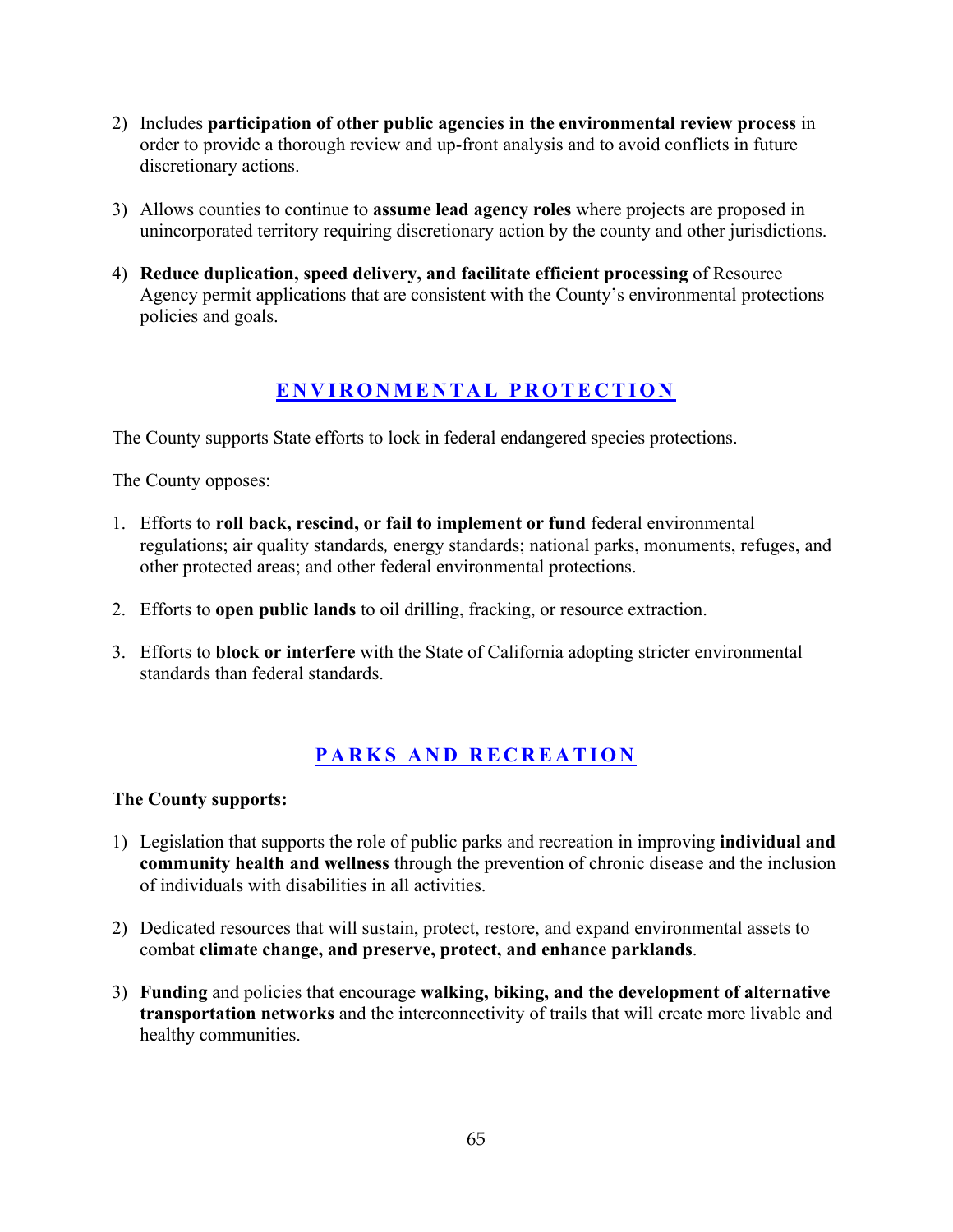- 4) State and federal investments that provide funding for the **acquisition, development, rehabilitation, and research** of parks and public lands as well as recreational infrastructure and resources.
- 5) A **definition of disadvantaged community** in the Public Resources Code that considers the varied economic landscape of counties throughout the state.
- 6) Programs and funding that **support planning and land acquisition**, as well as recreational access, directed towards protection and enhancement of biotic communities in support of the Santa Clara Valley Habitat Plan.
- 7) Funding for the **preservation and enhancement of historic, cultural, and archeological resources**.
- 8) Funding for efforts to **provide wildlife with linkages** between and within their natural habitats.
- 9) Improvement of efforts to **prevent, manage, and control invasive species** to provide more consistency across involved State departments as well as funding.
- 10) Ability for local agencies **to take wildlife that threatens** parks natural resources and/or visitors.
- 11) Local authority to **regulate drone use** in parks and open space areas.
- 12) Action that ensures **natural resources and recreational funding** is available to County parks.
- 13) Funding and resources to **improve under-resourced communities and youth access** to nature including natural play spaces and environmental stewardship programs.
- 14) State and Federal programs and funding for **environmental education for youth and adults**.
- 15) Efforts to enhance **funding for fire prevention programs from emergency preparedness, forest management, and climate resiliency perspective**, including funding for vegetation management and tree mortality, as well as efforts to fund wildland fire protection in and around communities identified in the County's Community Wildfire Protection Plan.
- 16) Programs and funding that support **increased use of reclaimed water and recycled water** in County parks.
- 17) State and **federal funding for Fire Safe Councils** and other similar organizations that mobilize Californians to protect their homes, communities, and environment from wildfires and protection of parklands and open space*.*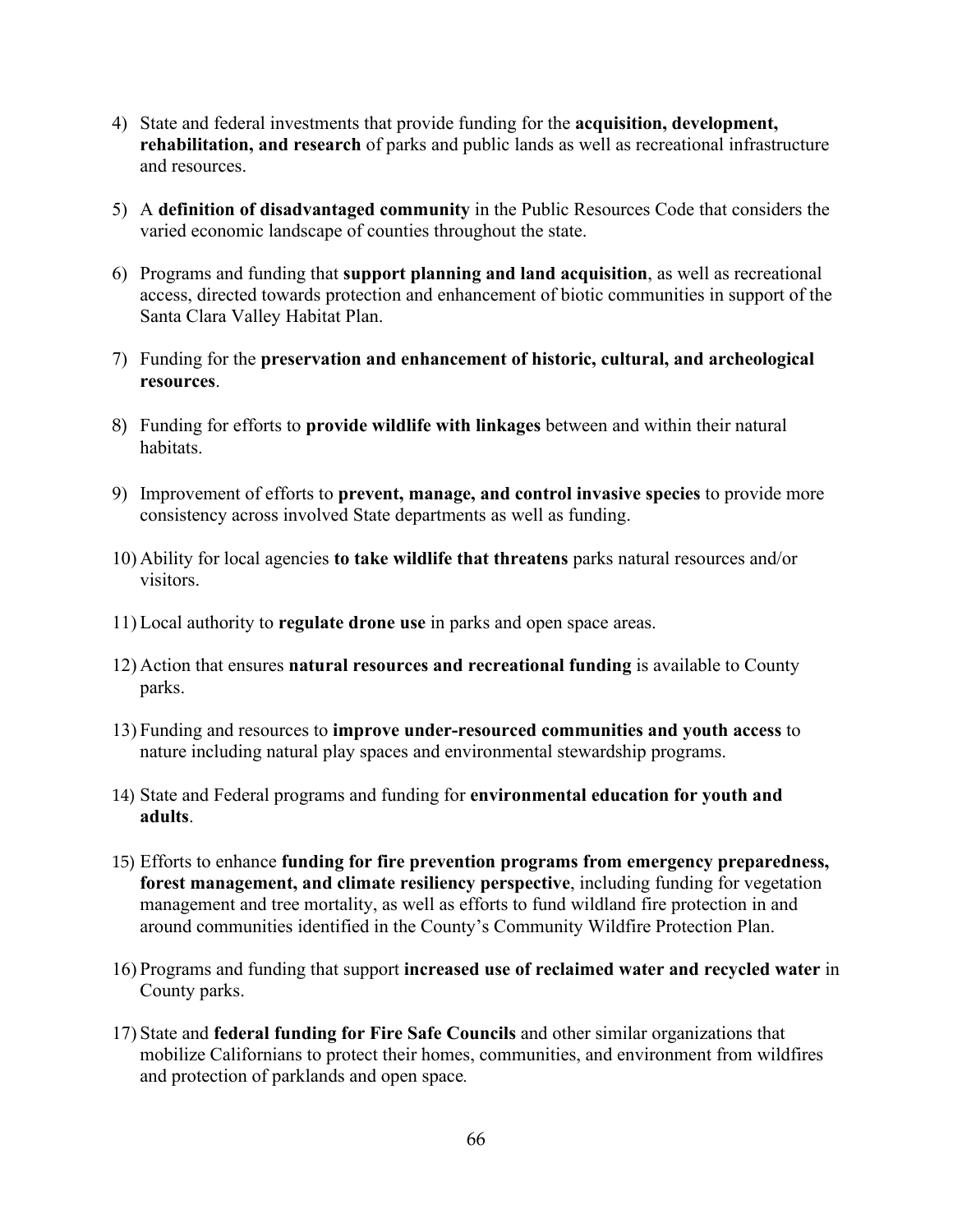- 18) Efforts to **limit deed restrictions or easements for grant-funded projects** to funded areas only.
- 19) Funding for **landscape-level agency partnerships**.
- 20) Legislation **that increases the viability of threatened and endangered species**, species of concern, and locally important species.

- 1) The **use of second-generation anticoagulant rodenticides** and other toxicological threats to wildlife.
- 2) **State preemption** over hunting and fishing activities on local public lands*.*

#### **AGRICULTURE, WEIGHTS AND MEASURES, ANIMAL CONTROL AND CLEAN WATER**

- 1) Preserving or enhancing the ability of county sealers and weights and measures officials to **protect consumers and businesses,** encourage equity in the marketplace, ensure consumers receive what they paid for, and ensure consumers are charged the correct price.
- 2) The protection of existing revenue sources and enhancing state and federal funding for **pest prevention activities**. The County supports timely federal and state funding and local flexibility to enhance the Agricultural Commissioner's ability to respond to pest emergencies. In most cases, reimbursement is ultimately provided by state and federal agencies.
- 3) Programs to ensure the legal, responsible, and **judicious use and disposal of pesticides** by farmers and others in the production of a wholesome and safe food supply and in structural pest control situations.
- 4) Statewide regulations that provide **guidance on the use of pesticides in cannabis cultivation,** particularly with regard to developing pesticide testing methodologies and establishing pesticide residue levels that will ensure safe products for cannabis consumers*.* The County also supports legislation that will ensure safe environments for cannabis industry workers and prevent environmental degradation. This extends to statewide regulations that will clarify restrictions pertaining to the cultivation of commercial hemp.
- 5) Legislation to encourage the **development and implementation of electronic data reporting systems** for agricultural programs, pest management activities, and pesticide data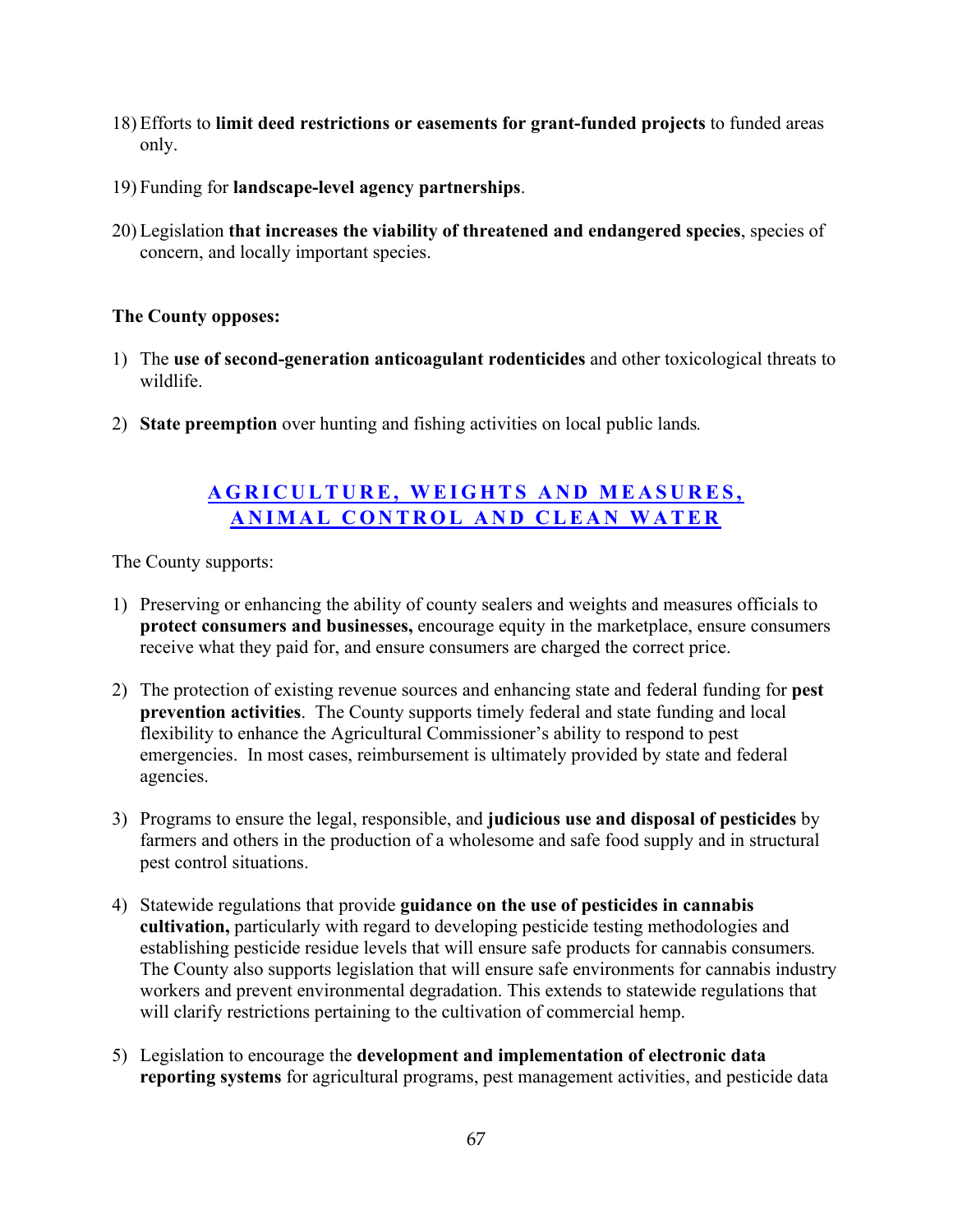by businesses and local implementing agencies, with a focus on efficiency of reporting, including:

- a) Ongoing funding sources to provide resources for local agencies, technical support from the state, and assistance to the business community;
- b) Statewide standards for reporting of data; and
- c) Support for other entities to submit data electronically.
- 6) Enhanced **local authority to modify fees for agricultural and weights and measures services** to promote full cost recovery.
- 7) Creation or expansion of **revenue sources for animal control,** welfare, and sheltering activities.
- 8) Policies, programs, and funding that **reduce the number of cats and dogs entering the animal shelter,** including protection for spay/neuter/return programs for community cats.
- 9) Incentives that **encourage animal adoptions** from animal shelters*.*
- 10) Authorizing temporary animal shelter facilities to **operate during a state of emergency** for a limited period of time without a premises permit as required for all other animal veterinary care services and making human shelters more accessible to people with companion animals.
- 11) Strengthened **neglect, cruelty and abuse** laws and related penalties, to include counseling when appropriate.
- 12) Clarification of existing law, California Penal Code Section 597.1, as it pertains to **forfeiture of various types of animals** pending the disposition of any criminal charges as well as specification of a mandatory payment schedule for the cost of caring for and treating animals beyond the currently specified 14-day period, throughout the impound period.
- 13) Restoration of **Williamson Act funding**.
- 14) Increased funding and opportunities to **encourage farming and agritourism**.
- 15) Keeping **companion animals** and their owner/guardian together.
- 16) Funding and policies that support the County in **meeting increasingly stringent stormwater permit requirements**.
- 17) Policies, programs, and new technologies that **support the reduction of litter, debris, and pollutants** from entering storm drains and waterways.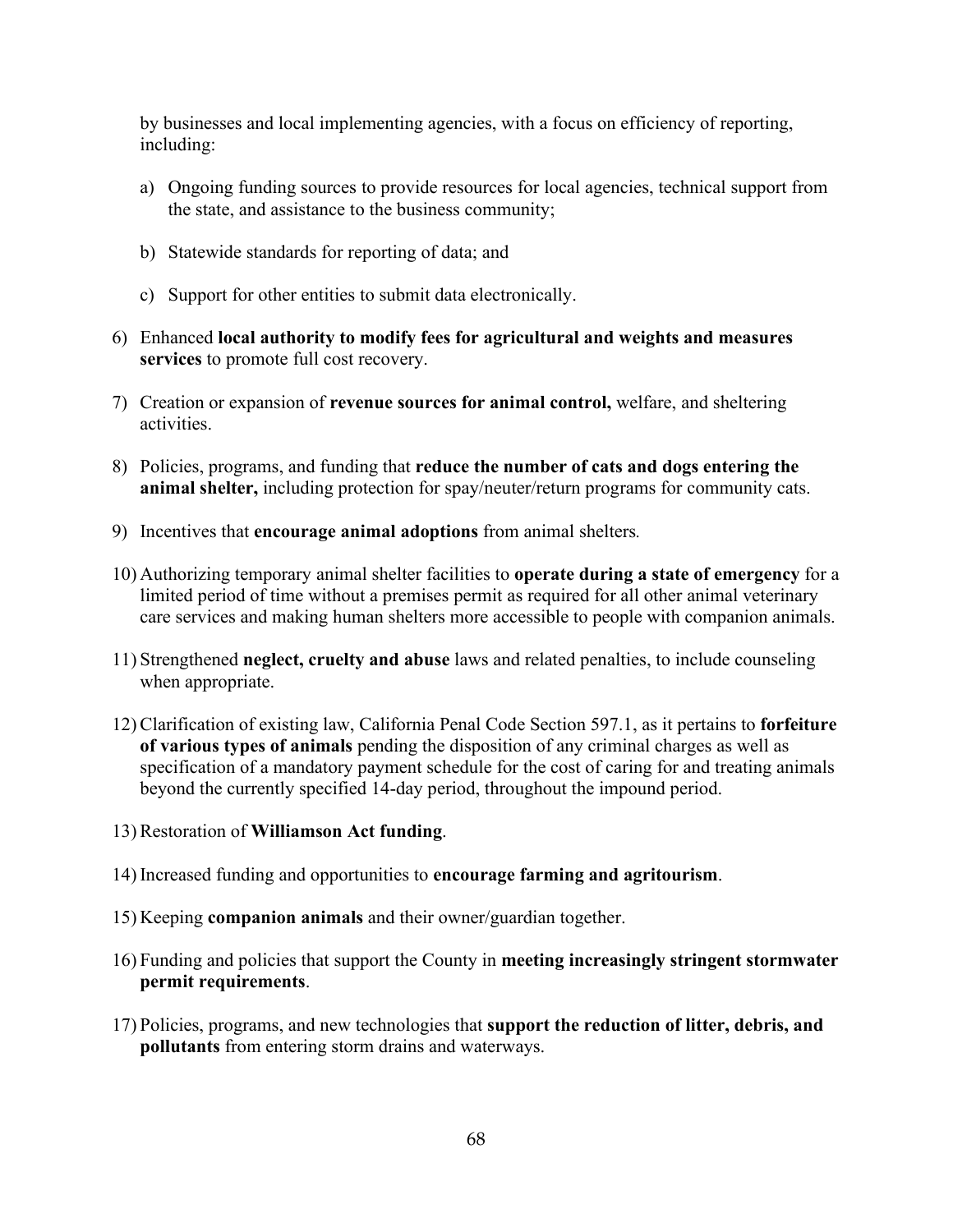- 18) Sustainable approaches to **storm water drainage, groundwater recharge and landscaping** throughout the county.
- 19) Increased **labor protections and benefits** for workers in the food and agriculture sectors
- 20) The establishment of state and federal programs that **incentivize the creation of food production, processing, and service cooperatives**.
- 21) Funding to provide **technical assistance for socially disadvantaged farmers** to maintain successful food production.

#### **ENVIRONMENTAL HEALTH**

#### Consumer Protection

- 1) Legislation aimed at improving the **safety of the food supply** to minimize the risks posed by bacteriological, viral, chemical, and environmental contaminants and to reduce the incidence of food borne illness.
- 2) Ongoing statewide regulation of **onsite wastewater treatment systems** that preserve local government enforcement programs.
- 3) Statewide regulations relating to the production, distribution, and sale of cannabidiol (CBD) or tetrahydrocannabinol (THC) **infused edible food products** with a focus on food safety, product labeling, and product packaging to reduce exposure to children.
- 4) Enhanced statewide regulations relating to the **construction and permitting of mobile or pop-up food facilities** (i.e., food trucks and food carts).
- 5) Change in statewide regulations that provide **flexibility for local agencies** to exempt permit requirements and develop guidelines for best management practices for some small retail food operations (i.e., lemonade stands, Girl Scout Cookies, charitable food providers).
- 6) Changes in statewide regulations on **safe food donation** to support safe and wholesome food rescue and recovery operations with a focus on food safety.
- 7) Enhanced regulations related to the preparation of complex **home prepared foods and Internet sales of foods** in a manner that provides the highest level of protection for the consumer.
- 8) Comprehensive regulations related to the proposed **reuse of wastewater and wastewater recycling** in a manner that provides the highest level of protection to the public and clearly defines water quality standards, training, and maintenance requirements.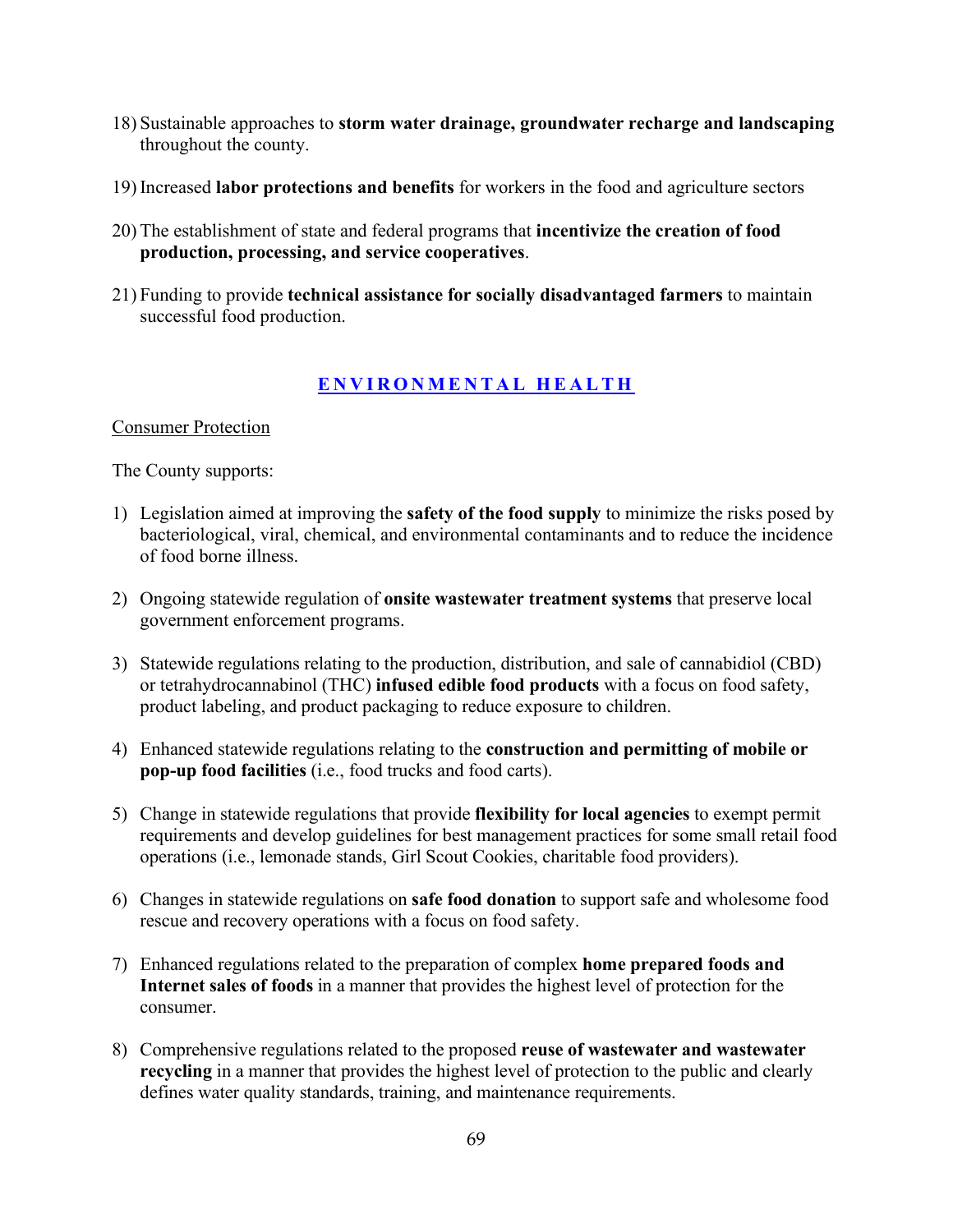- 9) Legislation **ensuring the quality and yield** of new individual and sharing drinking water systems, as well as ongoing monitoring and maintenance of State Small Water systems.
- 10) The use of **lead-free alternatives** in consumer products.
- 11) Efforts to reduce or **eliminate environmental exposure to lead** and other toxic substances.

#### Hazardous Materials

- 12) Encouraging the Federal Aviation Administration to **develop lead-free fuels for aircraft**.
- 13) Legislation to improve the effectiveness and efficiency of requirements related to the **electronic data reporting** of environmental data by businesses and local implementing agencies, including:
	- a) **Ongoing funding sources** to provide resources for local agencies, technical support from the State and assistance to the business community;
	- b) **Statewide standards** for reporting of environmental data; and
	- c) **Support for other environmental-related Boards and Offices** to submit environmental data electronically.
- 14) Legislation to **enhance local programs and prioritization of services** and penalties based on risks.
- 15) The ability for local agencies to manage and carry out the **oversight of hazardous material clean-up activities,** including the issuance of closure letters*.*
- 16) Efforts to ensure **hazardous materials and hazardous wastes** are managed in a manner that protects human health and the environment.
- 17) **Efforts to expand or replace the Methamphetamine Contaminated Property Cleanup Act of 2005** (HSC, Div. 20, Ch. 6.9.1) to more comprehensively address toxic contaminants left behind by the illicit manufacturing and storage of drugs.
- 18) **Providing county counsels with civil enforcement authority** across all programs that comprise the State's Unified Program, as defined by HSC 25404(c) consistent with the authority provided in Hazardous Waste Control Law per HSC 25182.

#### Solid Waste

- 19) Statewide **regulations regarding** the safe storage and disposal of biohazards, such as medical waste, that also preserve and enhance local government enforcement programs.
- 20) Efforts to modify the Statewide Compost Regulations to allow for more **local enforcement, greater consistency, and improved product quality assurance**. Any proposed legislation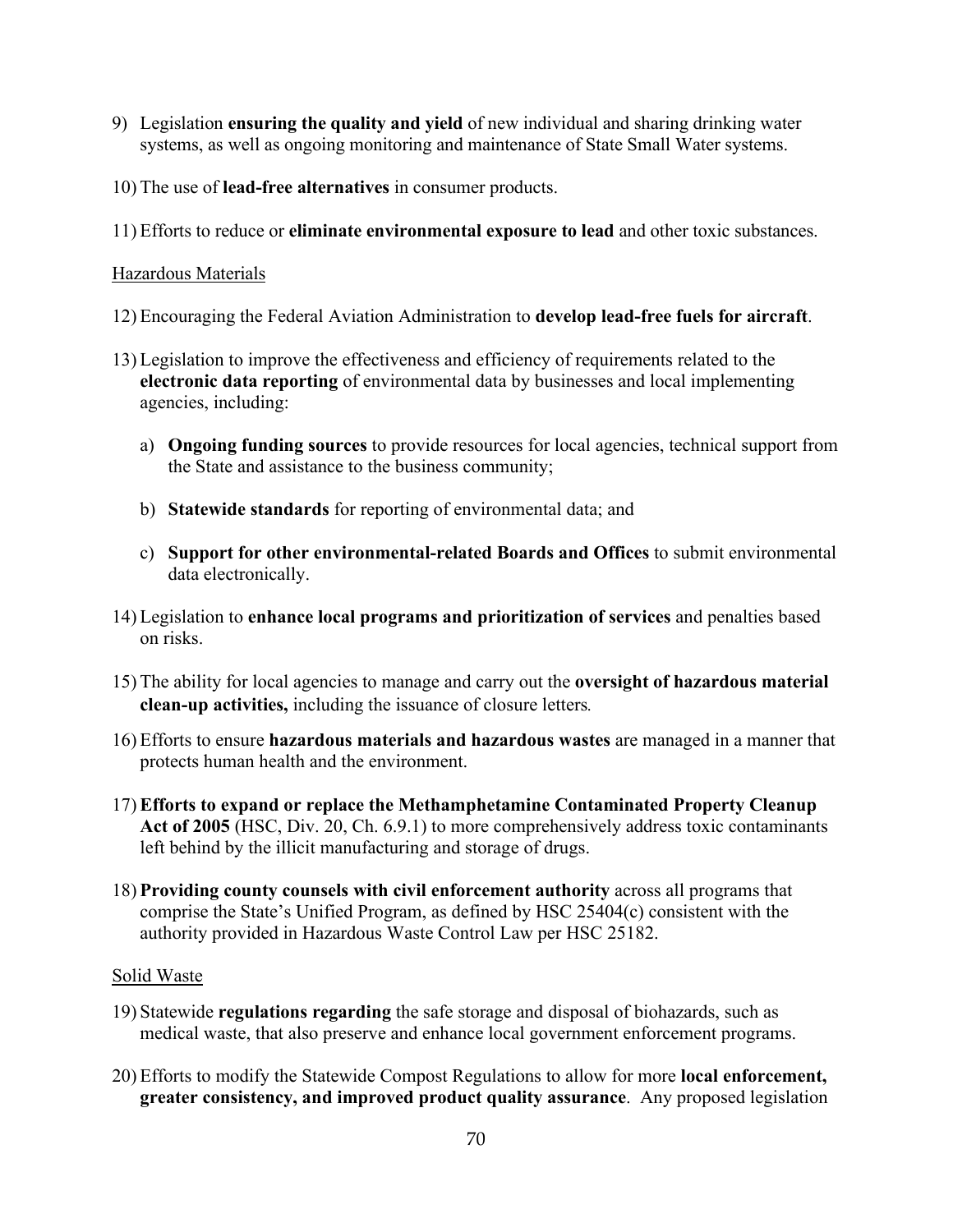should further improve the image and quality of compost in California by providing greater assurance of benefit to farmlands and water quality.

21) Efforts to modify the Statewide Composting Regulations to **promulgate operating and permitting requirements** for Anaerobic Digestion and other waste to energy technologies.

# **VECTOR CONTROL**

- 1) Efforts to address vector borne diseases and to prevent the spread of other non-native species of insects with human medical significance, including funding and infrastructure support for Vector Control and other impacted County departments.
- 2) Funding for the use and research of **alternative/environmentally-friendly pesticides**.
- 3) Use of unmanned aerial vehicles (UAV) for monitoring and suppressing mosquito population in state and federal lands to protect sensitive and endangered species

#### **RECYCLING AND WASTE REDUCTION**

- 1) **Improved Integrated Waste Management Programs** including efforts and funding to aid local compliance with AB 939, the California Integrated Waste Management Act of 1989, and promote SB 1383, the Short-Lived Climate Pollutant Strategy, including a reduction in greenhouse gasses generated from the use of material resources, and the collection¸ monitoring, processing and disposal of collected materials the standardization of the use of terms; local government authority to direct materials to permitted facilities; local jurisdiction compliance with AB 939 and SB 1393 goals; and improved accuracy of the State-mandated monitoring and reporting.
- 2) **Expanded Product Stewardship and Producer Responsibility** that reduces the amount and toxicity of solid waste generated and shifts physical and financial responsibility for the recovery and disposal of problem wastes through manufacturer implemented take-back programs for products that are difficult to recycle and dispose such as pharmaceuticals, sharps, household batteries, fluorescent lamps, photovoltaic panels, e-cigarettes and vaping products, treated wood waste, and single-use items, among others.
- 3) Securing **funding and financing** for local jurisdictions to support solid waste programs and infrastructure; local solid waste franchising and fee-setting authority; compensation for the collection, recycling, and disposal of waste; and alternative funding sources.
- 4) Expansion of **Recycling, Composting and Organics programs** and facilities to strengthen markets for recyclable materials and finished bio-products, encourage the production and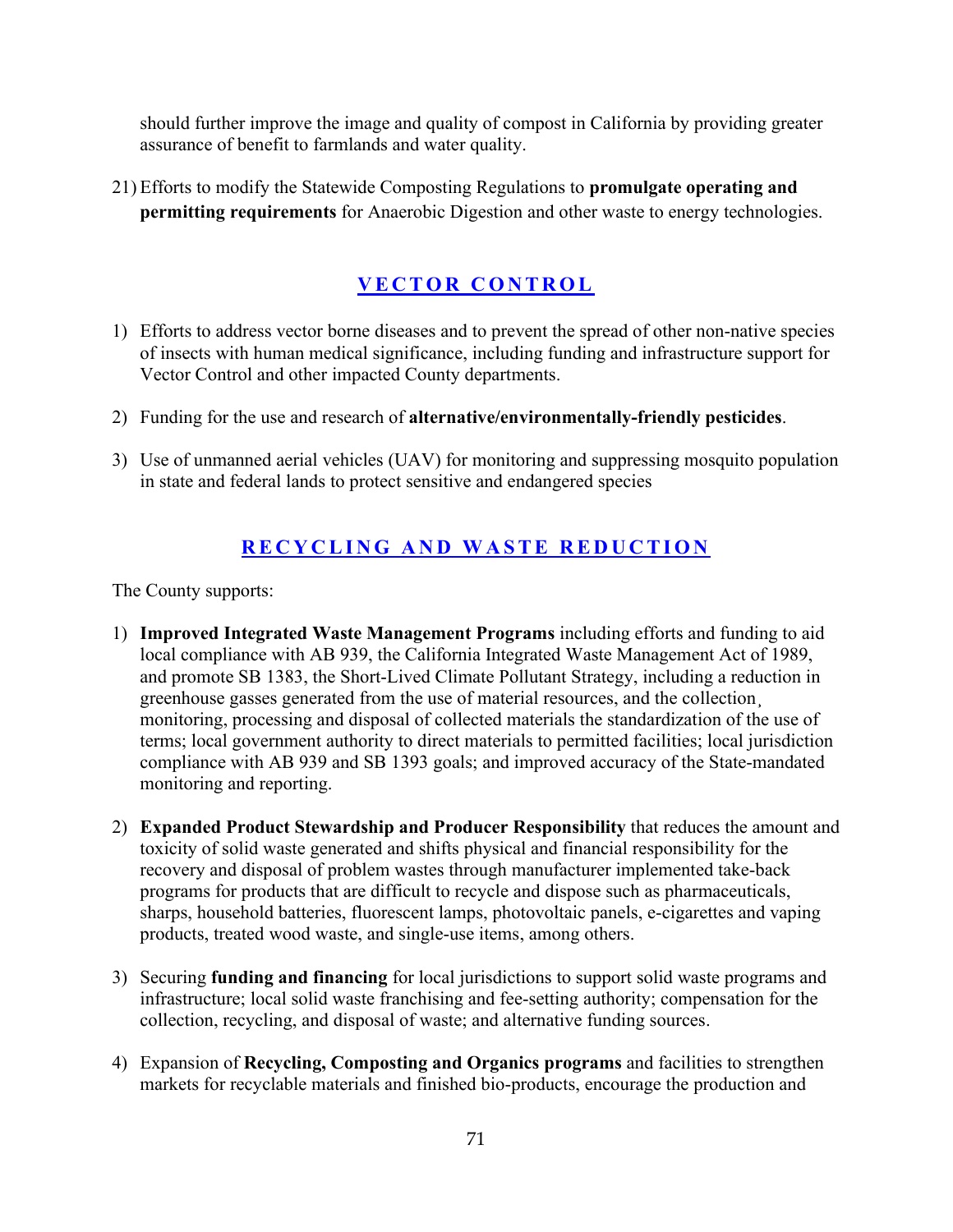purchase of products containing recycled-content materials, clarify ownership of recyclable materials, and implement a statewide recycling information network.

- 5) **Energy recovery from landfill gas**, wood wastes, and other source-separated biomass, including facilitating procurement and funding for energy produced from diverted waste.
- 6) Performance standards and use of **alternative cover for landfills**, limited to the quantities required, to protect public health and safety and minimize nuisances**.**
- 7) Legislation to further address **litter and illegal dumping control** and abatement challenges including program funding, enforcement, outreach campaigns, the cleanup of littered/dumped areas and a reduction in single-use containers, food accessories, service ware and other problem materials.
- 8) Regulations that prohibit the release of **radioactive or radiation-contaminated materials**  into the recycling stream.
- 9) Requirements that products containing hazardous waste be designed, manufactured, and used in ways that avoid harm to workers and the environment and shall be managed and recycled using **proper processes and procedures according to environmental regulations and Department of Toxic Substances Control guidelines**.
- 10) Elimination of local government **liability under Superfund for the disposal of ordinary municipal waste**, expedited de minimis settlements for hazardous material generated by local government operations, and allocation of costs on the basis of toxicity rather than the volume of municipal waste. Superfund reform should also provide a level of protection to third party investors, lenders, and developers of Brownfield sites.
- 11) Preventing adoption of state and federal laws and global treaties that **preempt local government** from protecting public health and the environment.
- 12) Legislation, regulations, and funding that **support Countywide Food Rescue efforts**.
- 13) Improved **regulation of Bioplastic products** including labeling, composability standards and biodegradability standards to prevent consumers and retailers/restaurants from purchasing products which are difficult to compost in regular business operations
- 14) **Regulation of Mixed Plastic Exports** to minimize or prevent landfilling of plastics that were intended to be recycled.

#### **FOOD SYSTEMS**

The County supports:

1) State and federal efforts to **increase funding for food system infrastructure**, including community-based food hubs; regional food processing, distribution, and marketing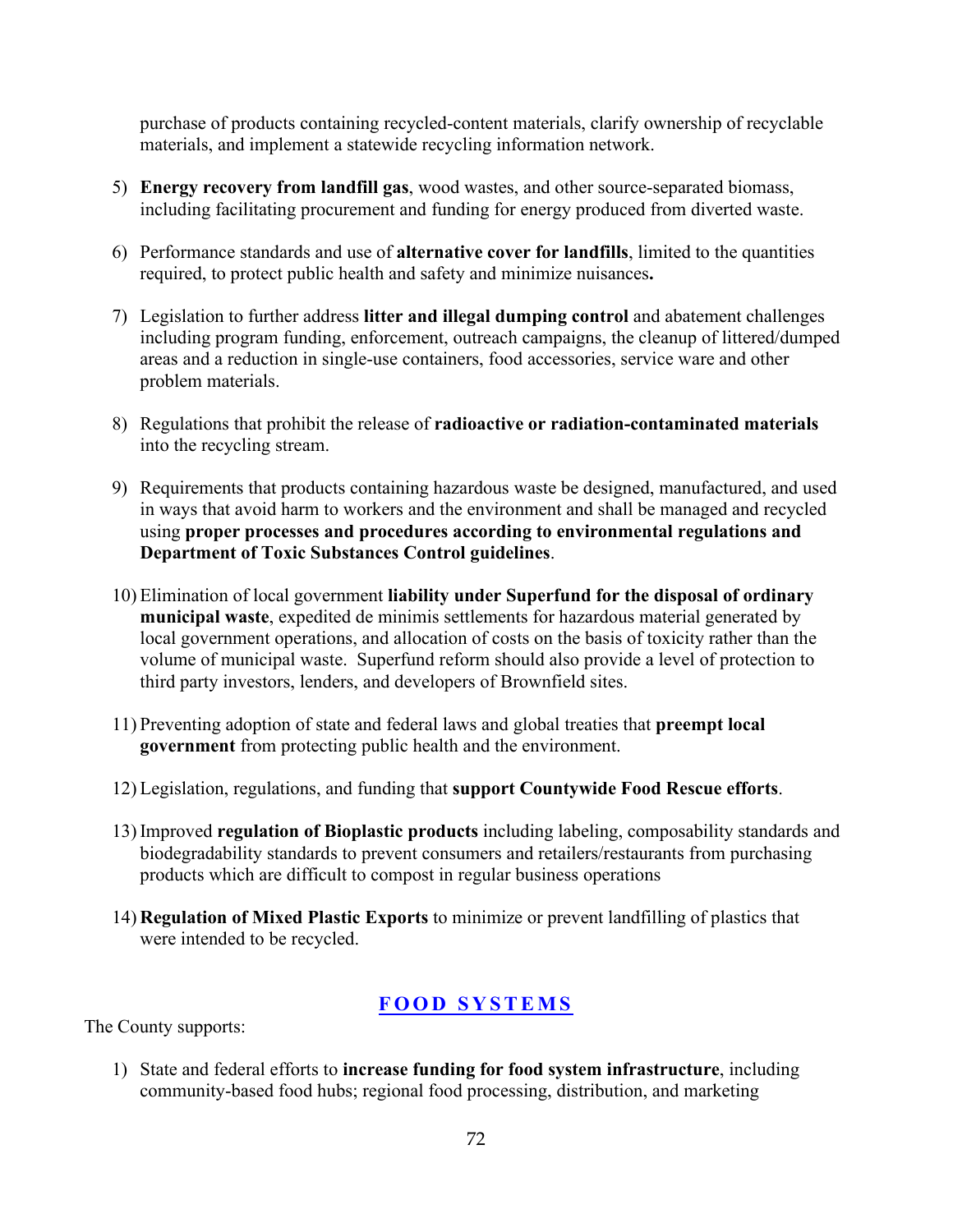infrastructure; infrastructure to combat hunger; sustainable agriculture and farmworker safety and wellbeing.

2) Efforts to **continue and expand direct relief to farmers**, especially small and historically underserved farmers, and small businesses that have been impacted by the pandemic.

## **FIRE PROTECTION**

- 1) The County supports legislative efforts to **increase coordination, collaboration, and communication** between the state and local governments to expedite wildland fuels management in open space areas adjacent to and within communities.
- 2) Prioritize state funding (SB 901) for **local projects** identified within existing Community Wildfire Protection Plans.
- 3) The County supports state funding **to reimburse local governments** for conducting defensible space inspections.
- 4) The County supports state funding to **reimburse local governments for pre-positioning resources during high-risk weather events**.
- 5) The County supports state funding to support CAL OES's purchase of additional fire engines, staffed by local government, for **mutual aid responses**.
- 6) The County supports state funding to **increase staffing within CAL OES's Regional Response and Readiness Branch**.
- 7) The County supports proposals that provide the **broadest access to the most effective technologies for disseminating information** to the public*.*
- 8) The County supports state funding to pay for the **confiscation and disposal of prohibited pyrotechnic products**.
- 9) The County supports efforts that **require manufacturers and importers/exporters of pyrotechnic products to contribute to the costs** of transporting and disposing of these products.
- 10) The County opposes efforts by the State to impose **minimum staffing** standards.
- 11) The County supports state funding for **year-round operation of CalFIRE stations** located outside municipal spheres of influence and established fire protection districts.